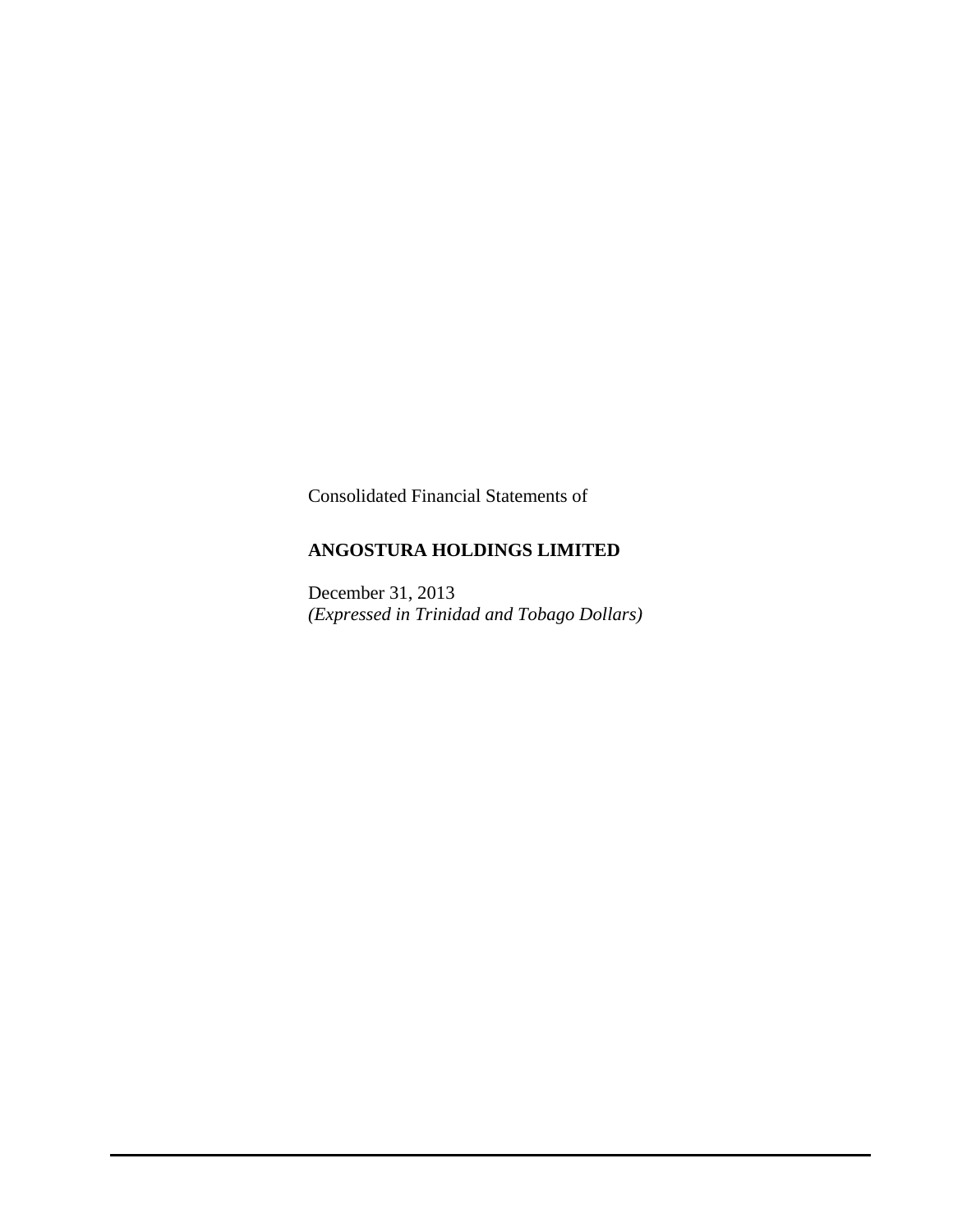

**KPMC Chartered Accountants Trinre Building** 69-71 Edward Street **P.O. Box 1328** Port of Spain Trinidad and Tobago, W.I.

(868) 623 1081 Telephone (868) 623 1084 Fax e-Mail kpmg@kpmg.co.tt

### **Independent Auditors' Report to the Shareholders of Angostura Holdings Limited**

We have audited the accompanying consolidated financial statements of Angostura Holdings Limited and its subsidiaries (the Group), which comprise the consolidated statement of financial position as at December 31, 2013, and the consolidated statements of comprehensive income, changes in equity and cash flows for the year then ended, and notes comprising a summary of significant accounting policies and other explanatory information.

#### Management's Responsibility for the Consolidated Financial Statements

Management is responsible for the preparation and fair presentation of these consolidated financial statements in accordance with International Financial Reporting Standards, and for such internal control as management determines is necessary to enable the preparation of consolidated financial statements that are free from material misstatement, whether due to fraud or error.

#### **Auditors' Responsibility**

Our responsibility is to express an opinion on these consolidated financial statements based on our audit. We conducted our audit in accordance with International Standards on Auditing. Those standards require that we comply with relevant ethical requirements and plan and perform the audit to obtain reasonable assurance about whether the consolidated financial statements are free from material misstatement.

An audit involves performing procedures to obtain audit evidence about the amounts and disclosures in the consolidated financial statements. The procedures selected depend on our judgment, including the assessment of the risks of material misstatement of the consolidated financial statements, whether due to fraud or error. In making those risk assessments, we consider internal control relevant to the entity's preparation and fair presentation of the consolidated financial statements in order to design audit procedures that are appropriate in the circumstances, but not for the purpose of expressing an opinion on the effectiveness of the entity's internal controls. An audit also includes evaluating the appropriateness of accounting policies used and the reasonableness of accounting estimates made by management, as well as evaluating the overall presentation of the consolidated financial statements.

We believe that the audit evidence we have obtained is sufficient and appropriate to provide a basis for our audit opinion.

> KPMG, a Trinidad and Tobago partnership and a member firm of the KPMG network of independent member firms affiliated with KPMG International Cooperative ("KPMG International"), a Swiss entity

R R Alleyne S N Golding D S Sookram C S Hornby

1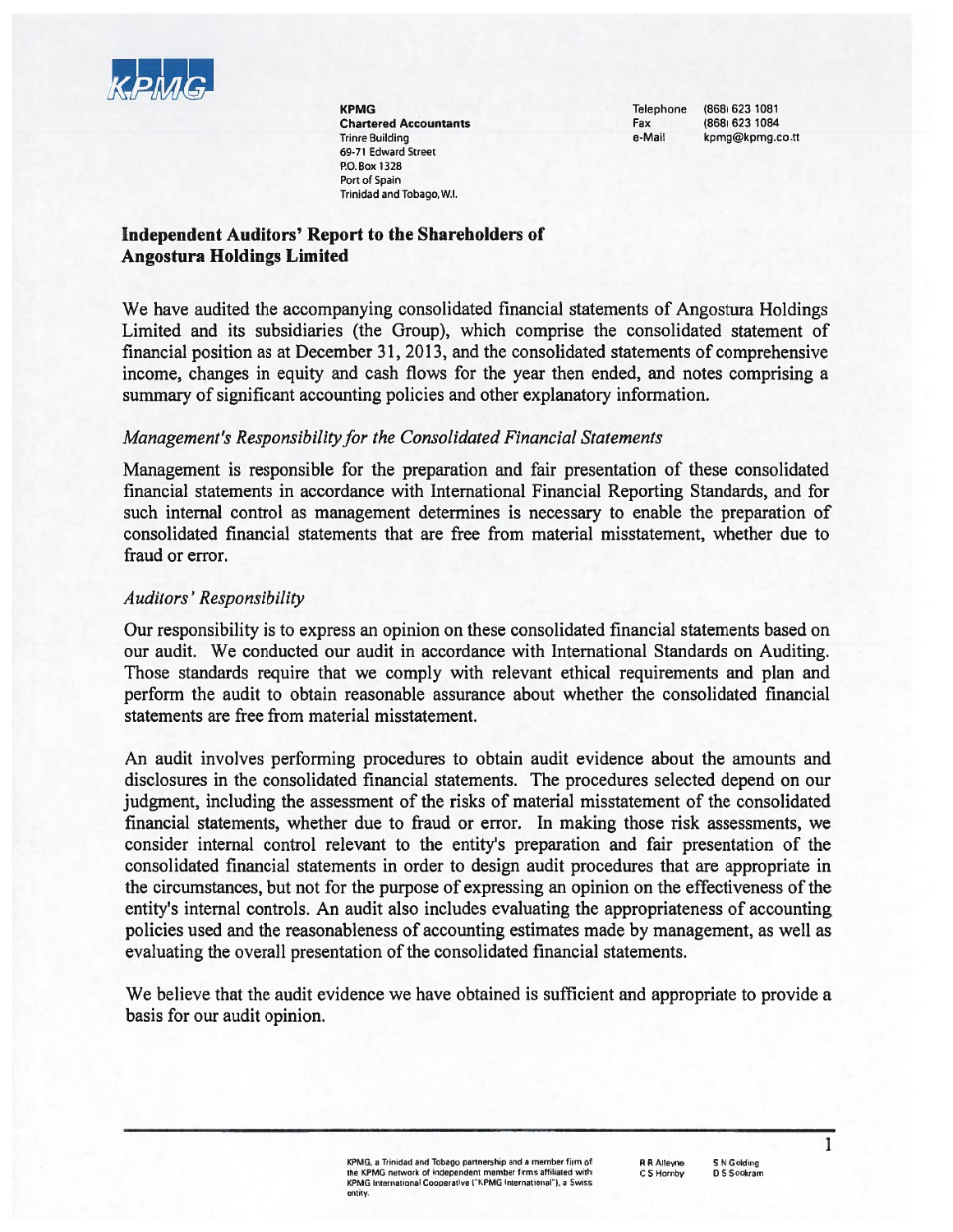

## Opinion

In our opinion, the consolidated financial statements present fairly, in all material respects, the consolidated financial position of the Group as at December 31, 2013, and of its consolidated financial performance and its consolidated cash flows for the year then ended in accordance with International Financial Reporting Standards.

KAMG

**Chartered Accountants** 

March 19, 2014 Port of Spain Trinidad and Tobago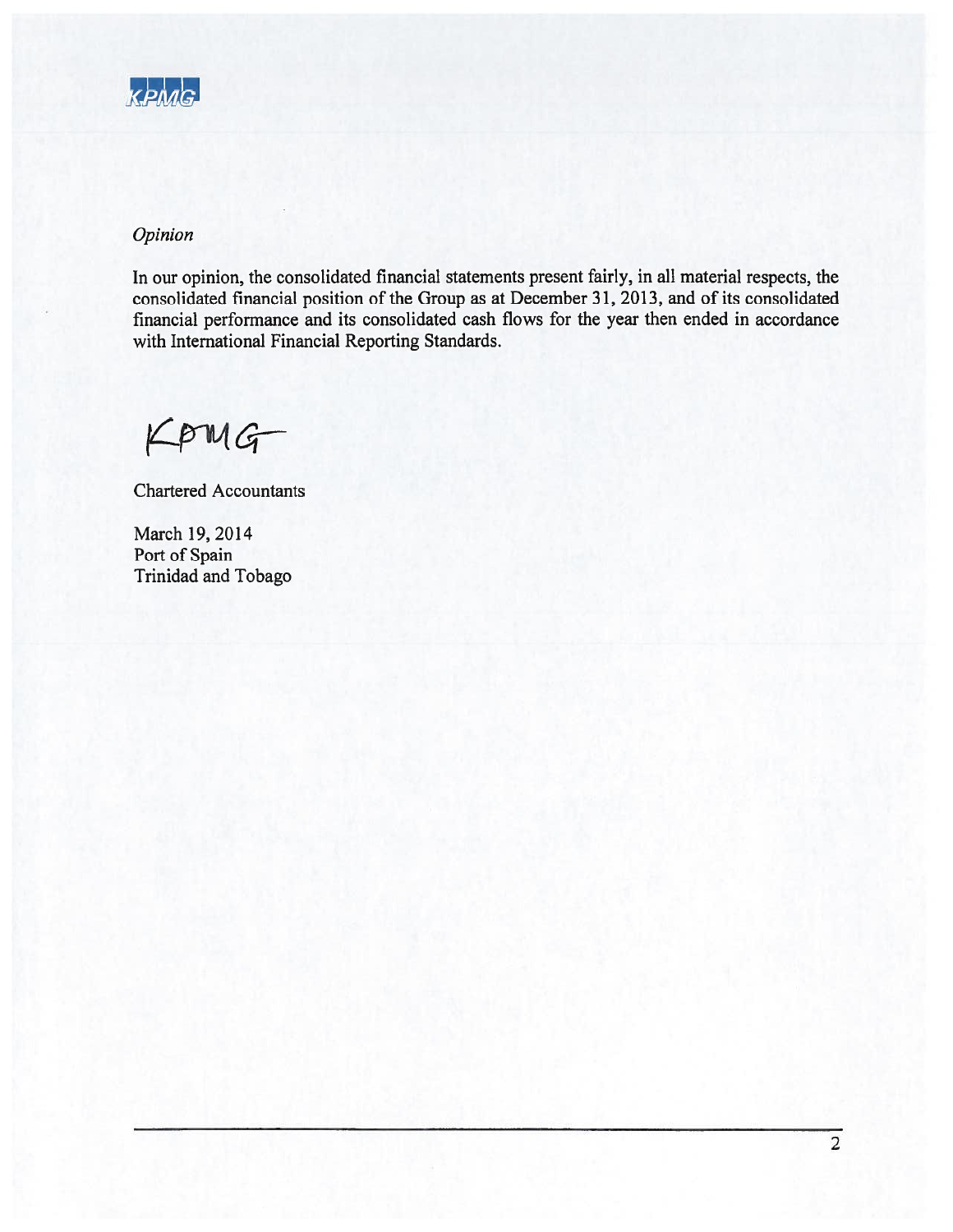#### Consolidated Statement of Financial Position

#### December 31, 2013

(Expressed in Trinidad and Tobago Dollars)

|                                         |              |                                                                  | Restated  | Restated  |
|-----------------------------------------|--------------|------------------------------------------------------------------|-----------|-----------|
|                                         | <b>Notes</b> | 2013                                                             | 2012      | 2011      |
|                                         |              | \$'000                                                           | \$'000    | \$'000    |
| <b>ASSETS</b>                           |              |                                                                  |           |           |
| <b>Non-current assets</b>               |              |                                                                  |           |           |
| Property, plant and equipment           | 8            | 321,116                                                          | 274,683   | 289,064   |
| Available-for-sale assets               | 9            | 109                                                              | 574       | 54,136    |
| Investment in equity-accounted investee | 10           |                                                                  | 245,524   | 221,960   |
| Deferred tax asset                      | 20           | 5,037                                                            | 5,800     | 26,801    |
| Retirement benefit asset                | 12           | 53,551                                                           | 2,003     |           |
|                                         |              | 379,813                                                          | 528,584   | 591,961   |
| <b>Current assets</b>                   |              |                                                                  |           |           |
| Inventories                             | 13           | 186,138                                                          | 192,006   | 181,929   |
| Assets held-for-sale                    | 14           | 3,598                                                            | 3,598     | 3,558     |
| Trade and other receivables             | 15           | 197,303                                                          | 162,162   | 171,467   |
| Cash and cash equivalents               | 16           | 148,002                                                          | 164,792   | 170,387   |
|                                         |              | 535,041                                                          | 522,558   | 527,341   |
| <b>Total assets</b>                     |              | 914,854                                                          | 1.051.142 | 1,119,302 |
| <b>EQUITY AND LIABILITIES</b>           |              |                                                                  |           |           |
| <b>Equity</b>                           |              |                                                                  |           |           |
| Share capital                           | 17           | 118,558                                                          | 118,558   | 118,558   |
| Other reserves                          | 18           | 87,128                                                           | 87,533    | 108,834   |
| Retained earnings (accumulated deficit) |              | 442,815                                                          | 160,758   | (33, 683) |
|                                         |              | 648,501                                                          | 366,849   | 193,709   |
| Non-controlling interest                |              |                                                                  |           | 12,316    |
| <b>Total equity</b>                     |              | 648,501                                                          | 366,849   | 206,025   |
| <b>LIABILITIES</b>                      |              |                                                                  |           |           |
| <b>Non-current liabilities</b>          |              |                                                                  |           |           |
| <b>Borrowings</b>                       | 19           |                                                                  | 469,499   | 437,318   |
| Retirement benefit obligation           | 12           |                                                                  |           | 10,173    |
| Other liabilities                       |              |                                                                  |           | 570       |
| Deferred tax liability                  | 20           | 46,251                                                           | 28,956    | 34,206    |
|                                         |              | 46,251                                                           | 498,455   | 482,267   |
| <b>Current liabilities</b>              |              |                                                                  |           |           |
| <b>Borrowings</b>                       | 19           | 110,136                                                          | 50,300    | 284,886   |
| Taxation payable                        |              |                                                                  | 889       | 5,799     |
| Trade and other payables                | 21           | 109,966                                                          | 134,649   | 140,325   |
|                                         |              | 220,102                                                          | 185,838   | 431,010   |
| <b>Total liabilities</b>                |              | 266,353                                                          | 684,293   | 913,277   |
| Total equity and liabilities            |              | 914,854                                                          | 1.051.142 | 1,119,302 |
| The accompanying note,                  |              | orm an integral part of these consolidated financial statements. |           |           |
|                                         |              |                                                                  |           |           |
|                                         | Director     |                                                                  |           | Director  |
|                                         |              |                                                                  |           |           |

Director

can

 $\overline{3}$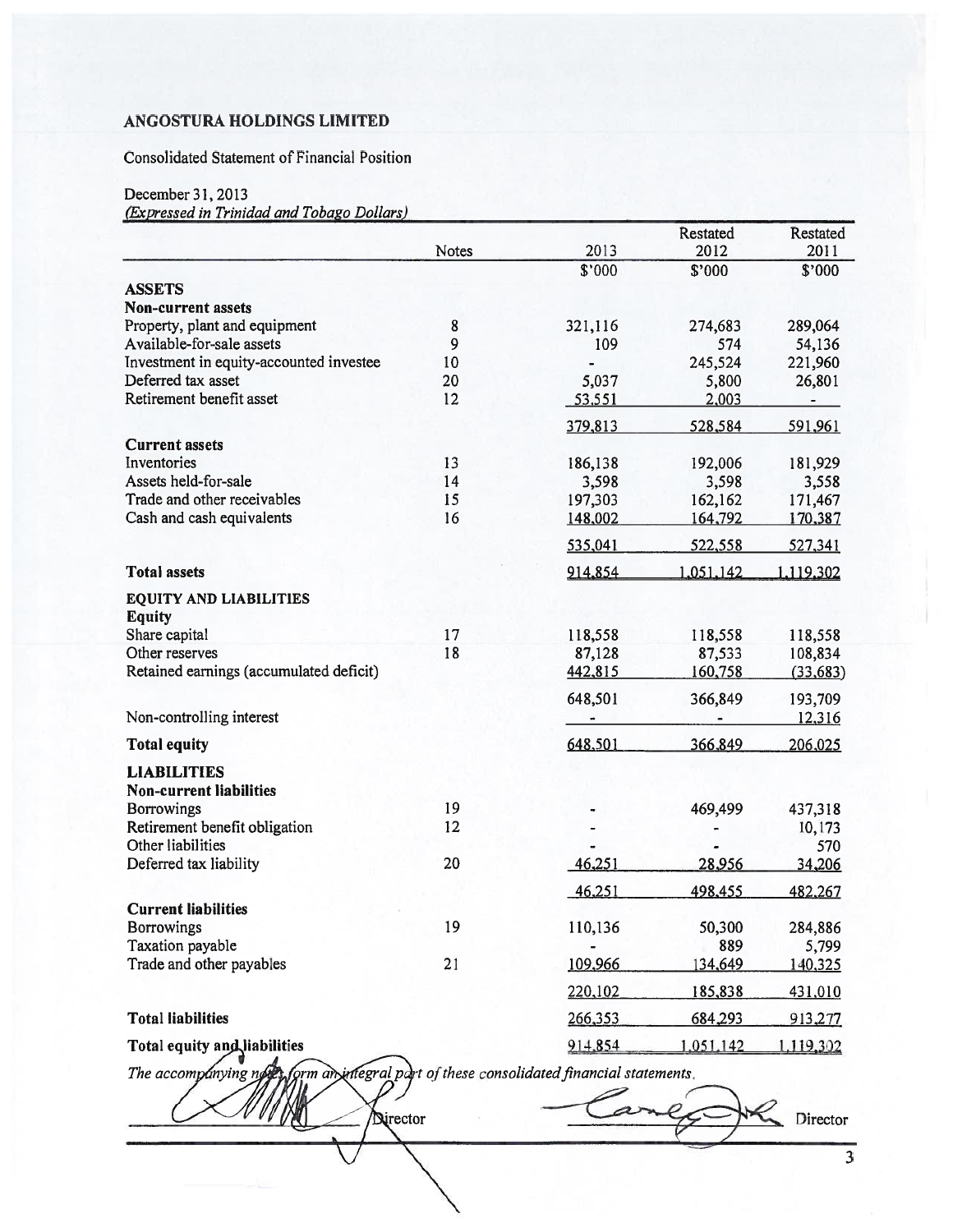## Consolidated Statement of Comprehensive Income

| Year ended December 31, 2013               |  |
|--------------------------------------------|--|
| (Expressed in Trinidad and Tobago Dollars) |  |

|                                                             |              |            | Restated      |
|-------------------------------------------------------------|--------------|------------|---------------|
|                                                             | <b>Notes</b> | 2013       | 2012          |
|                                                             |              | \$'000     | \$'000        |
| <b>CONTINUING OPERATIONS</b><br>Revenue                     |              | 663,227    | 648,294       |
| Cost of goods sold                                          |              | (263, 324) | (272, 664)    |
|                                                             |              |            |               |
| Gross profit                                                |              | 399,903    | 375,630       |
| Selling and marketing expenses                              |              | (124, 224) | (113,627)     |
| Administrative expenses                                     |              | (70, 579)  | (64, 531)     |
| <b>Results from operating activities</b>                    |              | 205,100    | 197,472       |
| Finance costs                                               | 23           | (9,068)    | (29, 274)     |
| Finance income                                              |              | 23         | 18            |
| <b>Results from continuing operations</b>                   |              | 196,055    | 168,216       |
| Other income                                                | 24           | 2,553      | 2,779         |
| Dividend income                                             | 25           | 126        | 3,818         |
| Impairment charge                                           | 9            | (465)      |               |
| Foreign exchange gains                                      | 26           | 21,052     | 4,548         |
| Gain on settlement of financial liability                   | 27           | 44,445     |               |
| Gain on disposal of investments                             | 28           | 83,844     | 42,775        |
| Share of profits from equity-accounted investee, net of tax | 10           | 3,084      | 23,564        |
| Profit before tax                                           |              | 350,694    | 245,700       |
| <b>Taxation</b> expense                                     | 29           | (74, 977)  | (46,618)      |
| <b>Profit from continuing operations</b>                    |              | 275,717    | 199,082       |
| <b>DISCONTINUED OPERATIONS</b>                              |              |            |               |
| Profit from discontinued operations, net of tax             |              |            | 2,423         |
| <b>Profit for the year</b>                                  |              | 275,717    | 201,505       |
| Other comprehensive income                                  |              |            |               |
| Items that will never be reclassified to profit or loss:    |              |            |               |
| Re-measurements of defined benefit asset                    | 12           | 52,783     | 12,755        |
| Items that are or may be reclassified to profit or loss:    |              |            |               |
| Investment revaluation gain on available-for-sale assets    |              |            |               |
| transferred to profit or loss on disposal                   |              |            | (4, 410)      |
| Foreign currency differences on translation of foreign      |              |            |               |
| operations                                                  |              | 596        | 2,009         |
| Other comprehensive income for the year, net of tax         |              | 53,379     | <u>10,354</u> |
|                                                             |              |            |               |
| TOTAL COMPREHENSIVE INCOME FOR THE YEAR                     |              | 329,096    | 211,859       |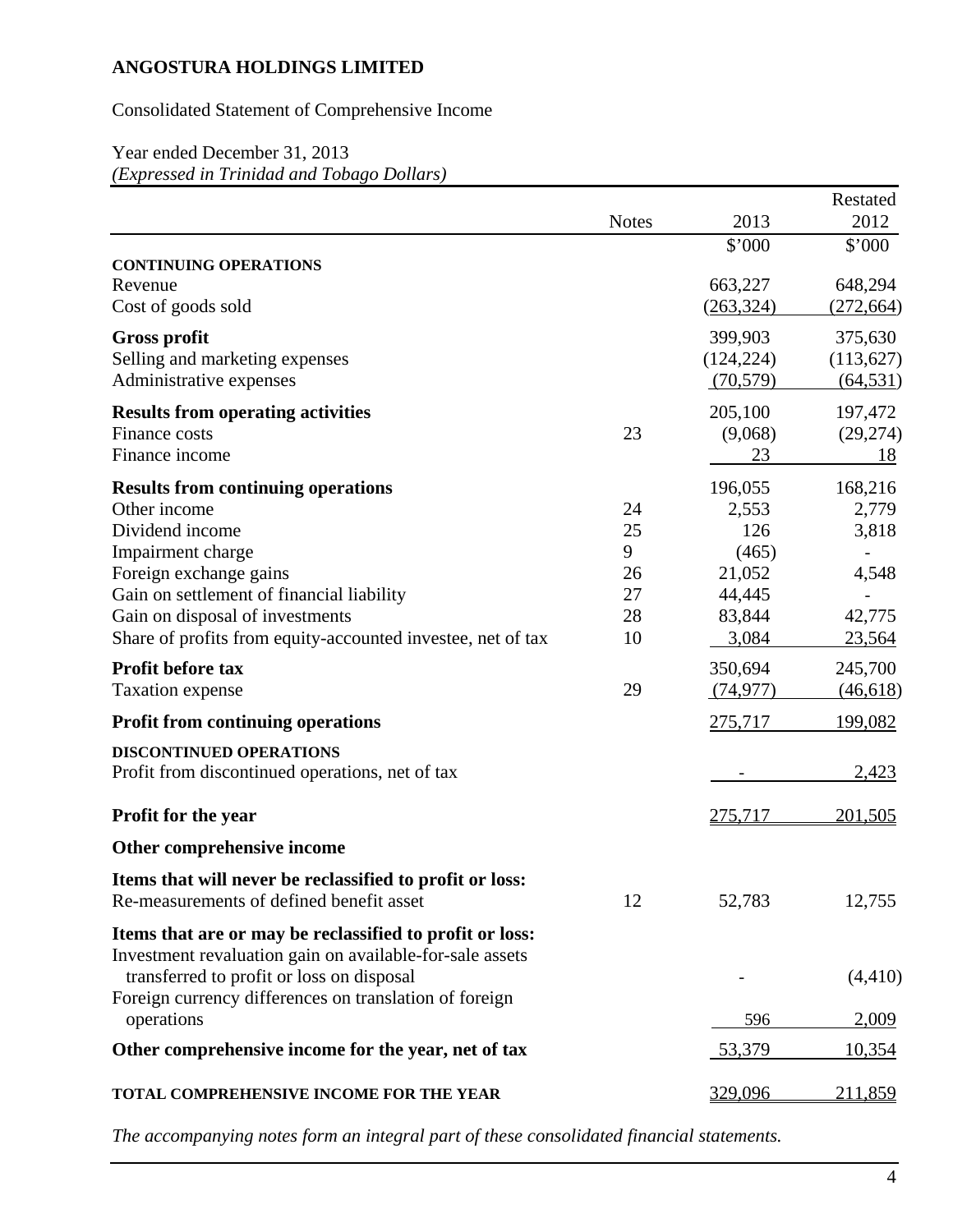Consolidated Statement of Comprehensive Income (continued)

| Year ended December 31, 2013               |  |
|--------------------------------------------|--|
| (Expressed in Trinidad and Tobago Dollars) |  |

|                                               |              |            | Restated       |
|-----------------------------------------------|--------------|------------|----------------|
|                                               | <b>Notes</b> | 2013       | 2012           |
|                                               |              | \$'000     | \$'000         |
| Profit for the year attributable to:          |              |            |                |
| Owners of the Company                         |              | 275,717    | 201,101        |
| Non-controlling interest                      |              |            | 404            |
|                                               |              | 275,717    | <u>201,505</u> |
| Total comprehensive income attributable to:   |              |            |                |
| Owners of the Company                         |              | 329,096    | 211,455        |
| Non-controlling interest                      |              |            | 404            |
|                                               |              | 329,096    | 211,859        |
| Dividend paid per share                       |              | 23¢        | 12¢            |
| <b>Earnings per share - Basic and Diluted</b> |              |            |                |
| - Continuing and discontinued operations      | 30           | \$<br>1.34 | 0.98           |
| - Continuing operations                       | 30           | \$<br>1.34 | 0.97           |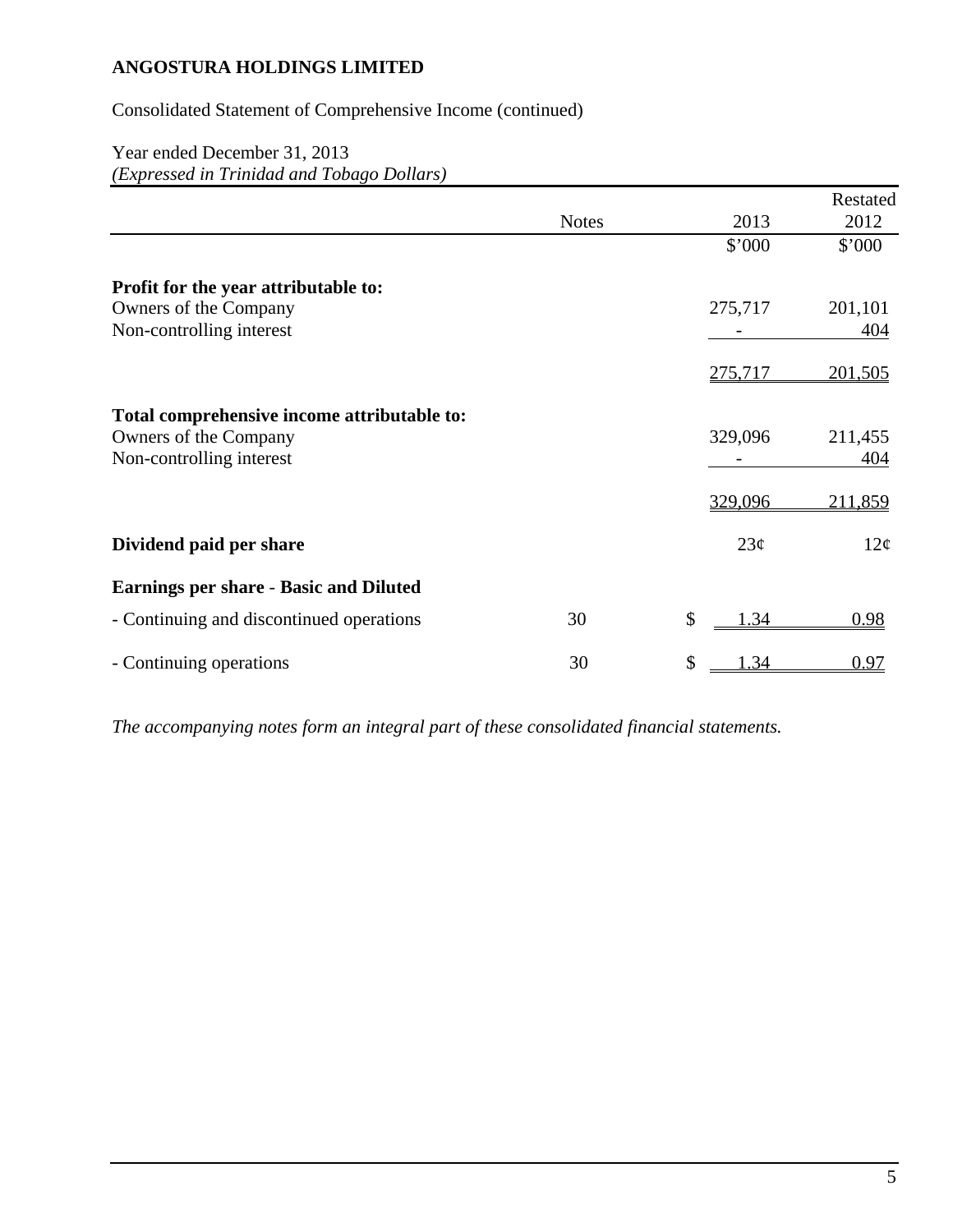Consolidated Statement of Changes in Equity

Year ended December 31, 2013 *(Expressed in Trinidad and Tobago Dollars)* 

|                                                                                                                                                                                            |                                                |                                                        | <b>Attributable to owners of the Company</b><br><b>Retained</b> |                                                         |                                         |
|--------------------------------------------------------------------------------------------------------------------------------------------------------------------------------------------|------------------------------------------------|--------------------------------------------------------|-----------------------------------------------------------------|---------------------------------------------------------|-----------------------------------------|
| <b>Note</b>                                                                                                                                                                                | <b>Share</b><br>Capital<br>\$2000<br>(Note 17) | <b>Other</b><br><b>Reserves</b><br>\$'000<br>(Note 18) | <b>Earnings</b><br>(Accumulated<br>Deficit)<br>\$'000           | Non-<br><b>Controlling</b><br><b>Interest</b><br>\$'000 | <b>Total</b><br><b>Equity</b><br>\$'000 |
| <b>Balance at January 1, 2013</b>                                                                                                                                                          | 118,558                                        | 87,533                                                 | 160,758                                                         |                                                         | 366,849                                 |
| Profit for the year<br>Other comprehensive income                                                                                                                                          |                                                |                                                        | 275,717<br>53,379                                               |                                                         | 275,717<br>53,379                       |
| Total comprehensive income for the year                                                                                                                                                    |                                                |                                                        | 329,096                                                         |                                                         | 329,096                                 |
| <b>Transactions with equity holders</b><br>recognised directly in equity                                                                                                                   |                                                |                                                        |                                                                 |                                                         |                                         |
| Dividends to equity holders<br>Depreciation on revalued property                                                                                                                           |                                                | (405)                                                  | (47, 444)<br>405                                                |                                                         | (47, 444)                               |
|                                                                                                                                                                                            |                                                | (405)                                                  | (47,039)                                                        |                                                         | (47, 444)                               |
| <b>Balance at December 31, 2013</b>                                                                                                                                                        | 118,558                                        | 87,128                                                 | 442,815                                                         |                                                         | 648,501                                 |
| <b>Balance at January 1, 2012,</b><br>as previously reported                                                                                                                               | 118,558                                        | 108,834                                                | (5,382)                                                         | 12,317                                                  | 234,327                                 |
| Prior year adjustment to recognise<br>impact of change in accounting<br>policy and recognition of cash<br>funded post-retirement benefit plan<br>34<br>Tax impact of prior year adjustment |                                                |                                                        | (37, 734)<br>9,434                                              |                                                         | (37, 734)<br>9,434                      |
| <b>Restated balance at January 1, 2012</b>                                                                                                                                                 | 118,558                                        | 108,834                                                | (33, 682)                                                       | 12,317                                                  | 206,027                                 |
| Profit for the year<br>Other comprehensive income                                                                                                                                          |                                                | (4, 410)                                               | 201,101<br>14,764                                               | 404                                                     | 201,505<br>10,354                       |
| Total comprehensive income for the year                                                                                                                                                    |                                                | (4, 410)                                               | 215,865                                                         | 404                                                     | 211,859                                 |
| <b>Transaction with equity holders</b><br>recognised directly in equity                                                                                                                    |                                                |                                                        |                                                                 |                                                         |                                         |
| Dividends to equity holders<br>Depreciation on revalued property<br>Net removal of reserves related to                                                                                     |                                                | (405)                                                  | (24, 754)<br>405                                                |                                                         | (24, 754)                               |
| discontinued operations                                                                                                                                                                    |                                                | (16, 486)                                              | 2,924                                                           | (12, 721)                                               | (26, 283)                               |
|                                                                                                                                                                                            |                                                | (16, 891)                                              | (21, 425)                                                       | (12, 721)                                               | (51,037)                                |
| <b>Balance at December 31, 2012</b>                                                                                                                                                        | 118,558                                        | 87,533                                                 | 160,758                                                         |                                                         | 366,849                                 |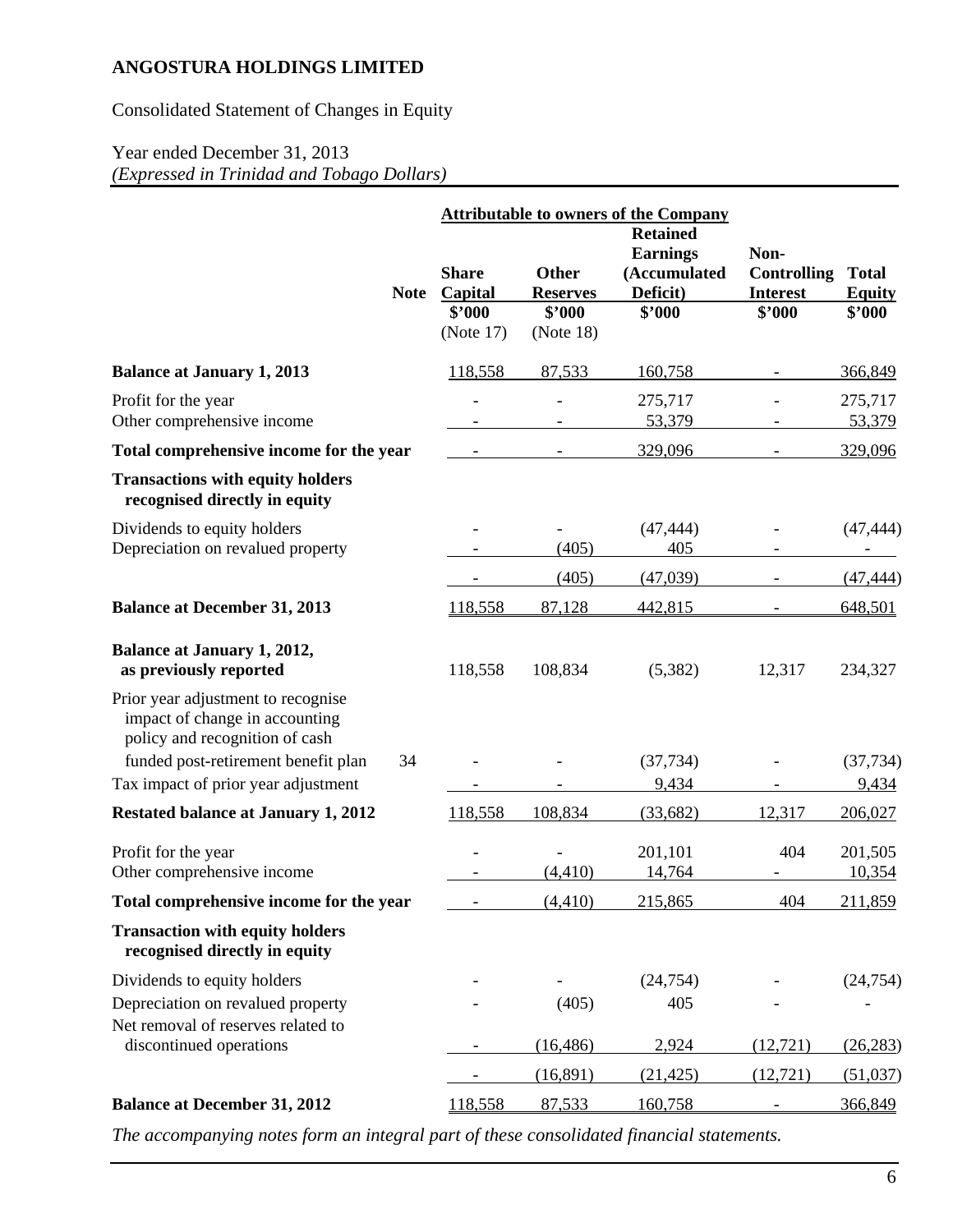## Consolidated Statement of Cash Flows

Year ended December 31, 2013 *(Expressed in Trinidad and Tobago Dollars)* 

|                                                          |              |           | Restated  |
|----------------------------------------------------------|--------------|-----------|-----------|
|                                                          | <b>Notes</b> | 2013      | 2012      |
|                                                          |              | \$'000    | \$'000    |
| <b>CASH FLOWS FROM OPERATING ACTIVITIES</b>              |              |           |           |
| Profit before tax                                        |              | 350,694   | 245,700   |
| Adjustments for:                                         |              |           |           |
| Depreciation charge                                      | 8            | 19,722    | 16,993    |
| Loss (gain) on disposal of property, plant and equipment | 24           | 1,781     | (43)      |
| Gain on settlement of financial liability                | 27           | (44, 445) |           |
| Gain on disposal of investments                          | 28           | (83, 844) | (42, 775) |
| Share of profit from equity-accounted investee, net      |              |           |           |
| of tax                                                   | 10           | (3,084)   | (23, 564) |
| Finance costs                                            | 23           | 9,068     | 29,274    |
| Finance income                                           |              | (23)      | (18)      |
| Dividend income                                          | 25           | (126)     | (3,818)   |
| Foreign exchange gains                                   | 26           | (21,052)  | (4,548)   |
| Operating profit before working capital changes          |              | 228,691   | 217,201   |
| Change in employee benefits                              |              | 1,800     | 8,083     |
| Change in trade and other receivables                    |              | (30,250)  | 6,610     |
| Change in inventories                                    |              | 6,384     | (22, 456) |
| Change in trade and other payables                       |              | (23, 419) | 9,885     |
| Cash generated from operating activities                 |              | 183,206   | 219,323   |
| Interest paid                                            |              | (10, 837) | (33,238)  |
| Corporation tax paid                                     |              | (62,705)  | (25,580)  |
| Retirement benefits paid - severance payments            |              | (565)     | (530)     |
| Net cash from operating activities                       |              | 109,099   | 159,975   |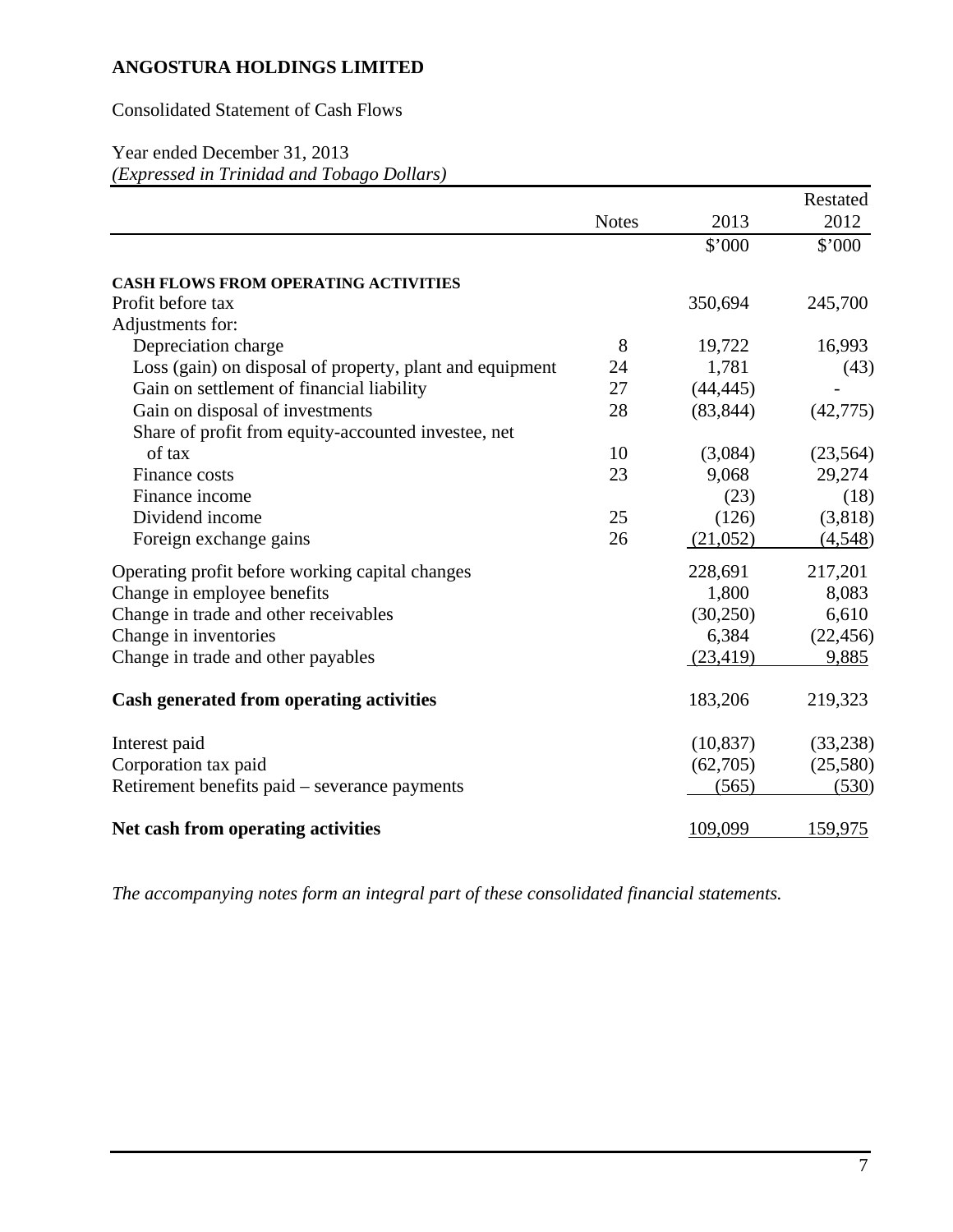Consolidated Statement of Cash Flows (continued)

| Year ended December 31, 2013               |
|--------------------------------------------|
| (Expressed in Trinidad and Tobago Dollars) |

|                                                         | <b>Notes</b> | 2013       | 2012       |
|---------------------------------------------------------|--------------|------------|------------|
|                                                         |              | \$'000     | \$'000     |
| <b>CASH FLOWS FROM INVESTING ACTIVITIES</b>             |              |            |            |
| Proceeds from disposal of property, plant and equipment |              | 524        | 161        |
| Proceeds from disposal of investments                   |              | 332,452    | 91,177     |
| Acquisition of property, plant and equipment            | 8            | (69, 456)  | (39, 472)  |
| Adjustment to property, plant and equipment             |              | 996        |            |
| Disposal of net cash of discontinued operations         |              |            | 932        |
| Dividends received                                      |              | 126        | 3,763      |
| Interest received                                       |              | 23         | 18         |
| Net cash from investing activities                      |              | 264,665    | 56,579     |
| <b>CASH FLOWS FROM FINANCING ACTIVITIES</b>             |              |            |            |
| Dividends paid                                          |              | (47, 444)  | (24, 754)  |
| Proceeds from borrowings                                |              |            | 170,000    |
| Repayment of borrowings                                 |              | (343, 110) | (367, 395) |
| Net cash used in financing activities                   |              | (390, 554) | (222, 149) |
| Net decrease in cash and cash equivalents               |              | (16,790)   | (5,595)    |
| Cash and cash equivalents at January 1                  |              | 164,792    | 170,387    |
| Cash and cash equivalents at December 31                | 16           | 148,002    | 164,792    |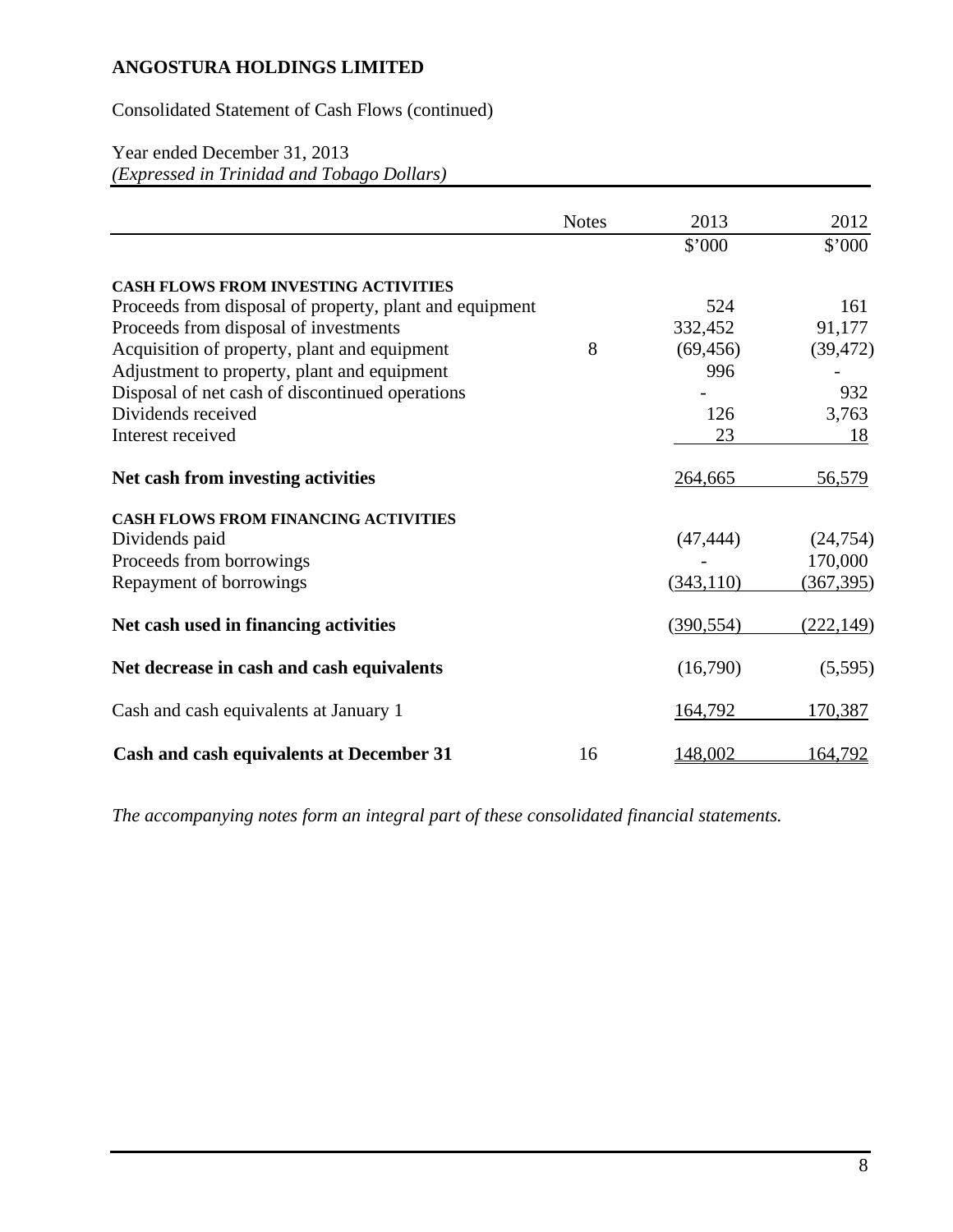Notes to Consolidated Financial Statements

December 31, 2013

### **1. Reporting Entity**

Angostura Holdings Limited (the Company) is a limited liability company incorporated and domiciled in the Republic of Trinidad and Tobago. The address of its registered office is corner Eastern Main Road and Trinity Avenue, Laventille, Trinidad and Tobago. The Company has its primary listing on the Trinidad and Tobago Stock Exchange. It is a holding company whose subsidiaries are engaged in the manufacture and sale of rum, ANGOSTURA® aromatic bitters and other spirits, the bottling of beverage alcohol and other beverages on a contract basis and the production and sale of food products. The consolidated financial statements of the Company as at and for the year ended December 31, 2013 comprise the Company and its subsidiaries (together referred to as the "Group" and individually as the "Group companies").

The principal subsidiaries are:

| Company                            | <b>Country of Incorporation</b> | <b>Percentage Owned</b> |
|------------------------------------|---------------------------------|-------------------------|
| Angostura Limited                  | Trinidad and Tobago             | 100\%                   |
| <b>Trinidad Distillers Limited</b> | Trinidad and Tobago             | 100\%                   |

The Company's ultimate parent entity is C L Financial Limited, a company incorporated in the Republic of Trinidad and Tobago.

These consolidated financial statements were approved for issue by the Board of Directors on March 18, 2014.

## **2. Basis of Accounting**

### **(a) Statement of compliance**

The consolidated financial statements have been prepared in accordance with International Financial Reporting Standards (IFRSs) as issued by the International Accounting Standards Board.

Details of the Group's accounting policies, including changes during the year, are included in Notes 3 and 4.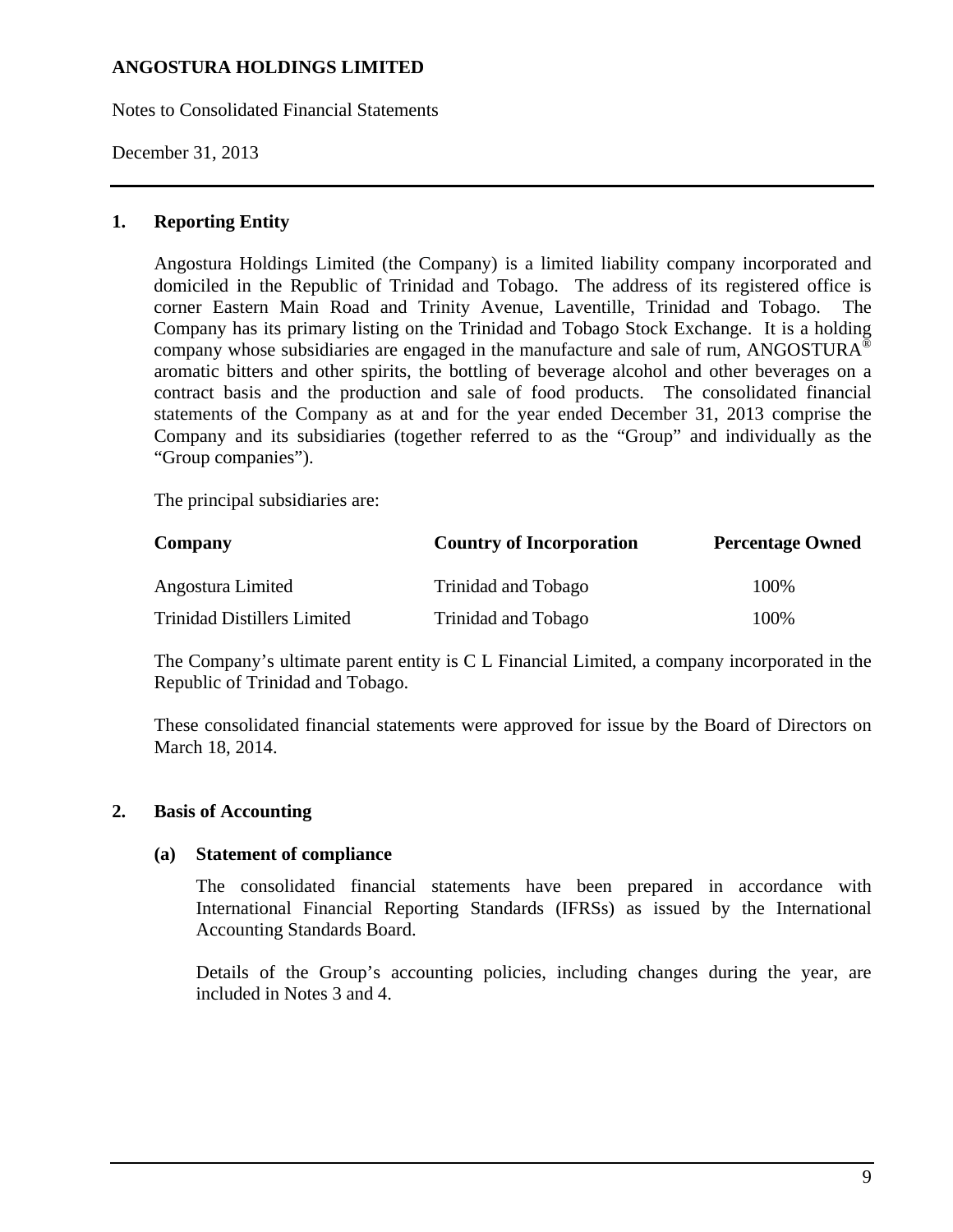Notes to Consolidated Financial Statements

December 31, 2013

### **2. Basis of Accounting** (continued)

### **(b) Basis of measurement**

 The consolidated financial statements have been prepared on the historical cost basis except for the following items, which are measured on an alternative basis on each reporting date:

- non-derivative financial instruments at fair value through profit or loss are measured at fair value;
- available-for-sale financial assets are measured at fair value;
- net defined benefit asset (obligation) is recognised as fair value of plan assets, adjusted by re-measurements through other comprehensive income, less the present value of the defined benefit obligation adjusted by experience gains (losses) on revaluation, limited as explained in Note 3(i).
- investments in equity-accounted investees are measured using the equity method.
- certain freehold/leasehold land and buildings which are measured at fair value less depreciation.

### **(c) Functional and presentation currency**

These consolidated financial statements are presented in Trinidad and Tobago dollars, which is the Company's functional currency. All amounts have been rounded to the nearest thousand, unless otherwise indicated.

### **(d) Use of judgements and estimates**

In preparing these consolidated financial statements, management has made judgements, estimates and assumptions that affect the application of the Group's accounting policies and the reported amounts of assets, liabilities, income and expenses. Actual results may differ from these estimates.

Estimates and underlying assumptions are reviewed on an ongoing basis. Revisions to estimates are recognised prospectively.

Information about assumptions and estimation uncertainties that have a significant risk of resulting in a material adjustment in the year ending December 31, 2013 is included in the following notes:

- Note 12 Retirement benefit asset Measurement of defined benefit assets and obligations
- Note 13 Inventories provision for obsolescence
- Note 14 Trade and other receivables Impairment
- Note 20 Deferred taxation Utilisation of tax losses
- Note 33 Related party balances Impairment.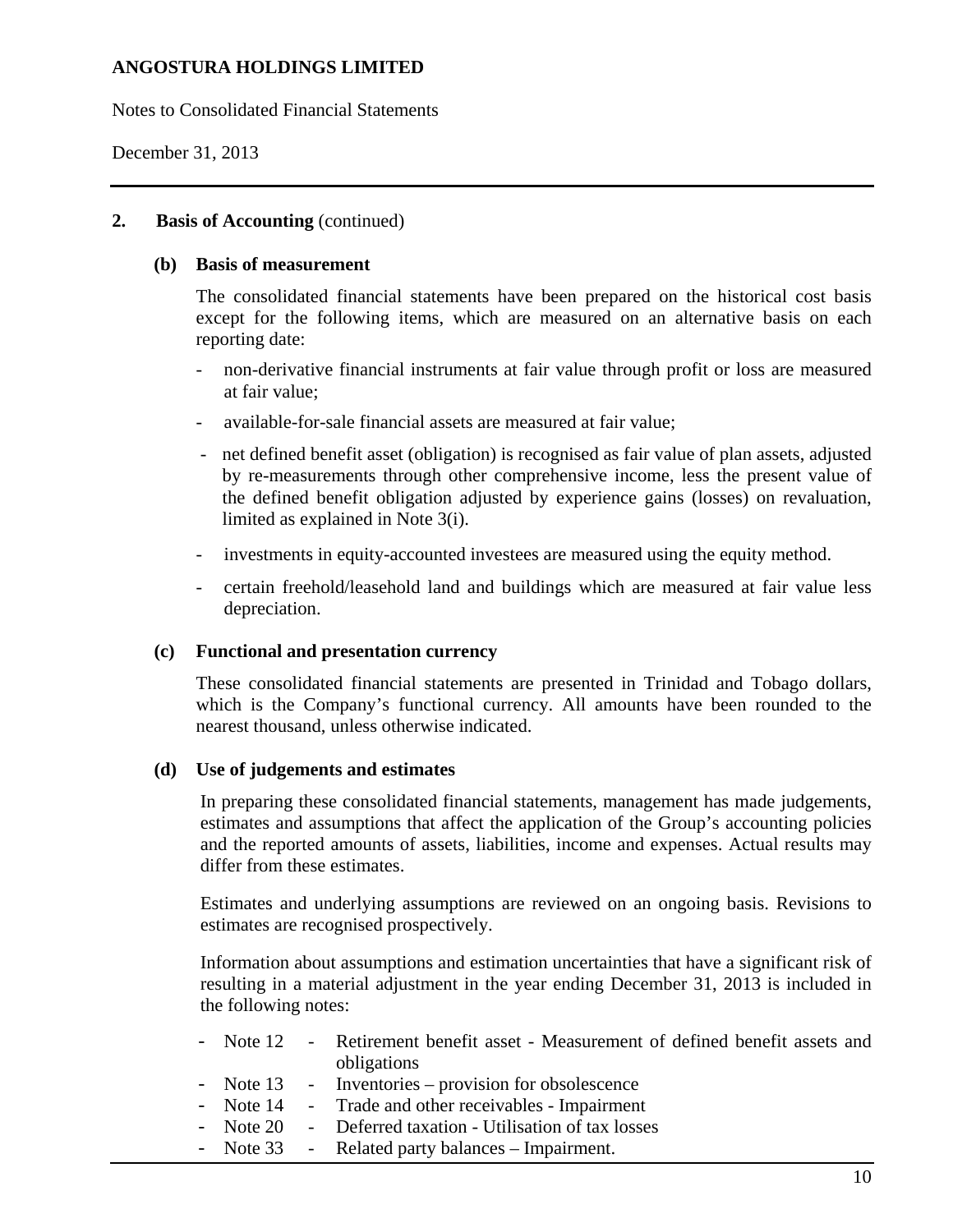Notes to Consolidated Financial Statements

December 31, 2013

### **2. Basis of Accounting** (continued)

### **(d) Use of judgements and estimates** (continued)

Information about critical judgements in applying accounting policies that have the most significant effect on the amounts recognised in the consolidated financial statements is included in the following notes:

- Note 5 Determination of fair values
- Note 32 Leases Determination of the lease classification

### **3. Significant Accounting Policies**

Except for the changes explained in Note 4, the Group has consistently applied the accounting policies as set out in Note 3 to all periods presented in these consolidated financial statements.

### **(a) Basis of consolidation**

### *(i) Business combinations*

Business combinations are accounted for using the acquisition method as at the acquisition date  $-$  i.e. when control is transferred to the Group. The consideration transferred in the acquisition is generally measured at fair value, as are the identifiable net assets acquired. Any goodwill that arises is tested annually for impairment. Any gain on a bargain purchase is recognised in profit or loss immediately. Transaction costs are expensed as incurred, except if they are related to the issue of debt or equity securities

### *(ii) Subsidiaries*

'Subsidiaries' are investees controlled by the Group. The Group 'controls' an investee when it is exposed to, or has rights to, variable returns from its involvement with the entity and has the ability to affect those returns through its power over the entity. The financial statements of subsidiaries are included in the consolidated financial statements from the date on which control commences until the date on which control ceases.

## *(iii) Loss of control*

 When the Group loses control over a subsidiary, it derecognises the assets and liabilities of the subsidiary, and any related non-controlling interest and other components of equity. Any resulting gain or loss is recognised in profit or loss. Any interest retained in the former subsidiary is measured at fair value when control is lost.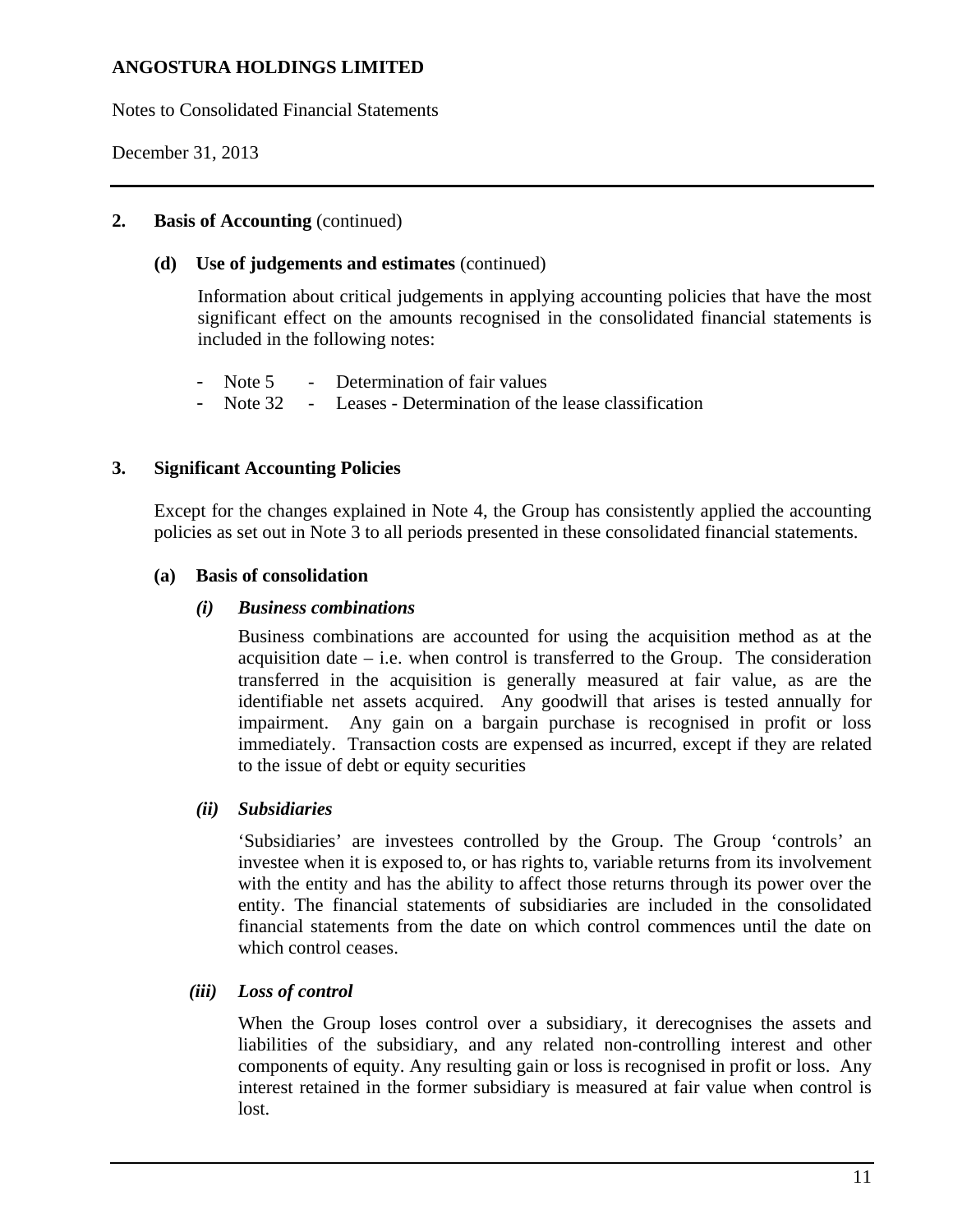Notes to Consolidated Financial Statements

December 31, 2013

### **3. Significant Accounting Policies** (continued)

### **(a) Basis of consolidation** (continued)

### *(iv) Interest in equity-accounted investees*

The Group's interest in equity-accounted investee was disposed during the financial year. The interest was an associate investment in the equity - accounted investee.

Associates are those entities in which the Group has significant influence, but not control or joint control over the financial and operating policies. A joint venture is an arrangement in which the Group has joint control, whereby the Group has rights to the net assets of the arrangement, rather than rights to its assets and obligations for its liabilities.

Interests in associates and joint ventures are accounted for using the equity method. They are recognised initially at cost, which includes transaction costs. Subsequent to initial recognition, the consolidated financial statements include the Group's share of the profit or loss and other comprehensive income of equity accounted investees, until the date on which significant influence or joint control ceases.

### *(v) Transactions eliminated on consolidation*

Intra-group balances and transactions, and any unrealised income and expenses arising from intra-group transactions, are eliminated in preparing the consolidated financial statements. Unrealised gains arising from transactions with equity accounted investees are eliminated against the investment to the extent of the Group's interest in the investee. Unrealised losses are eliminated in the same way as unrealised gains, but only to the extent that there is no evidence of impairment.

### **(b) Foreign currency**

### *(i) Foreign currency transactions*

 Transactions in foreign currencies are translated to the respective functional currencies of Group companies at exchange rates at the dates of the transactions.

Monetary assets and liabilities denominated in foreign currencies are translated to the functional currency at the exchange rate at the reporting date.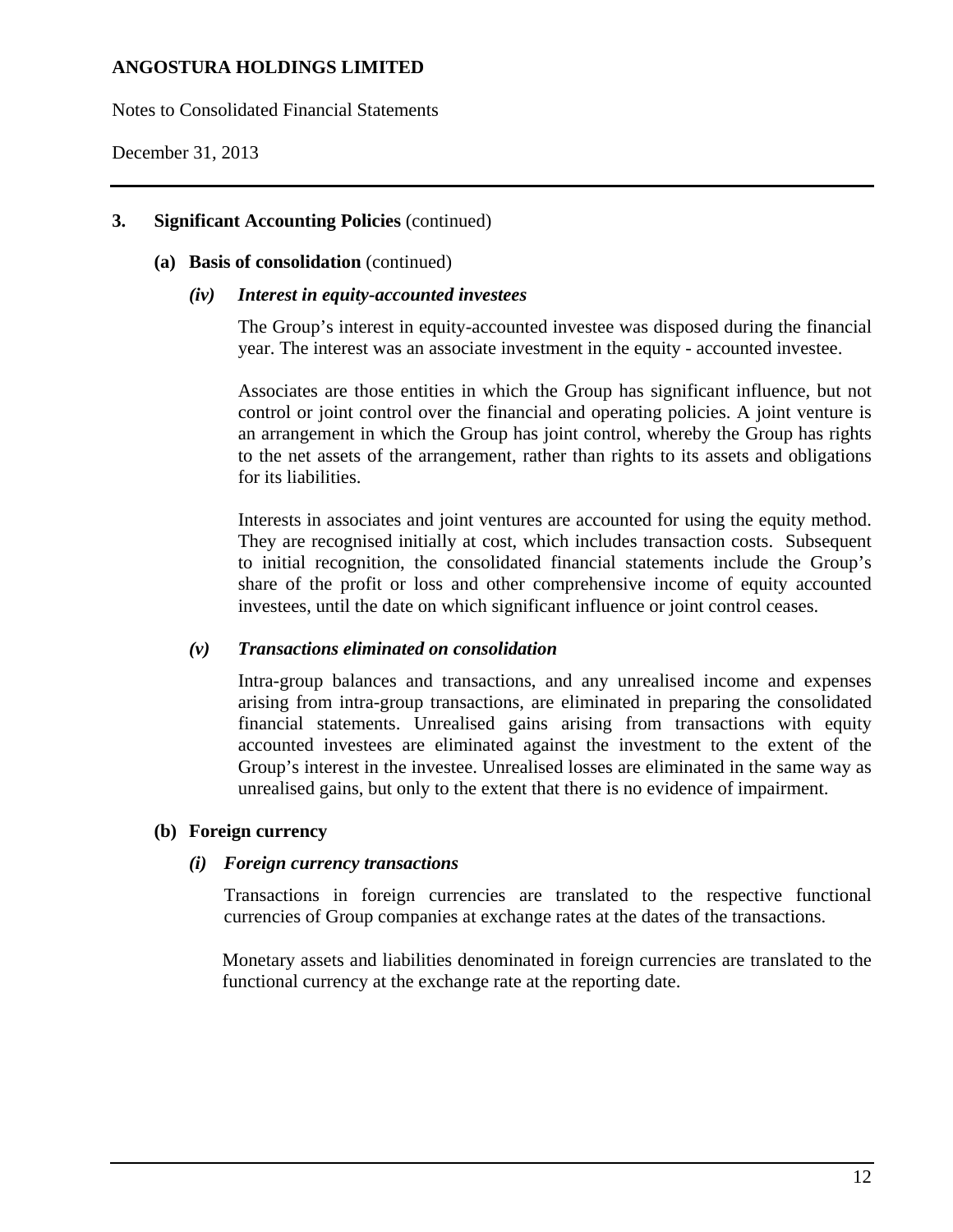Notes to Consolidated Financial Statements

December 31, 2013

### **3. Significant Accounting Policies** (continued)

### **(b) Foreign currency** (continued)

*(i) Foreign currency transactions* (continued)

Non-monetary assets and liabilities that are measured at fair value in a foreign currency are translated to the functional currency at the exchange rate when the fair value was determined. Foreign currency differences are generally recognised in profit or loss. Non-monetary items that are measured based on historical cost in a foreign currency are not translated.

However, foreign currency differences arising from the translation of the following items are recognised in other comprehensive income:

- available-for-sale equity investments (except on impairment in which case foreign currency differences that have been recognised in other comprehensive income are reclassified to profit or loss);
- a financial liability designated as a hedge of the net investment in a foreign operation to the extent that the hedge is effective; and
- qualifying cash flow hedges to the extent the hedges are effective.

## *(ii) Foreign operations*

The assets and liabilities of foreign operations, including goodwill and fair value adjustments arising on acquisition, are translated to the functional currency at the exchange rates at the reporting date. The income and expenses of foreign operations are translated to the functional currency at exchange rates at the dates of the transactions.

Foreign currency differences are recognised in other comprehensive income and accumulated in the retained earnings, except to the extent that the translation difference is allocated to non-controlling interests.

When a foreign operation is disposed of in its entirety or partially such that control, significant influence or joint control is lost, the cumulative amount in the translation reserve related to that foreign operation is reclassified to profit or loss as part of the gain or loss on disposal.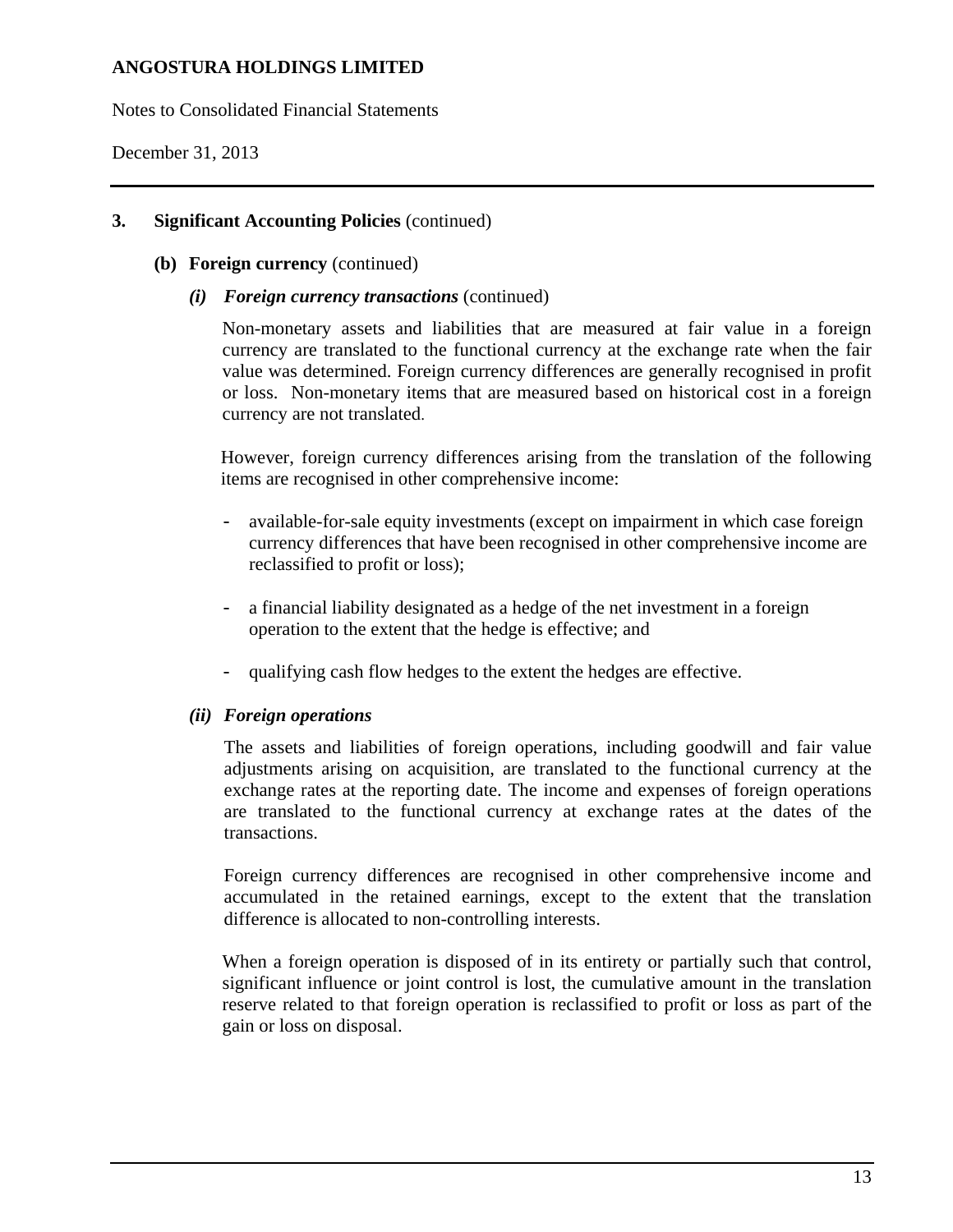Notes to Consolidated Financial Statements

December 31, 2013

### **3. Significant Accounting Policies** (continued)

### **(b) Foreign currency** (continued)

*(ii) Foreign operations* (continued)

If the Group disposes of part of its interest in a subsidiary but retains control, then the relevant proportion of the cumulative amount is reattributed to non-controlling interests. When the Group disposes of only part of an associate or joint venture while retaining significant influence or joint control, the relevant proportion of the cumulative amount is reclassified to profit or loss.

If the settlement of a monetary item receivable from or payable to a foreign operation is neither planned nor likely to occur in the foreseeable future, then foreign currency differences arising from such item form part of the net investment in the foreign operation. Accordingly, such difference are recognised in other comprehensive income and accumulated in the retained earnings.

### **(c) Financial instruments**

 Financial instruments include available-for-sale assets, trade receivables, cash and cash equivalents, borrowings and trade and other payables.

## *(i) Classification*

The Group classifies non-derivative financial assets into the following categories: financial assets at fair value through profit or loss, held-to-maturity financial assets, loans and receivables and available-for-sale assets.

The Group classifies non-derivative financial liabilities into the other financial liabilities category.

### *(ii) Non-derivative financial assets and financial liabilities - Recognition*

The Group initially recognises loans and receivables and debt securities issued on the date when they are originated. All other financial assets and financial liabilities are initially recognised on the trade date.

The Group derecognises a financial asset when the contractual rights to the cash flows from the asset expire, or it transfers the rights to receive the contractual cash flows in a transaction in which substantially all of the risks and rewards of ownership of the financial asset are transferred, or it neither transfers nor retains substantially all of the risks and rewards of ownership and does not retain control over the transferred asset. Any interest in such derecognised financial assets that is created or retained by the Group is recognised as a separate asset or liability.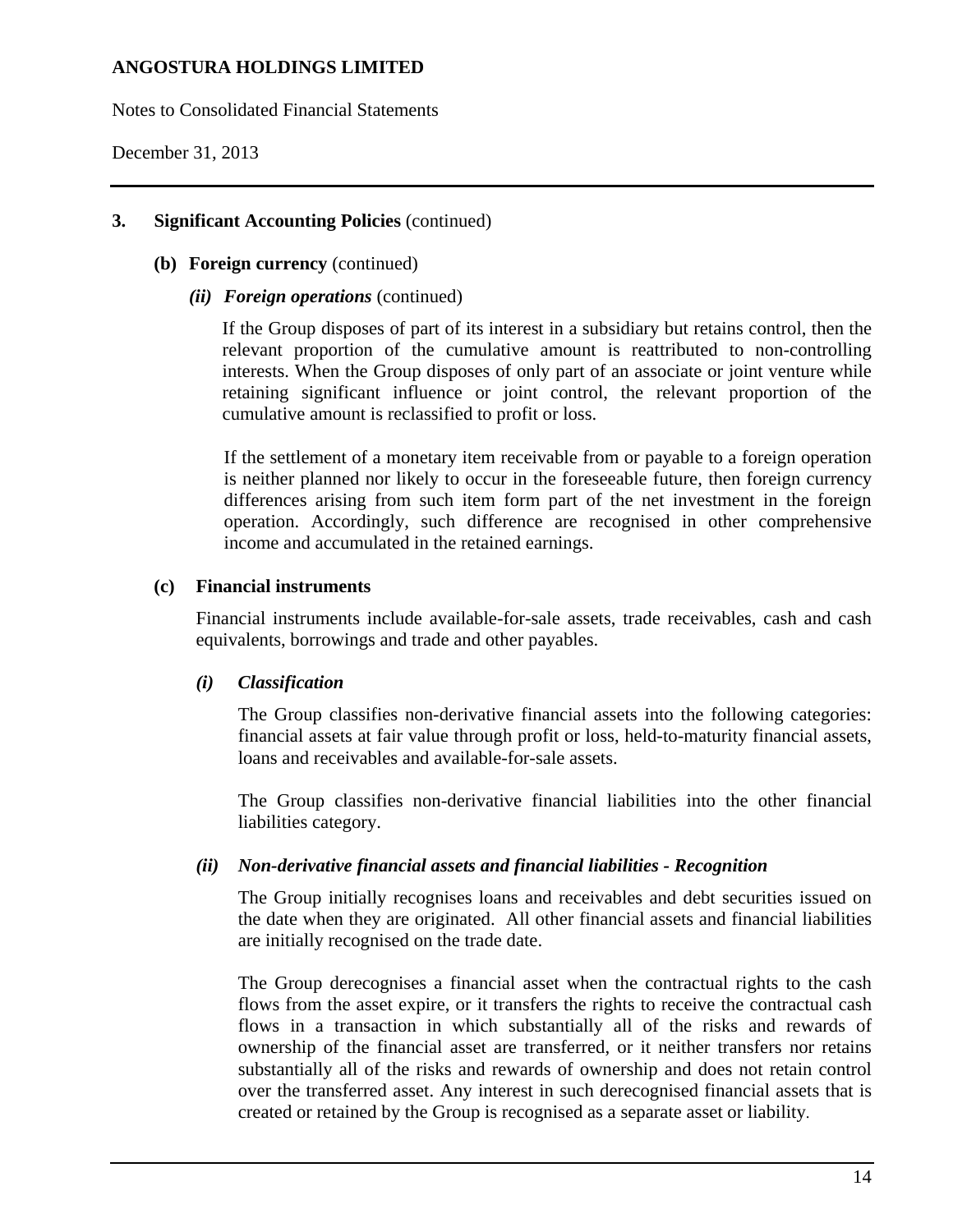Notes to Consolidated Financial Statements

December 31, 2013

### **3. Significant Accounting Policies** (continued)

### **(c) Financial instruments** (continued)

*(ii) Non-derivative financial assets and financial liabilities - Recognition (continued)* 

The Group derecognises a financial liability when its contractual obligations are discharged or cancelled, or expire.

### *(iii) Non-derivative financial assets - Measurement*

### *Financial assets at fair value through profit or loss*

A financial asset is classified as at fair value through profit or loss if it is classified as held-for-trading or is designated as such on initial recognition. Directly attributable transaction costs are recognised in profit or loss as incurred. Financial assets at fair value through profit or loss are measured at fair value and changes therein, including any interest or dividend income, are recognised in profit or loss.

### *Held-to-maturity financial assets*

These assets are initially recognised at fair value plus any directly attributable transaction costs. Subsequent to initial recognition, they are measured at amortised cost using the effective interest method.

## *Loans and receivables*

These assets are initially recognised at fair value plus any directly attributable transaction costs. Subsequent to initial recognition, they are measured at amortised cost using the effective interest method except for instances where indications of impairment exists, in which case they are measured at fair value.

### *Available-for-sale assets*

These assets are initially recognised at fair value plus any directly attributable transaction costs.

Subsequent to initial recognition, they are measured at fair value and changes therein, other than impairment losses and foreign currency differences on debt instruments, are recognised in other comprehensive income and accumulated in the investment revaluation reserve. When these assets are derecognised, the gain or loss accumulated in equity is reclassified to profit or loss.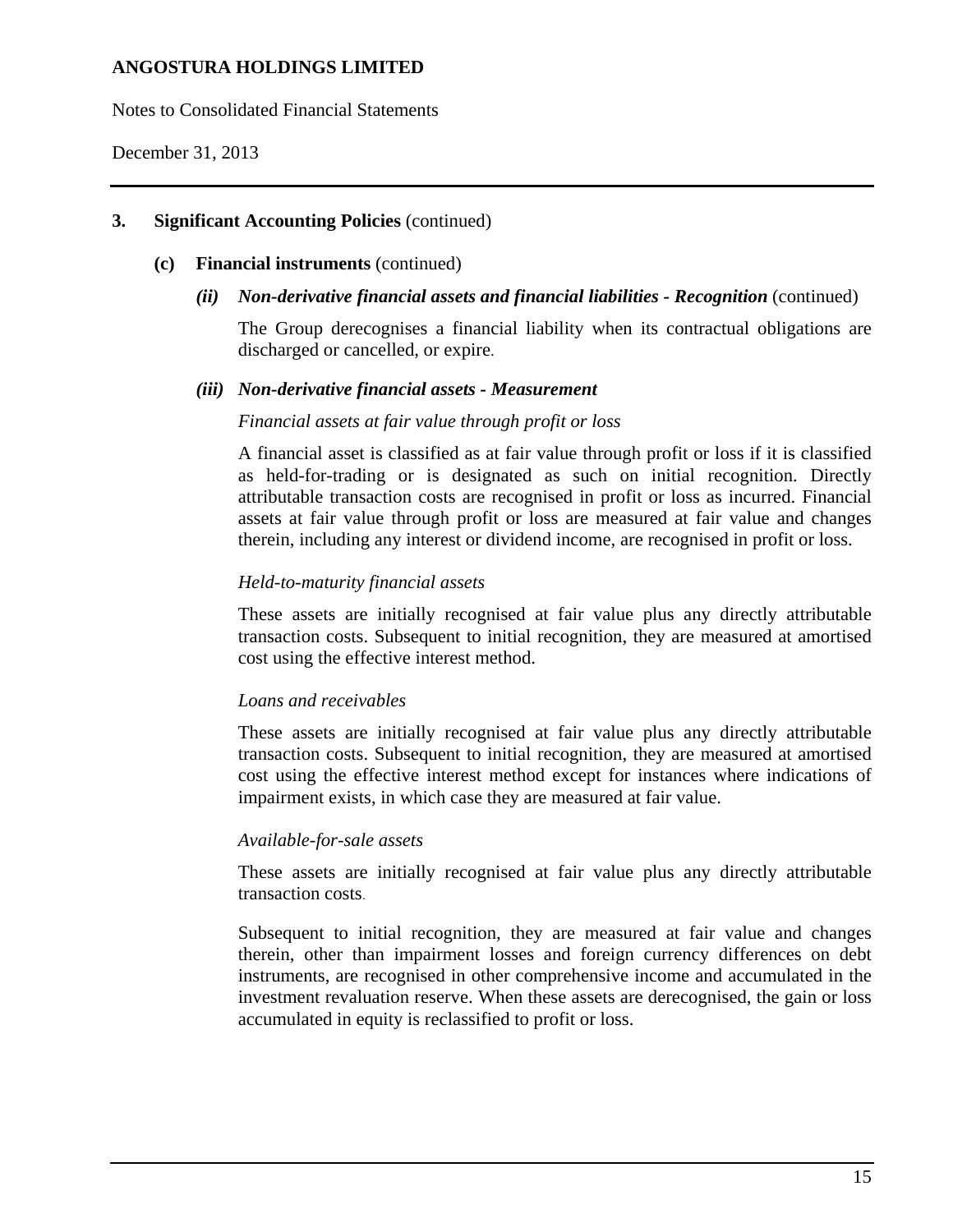Notes to Consolidated Financial Statements

December 31, 2013

### **3. Significant Accounting Policies** (continued)

### **(c) Financial instruments** (continued)

### *(iv) Non-derivative financial liabilities - Measurement*

Non-derivative financial liabilities are initially recognised at fair value less any directly attributable transaction costs. Subsequent to initial recognition, these liabilities are measured at amortised cost using the effective interest method.

### *(v) Derecognition*

### *Financial assets*

 The Group derecognises a financial asset when the contractual rights to the cash flows from the financial asset expire, or when it transfers the financial asset in a transaction in which substantially all the risks and rewards of ownership of the financial asset are transferred or in which the Group neither transfers nor retains substantially all the risks and rewards of ownership and it does not retain control of the financial asset.

 On derecognition of a financial asset, the difference between the carrying amount of the asset (or the carrying amount allocated to the portion of the asset transferred), and the sum of:

- (i) the consideration received (including any new asset obtained less any new liability assumed); and
- (ii) any cumulative gain or loss that had been recognized in other comprehensive income (OCI).

is recognised in profit or loss.

Any interest in transferred financial assets that qualify for derecognition that is created or retained by the Group is recognised as a consolidated asset or liability in the consolidated statement of financial position.

### *Financial liabilities*

The Group derecognizes a financial liability when its contractual obligations are discharged, or cancelled, or expired.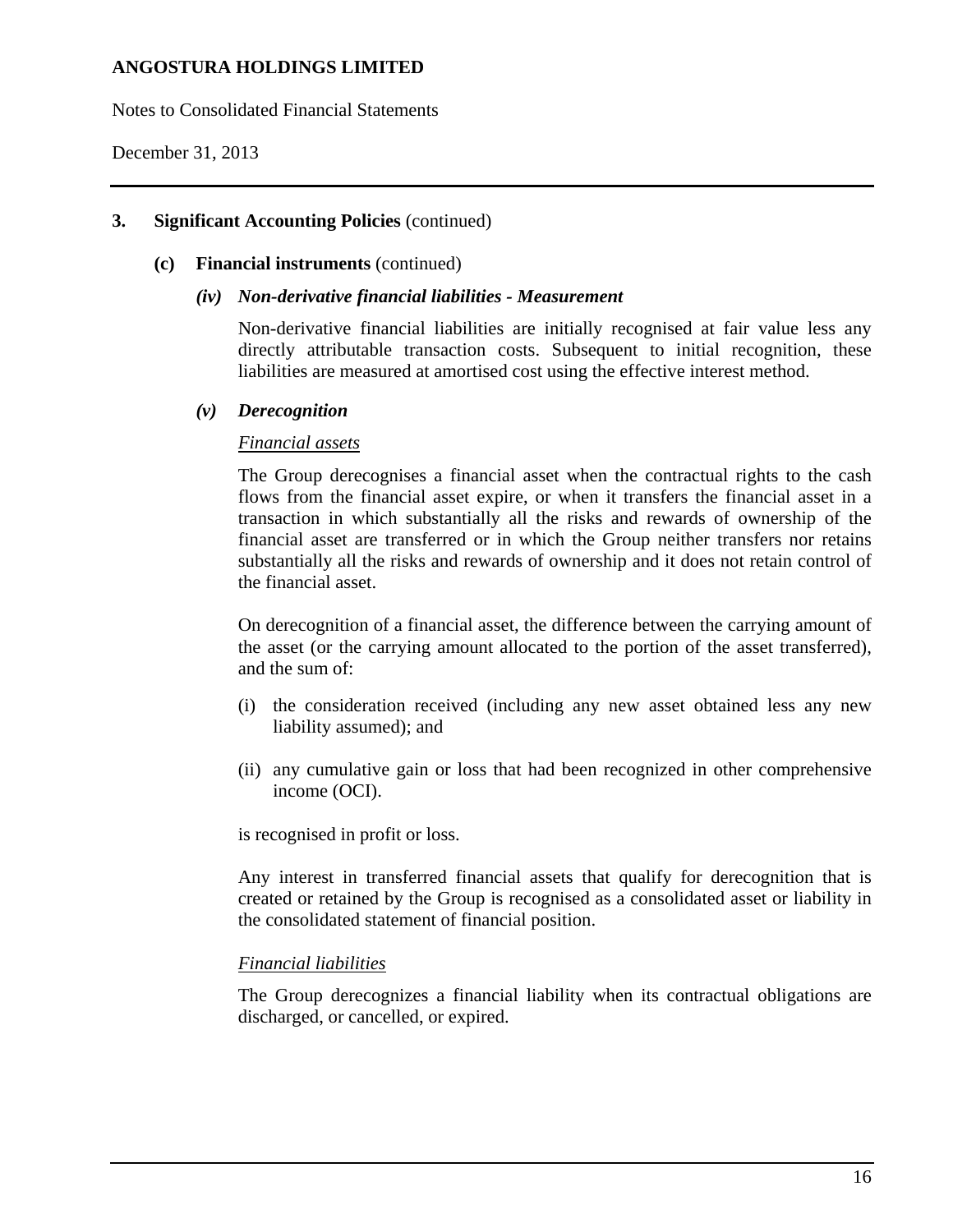Notes to Consolidated Financial Statements

December 31, 2013

### **3. Significant Accounting Policies** (continued)

### **(c) Financial instruments** (continued)

#### *(vi) Offsetting*

 Financial assets and liabilities are offset and the net amount presented in the statement of financial position when, and only when, the Group has a legal right to set off the recognised amounts and it intends either to settle on a net basis or to realise the asset and settle the liability simultaneously.

 Income and expenses are presented on a net basis only when permitted under IFRS, or for gains and losses arising from a group of similar transactions such as in the Group's trading activity.

#### *(vii) Amortised cost measurement*

 The amortised cost of a financial asset or liability is the amount at which the financial asset or liability is measured at initial recognition, minus principal repayments, plus or minus the cumulative amortisation using the effective interest method of any difference between the initial amount recognised and the maturity amount, minus any reduction for impairment.

### *(viii) Fair value measurement*

'Fair value' is the price that would be received to sell an asset or paid to transfer a liability in an orderly transaction between market participants at the measurement date in the principal or, in its absence, the most advantageous market to which the Group has access at that date. The fair value of a liability reflects its nonperformance risk.

When available, the Group measures the fair value of an instrument using the quoted price in an active market for that instrument. A market is regarded as active if transactions for the asset or liability take place with sufficient frequency and volume to provide pricing information on an ongoing basis.

If there is no quoted price in an active market, then the Group uses valuation techniques that maximize the use of relevant observable inputs and minimize the use of unobservable inputs. The chosen valuation technique incorporates all of the factors that market participants would take into account in pricing a transaction.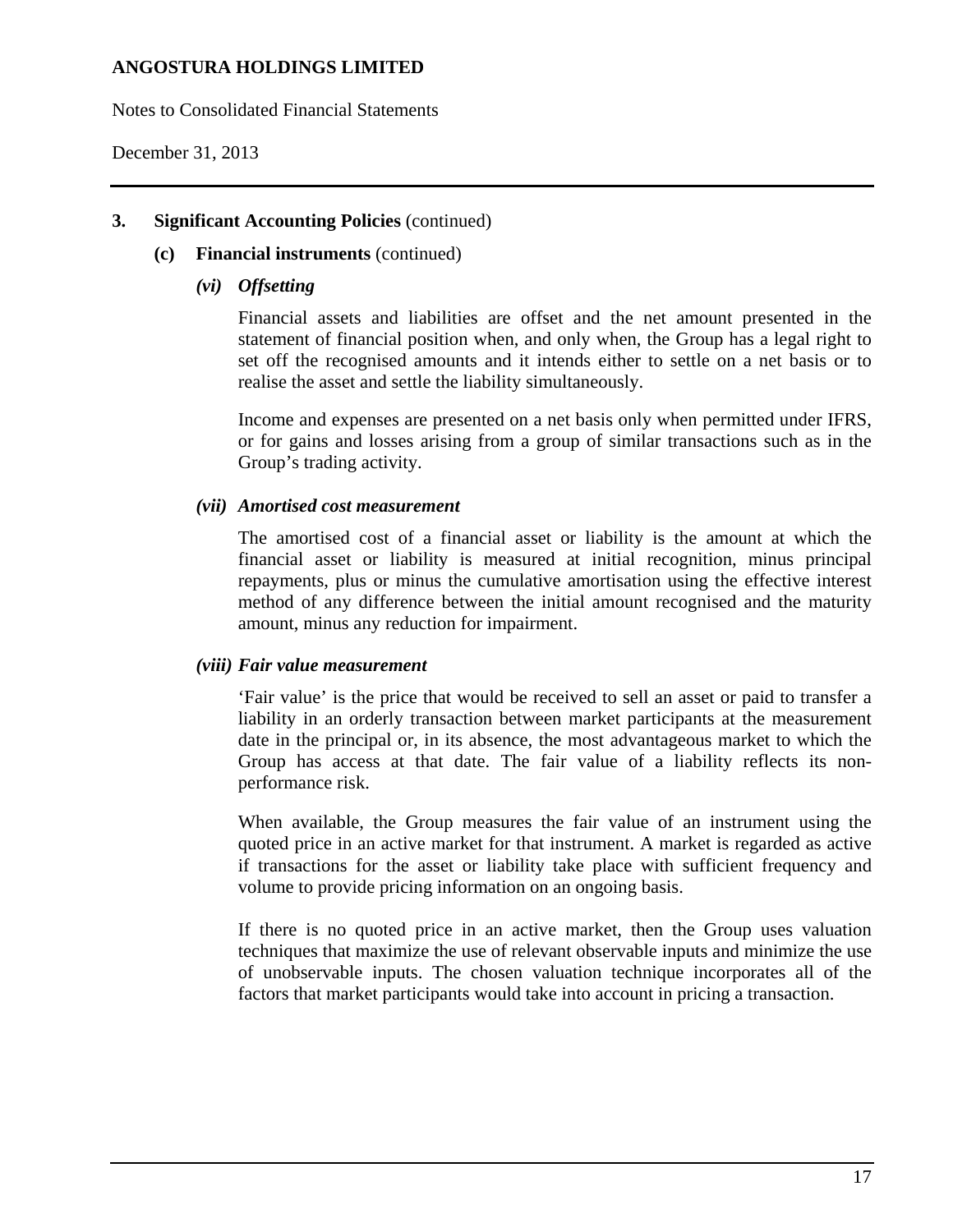Notes to Consolidated Financial Statements

December 31, 2013

### **3. Significant Accounting Policies** (continued)

### **(c) Financial instruments** (continued)

*(viii) Fair value measurement* (continued)

 The best evidence of the fair value of a financial instrument at initial recognition is normally the transaction price – i.e. the fair value of the consideration given or received. If the Group determines that the fair value at initial recognition differs from the transaction price and the fair value is evidenced neither by a quoted price in an active market for an identical asset or liability nor based on a valuation technique that uses only data from observable markets, then the financial instrument is initially measured at fair value, adjusted to defer the difference between the fair value at initial recognition and the transaction price. Subsequently, that difference is recognised in profit or loss on an appropriate basis over the life of the instrument but no later than when the valuation is wholly supported by observable market data or the transaction is closed out.

 If an asset or a liability measured at fair value has a bid price and an ask price, then the Group measures assets and long positions at a bid price and liabilities and short positions at an ask price.

 The Group recognises transfers between levels of the fair value hierarchy as of the end of the reporting period during which the change has occurred.

## *(ix) Designation at fair value through profit or loss*

 The Group has designated financial assets and financial liabilities at fair value through profit or loss in either of the following circumstances.

- The assets or liabilities are managed, evaluated and reported internally on a fair value basis.
- The designation eliminates or significantly reduces an accounting mismatch that would otherwise arise.

 Note 5 sets out the amount of each class of financial asset or financial liability that has been designated at fair value through profit or loss. A description of the basis for each designation is set out in the note for the relevant asset or liability class.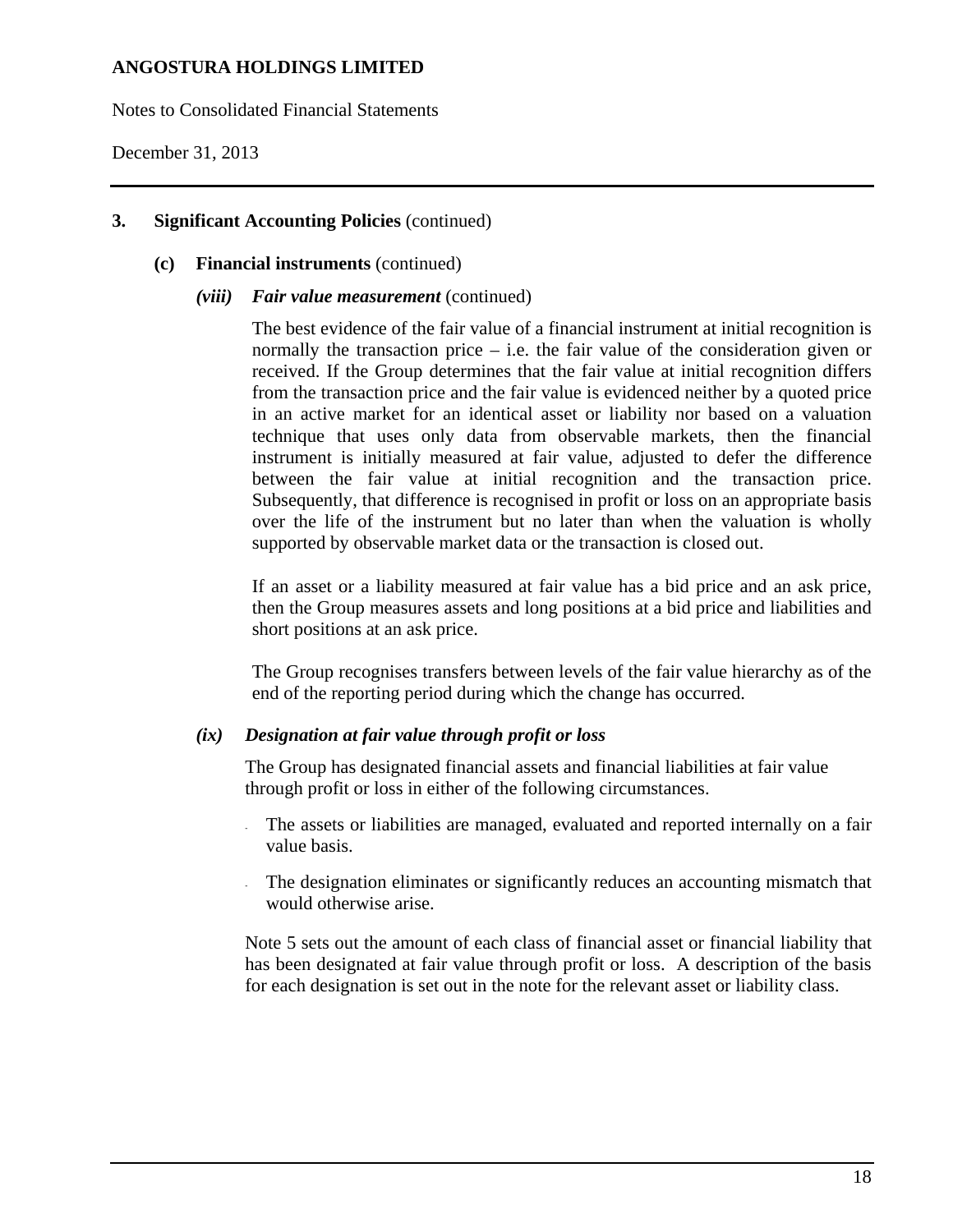Notes to Consolidated Financial Statements

December 31, 2013

### **3. Significant Accounting Policies** (continued)

### **(d) Property, plant and equipment**

#### *(i) Recognition and measurement*

Items of property, plant and equipment are measured at cost less accumulated depreciation and any accumulated impairment losses.

If significant parts of an item of property, plant and equipment have different useful lives, then they are accounted for as separate items (major components) of property, plant and equipment.

Any gain or loss on disposal of an item of property, plant and equipment is recognised in profit or loss.

### *(ii) Subsequent costs*

 Subsequent expenditure is capitalised only when it is probable that the future economic benefits associated with the expenditure will flow to the Group.

### *(iii) Depreciation*

 Depreciation is based on the market value or cost of an asset less its residual value. Significant components of individual assets are assessed and if a component has a useful life that is different from the remainder of that asset, that component is depreciated separately.

 Land is not depreciated. Depreciation on other assets is calculated using the straightline method for buildings and reducing balance method for all other assets to allocate their cost or revalued amounts to their residual values over their estimated useful lives.

 Leased assets are depreciated over the shorter of the lease term and their useful lives unless it is reasonably certain that the Group will obtain ownership by the end of the lease term.

The estimated useful lives for the current and comparative years are as follows:

| - Buildings                      | $25 - 40$ years |
|----------------------------------|-----------------|
| - Plant, machinery and equipment | $3 - 15$ years  |
| - Casks                          | 6 years         |

Depreciation methods, useful lives and residual values are reviewed at each reporting date and adjusted if appropriate.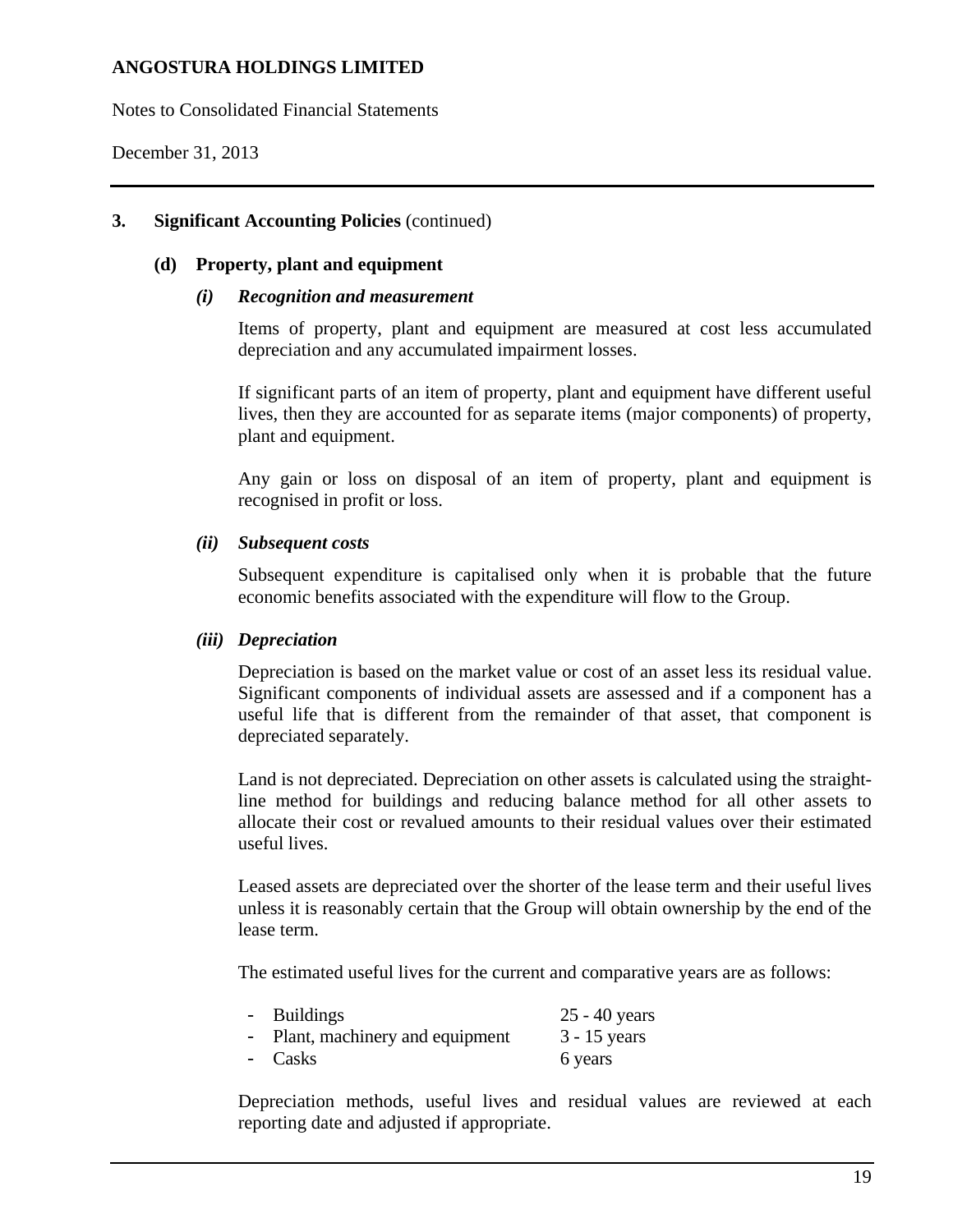Notes to Consolidated Financial Statements

December 31, 2013

### **3. Significant Accounting Policies** (continued)

### **(e) Intangible assets**

 *(i) Goodwill* 

 Goodwill arising on the acquisition of subsidiaries is measured at cost less impairment losses.

### *(ii) Research and development*

Expenditure on research is recognised in profit or loss as incurred.

Development expenditure is capitalised only if the expenditure can be measured reliably, the product or process is technically and commercially feasible, future economic benefits are probable and the Group intends to and has sufficient resources to complete development and to use or sell the asset. Otherwise, it is recognised in profit or loss as incurred. Subsequent to initial recognition, development expenditure is measured at cost less accumulated amortisation and impairment losses.

## *(iii) Other intangible assets*

Other intangible assets that are acquired by the Group and have finite useful lives are measured at cost less accumulated amortisation and impairment losses.

## *(iv) Subsequent expenditure*

Subsequent expenditure is capitalised only when it increases the future economic benefits embodied in the specific asset to which it relates. All other expenditure, including expenditure on internally generated goodwill and brands, is recognised in profit or loss as incurred.

## *(v) Amortisation*

Amortisation is calculated to write off the cost of intangible assets less their estimated residual values using the straight-line method over their estimated useful lives, and is generally recognised in profit or loss. Goodwill is not amortised.

Amortisation methods, useful lives and residual values are reviewed at each reporting date and adjusted if appropriate.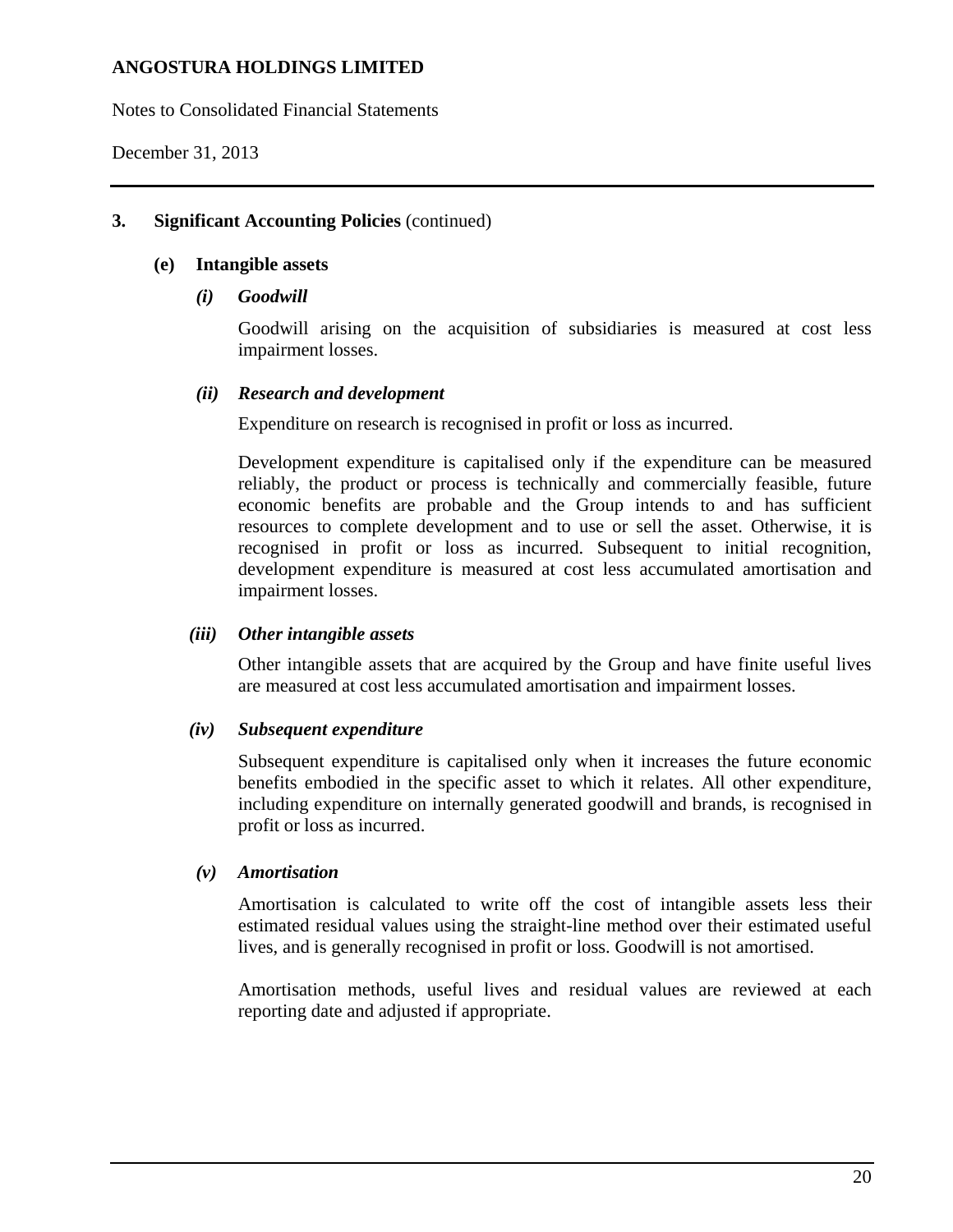Notes to Consolidated Financial Statements

December 31, 2013

### **3. Significant Accounting Policies** (continued)

### **(f) Inventories**

Inventories are measured at the lower of cost and net realisable value. The cost of inventories is based on average cost, and includes expenditure incurred in acquiring the inventories, production or conversion costs, and other costs incurred in bringing them to their existing location and condition. In the case of manufactured inventories and work in progress, cost includes an appropriate share of production overheads based on normal operating capacity.

Net realisable value is the estimated selling price in the ordinary course of business, less the estimated costs of completion and estimated costs necessary to make the sale.

## **(g) Impairment**

### *(i) Non-derivative financial assets*

Financial assets not classified as at fair value through profit or loss, including any interest in equity-accounted investees, are assessed at each reporting date to determine whether there is objective evidence of impairment.

Objective evidence that financial assets are impaired includes:

- default or delinquency by a debtor
- restructuring of an amount due to the Group on terms that the Group would not consider otherwise
- indications that a debtor or issuer will enter bankruptcy
- adverse changes in the payment status of borrowers or issuers
- the disappearance of an active market for a security
- observable data indicating that there is a measurable decrease in expected cash flows from a group of financial assets

For an investment in an equity security, objective evidence of impairment includes a significant or prolonged decline in its fair value below its cost. The Group considers a decline of 20% to be significant and a period of nine months to be prolonged.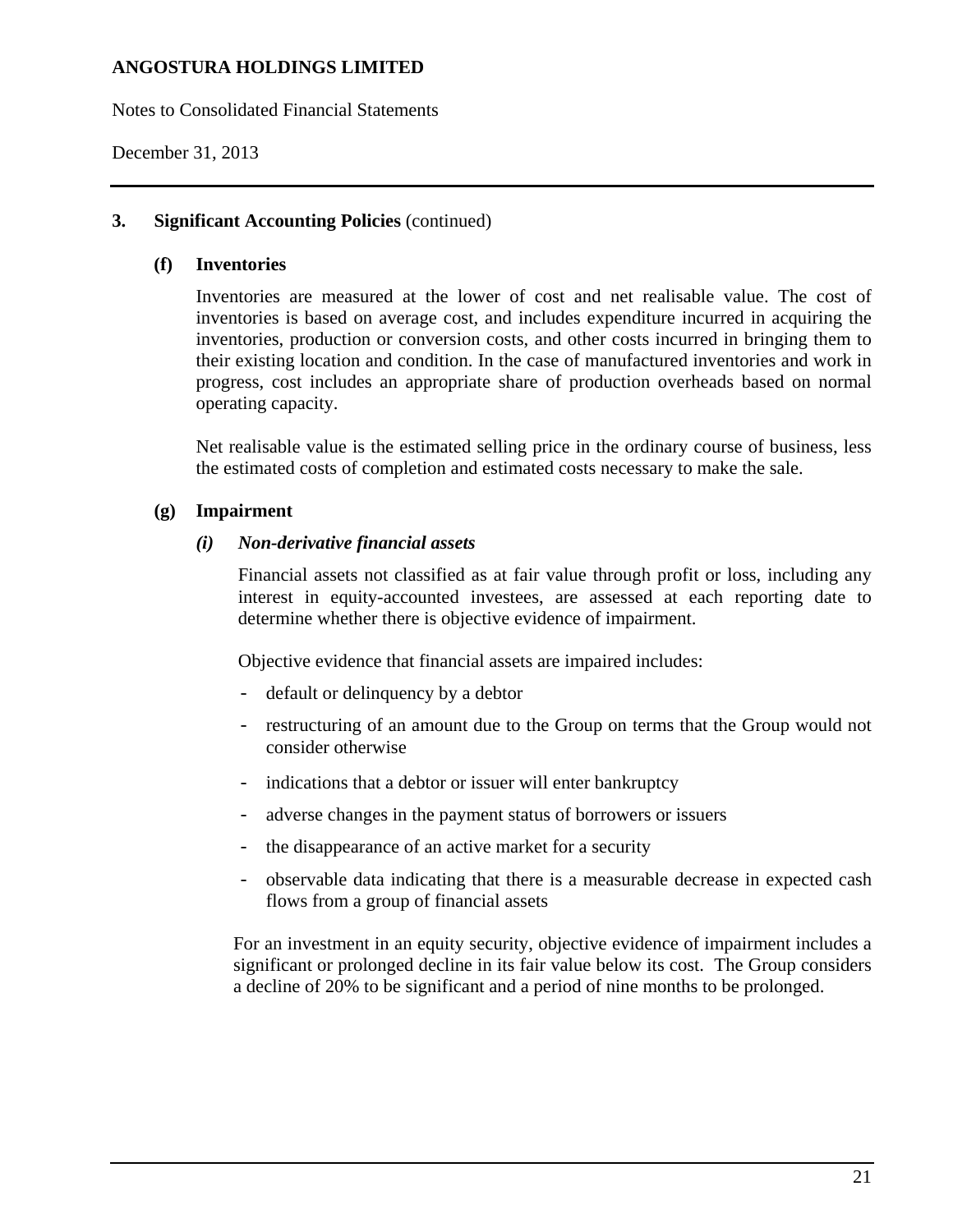Notes to Consolidated Financial Statements

December 31, 2013

#### **3. Significant Accounting Policies** (continued)

#### **(g) Impairment** (continued)

#### *(i) Non-derivative financial assets* (continued)

#### *Available-for-sale assets*

Impairment losses on available-for-sale assets are recognised by reclassifying the losses accumulated in the investment revaluation reserve to profit or loss. The amount reclassified is the difference between the acquisition cost (net of any principal repayment and amortisation) and the current fair value, less any impairment loss previously recognised in profit or loss. If the fair value of an impaired available-for-sale debt security subsequently increases and the increase can be related objectively to an event occurring after the impairment loss was recognised, then the impairment loss is reversed through profit or loss; otherwise, it is reversed through other comprehensive income.

### *Equity-accounted investees*

An impairment loss in respect of an equity-accounted investee is measured by comparing the recoverable amount of the investment with its carrying amount. An impairment loss is recognised in profit or loss, and is reversed if there has been a favourable change in the estimates used to determine the recoverable amount.

### *(ii) Non-financial assets*

At each reporting date, the Group reviews the carrying amounts of its non-financial assets (other than biological assets, investment property, inventories and deferred tax assets) to determine whether there is any indication of impairment. If any such indication exists, then the asset's recoverable amount is estimated. Goodwill is tested annually for impairment.

For impairment testing, assets are grouped together into the smallest group of assets that generates cash inflows from continuing use that are largely independent of the cash inflows of other assets (referred to cash generating units) or CGUs. Goodwill arising from a business combination is allocated to CGUs or groups of CGUs that are expected to benefit from the synergies of the combination.

The recoverable amount of an asset or CGU is the greater of its value in use and its fair value less costs to sell. Value in use is based on the estimated future cash flows, discounted to their present value using a pre-tax discount rate that reflects current market assessments of the time value of money and the risks specific to the asset or CGU.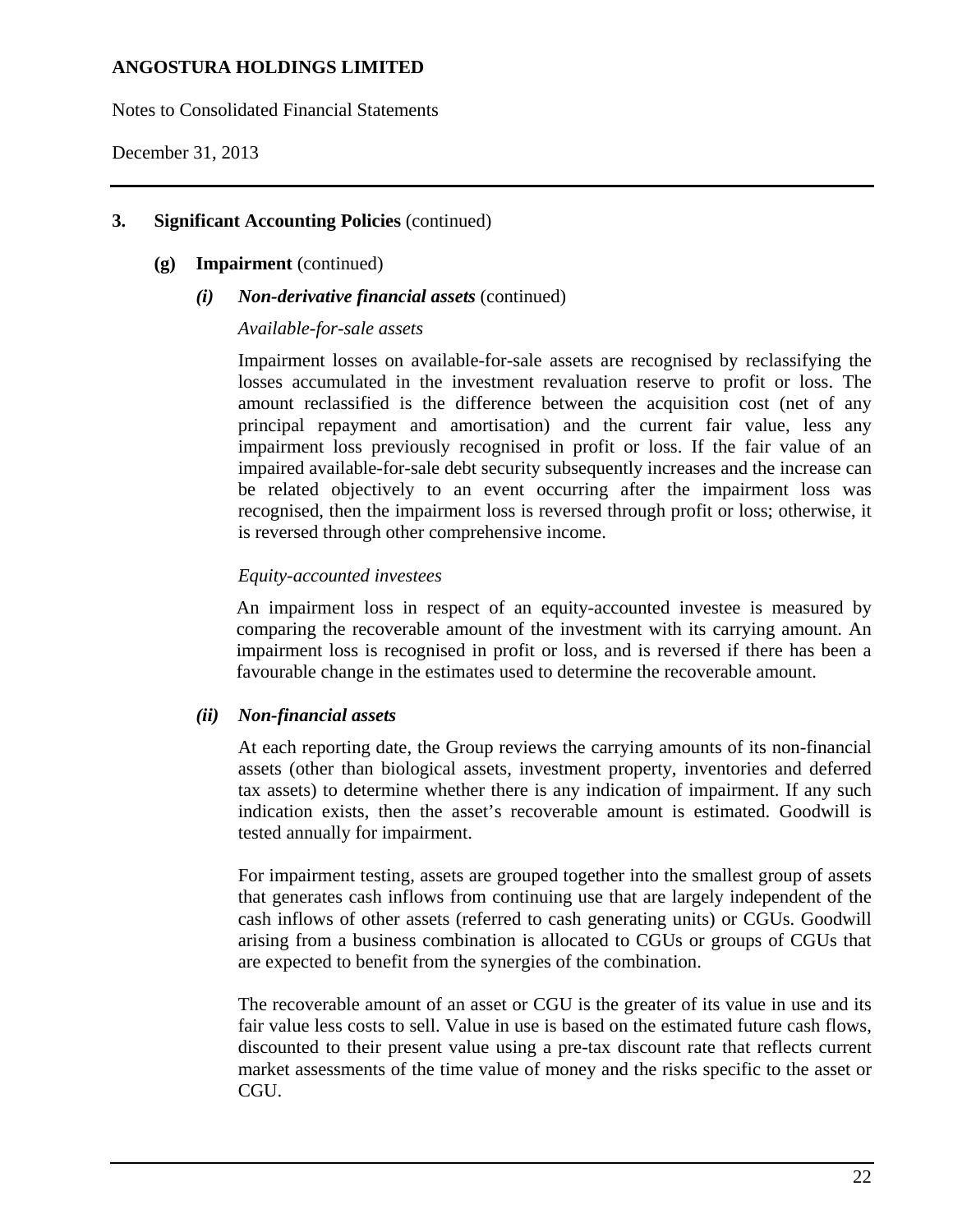Notes to Consolidated Financial Statements

December 31, 2013

### **3. Significant Accounting Policies** (continued)

### **(g) Impairment** (continued)

*(ii) Non-financial assets* (continued)

An impairment loss is recognised if the carrying amount of an asset or CGU exceeds its recoverable amount.

Impairment losses are recognised in profit or loss. They are allocated first to reduce the carrying amount of any goodwill allocated to the CGU, and then to reduce the carrying amounts of the other assets in the CGU on a pro rata basis.

An impairment loss in respect of goodwill is not reversed. For other assets, an impairment loss is reversed only to the extent that the asset's carrying amount does not exceed the carrying amount that would have been determined, net of depreciation or amortisation, if no impairment loss had been recognised.

### **(h) Assets held-for-sale**

Non-current assets, or disposal groups comprising assets and liabilities, are classified as held-for-sale if it is highly probable that they will be recovered primarily through sale rather than through continuing use.

Such assets, or disposal groups, are generally measured at the lower of their carrying amount and fair value less costs to sell. Any impairment loss on a disposal group is allocated first to goodwill, and then to the remaining assets and liabilities on a pro rata basis, except that no loss is allocated to inventories, financial assets, deferred tax assets, employee benefit assets, investment property or biological assets, which continue to be measured in accordance with the Group's other accounting policies. Impairment losses on initial classification as held-for-sale or held-for distribution and subsequent gains and losses on re-measurement are recognised in profit or loss.

Once classified as held-for-sale, intangible assets and property, plant and equipment are no longer amortised or depreciated, and any equity-accounted investee is no longer equity accounted.

## **(i) Employee benefits**

Retirement benefits for employees are provided by a defined benefit scheme, the assets of which are held in a consolidated trustee-administered fund. The pension plan is funded by contributions from the Group and the employees taking account the recommendations of independent qualified actuaries.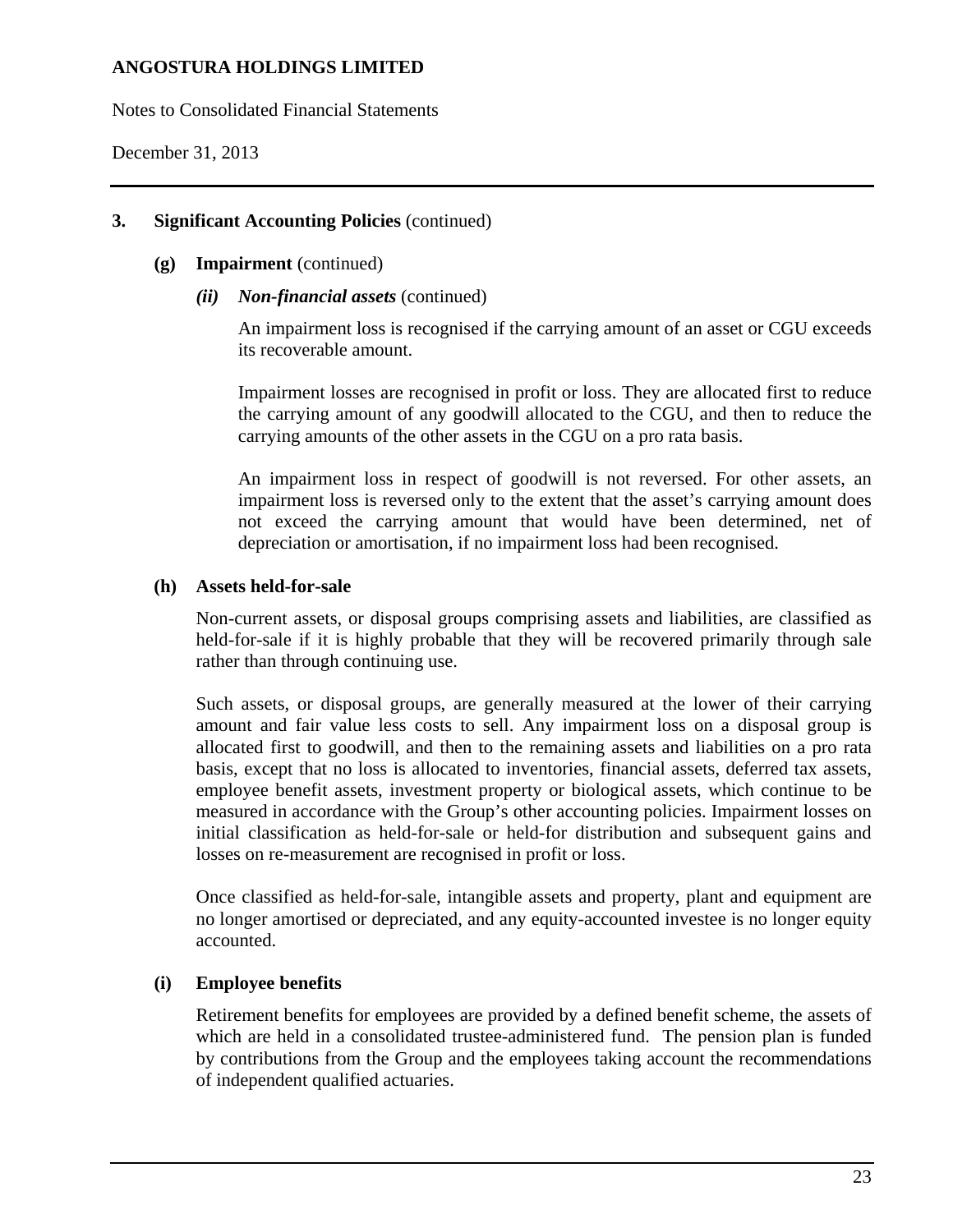Notes to Consolidated Financial Statements

December 31, 2013

### **3. Significant Accounting Policies** (continued)

### **(i) Employee benefits** (continued)

### *(i) Defined contribution plans*

Obligations for contributions to defined contribution plans are expensed as the related service is provided. Prepaid contributions are recognised as an asset to the extent that a cash refund or a reduction in future payments is available.

## *(ii) Defined benefit plans*

The Group's net obligation in respect of defined benefit plans is calculated separately for each plan by estimating the amount of future benefit that employees have earned in the current and prior periods, discounting that amount and deducting the fair value of any plan assets.

The calculation of defined benefit obligations is performed annually by a qualified actuary using the projected unit credit method. When the calculation results in a potential asset for the Group, the recognised asset is limited to the present value of economic benefits available in the form of any future refunds from the plan or reductions in future contributions to the plan. To calculate the present value of economic benefits, consideration is given to any applicable minimum funding requirements.

Remeasurements of the net defined benefit liability, which comprise actuarial gains and losses, the return on plan assets (excluding interest) and the effect of the asset ceiling (if any, excluding interest), are recognised immediately in other comprehensive income. The Group determines the net interest expense (income) on the net defined benefit (liability) asset for the period, by applying the discount rate used to measure the defined benefit obligation at the beginning of the annual period to the net defined benefit (liability) asset, taking into account any changes in the net defined benefit (liability) asset during the period as a result of contributions and benefit payments.

Net interest expense and other expenses related to defined benefit plans are recognised in profit or loss.

When the benefits of a plan are changed or when a plan is curtailed, the resulting change in benefit that relates to past service or the gain or loss on curtailment is recognised immediately in profit or loss. The Group recognises gains and losses on the settlement of a defined benefit plan when the settlement occurs.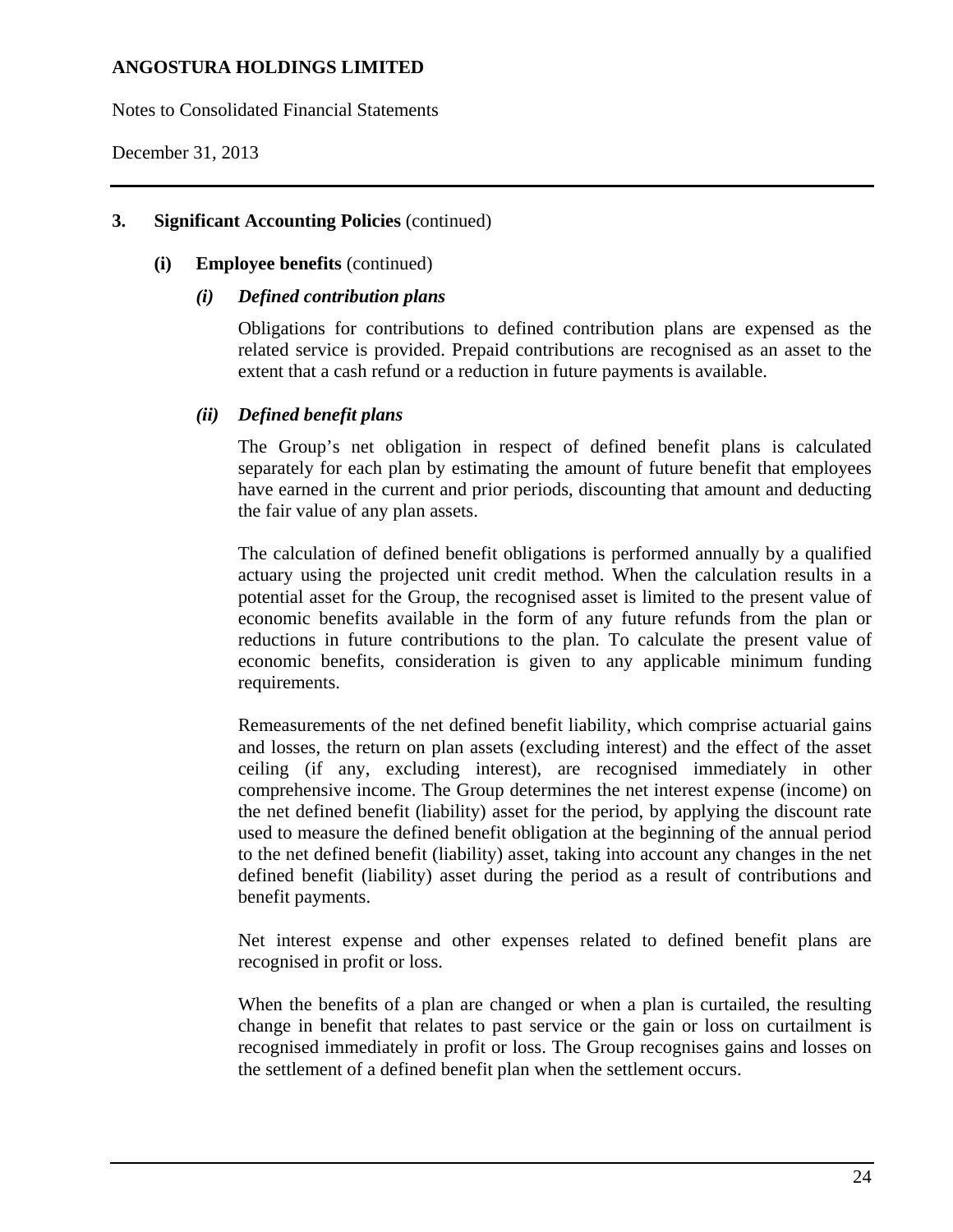Notes to Consolidated Financial Statements

December 31, 2013

### **3. Significant Accounting Policies** (continued)

### **(i) Employee benefits** (continued)

### *(iii) Other long-term employee benefits*

 The Group's net obligation in respect of long-term employee benefits is the amount of future benefit that employees have earned in return for their service in the current and prior periods. That benefit is discounted to determine its present value. Remeasurements are recognised in profit and loss in the period in which they arise.

### *(iv) Termination benefits*

Termination benefits are expensed at the earlier of when the Group can no longer withdraw the offer of those benefits and when the Group recognises costs for a restructuring. If benefits are not expected to be settled wholly within 12 months of the end of the reporting period, then they are discounted to their present value.

## *(v) Short-term employee benefits*

 Short-term employee benefits are expensed as the related service is provided. A liability is recognised for the amount expected to be paid if the Group has a present legal or constructive obligation to pay this amount as a result of past service provided by the employee, and the obligation can be estimated reliably.

## **(j) Provisions**

A provision is recognised if, as a result of a past event, the Group has a present legal or constructive obligation that can be estimated reliably, and it is probable that an outflow of economic benefits will be required to settle the obligation. Provisions are determined by discounting the expected future cash flows at a pre-tax rate that reflects current market assessments of the time value of money and the risks specific to the liability. The unwinding of the discount is recognised as a finance cost.

## **(k) Revenue**

## *(i) Goods sold*

Revenue from the sale of goods in the course of ordinary activities is measured at the fair value of the consideration received or receivable, net of excise taxes, returns, trade discounts and volume rebates. Revenue is recognised when persuasive evidence exists, usually in the form of an executed sales agreement, that the significant risks and rewards of ownership have been transferred to the customer, recovery of the consideration is probable, the associated costs and possible return of goods can be estimated reliably, there is no continuing management involvement with the goods, and the amount of revenue can be measured reliably.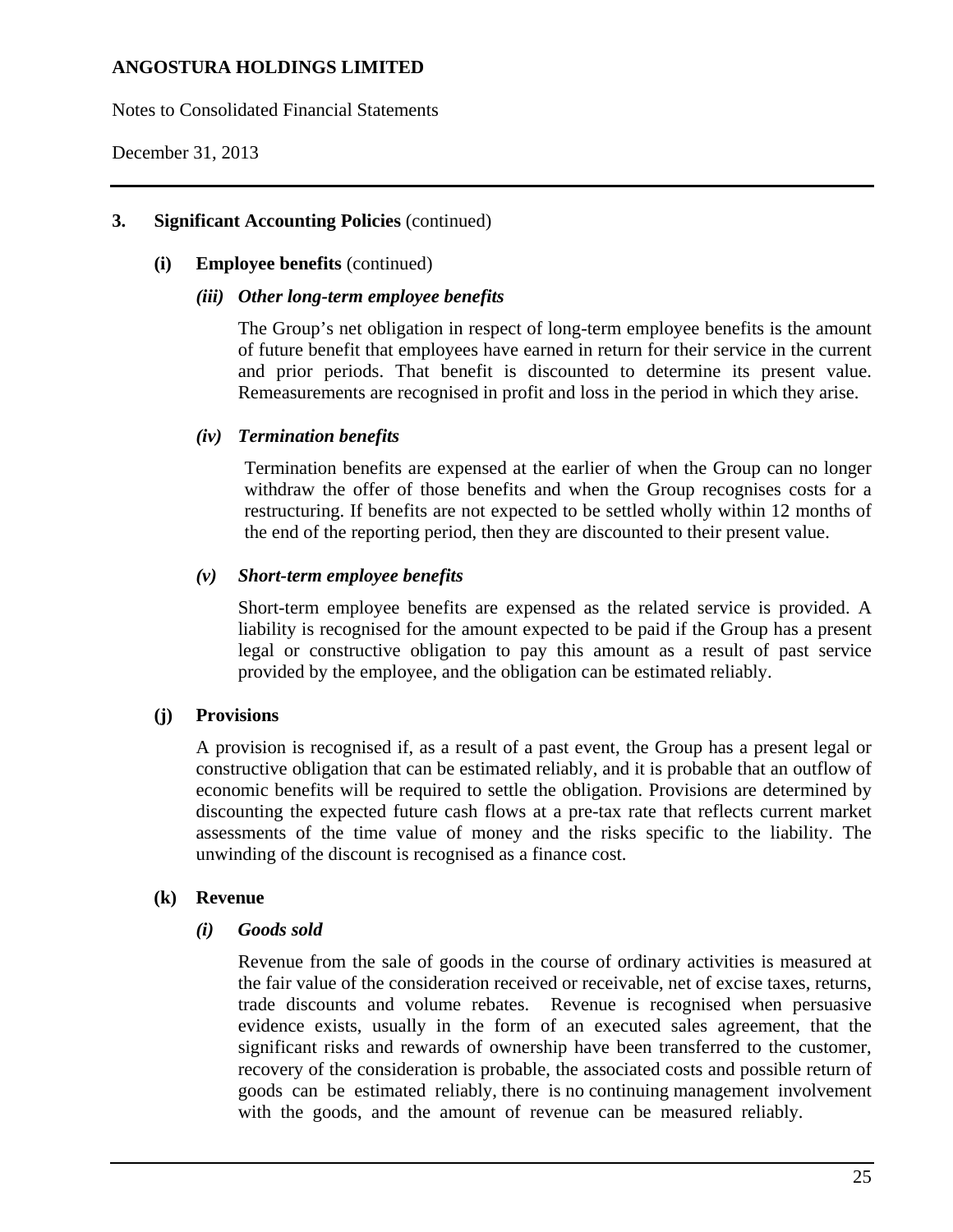Notes to Consolidated Financial Statements

December 31, 2013

### **3. Significant Accounting Policies** (continued)

### **(k) Revenue** (continued)

*(i) Goods sold* (continued)

If it is probable that discounts will be granted and the amount can be measured reliably, then the discount is recognised as a reduction of revenue as the sales are recognised.

The timing of the transfer of risks and rewards varies depending on the individual terms of the sales agreement.

*(ii) Services* 

If the services under a single arrangement are rendered in different reporting periods, then the consideration is allocated on a relative fair value basis between the different services, across the reporting periods.

The Group recognises revenue from rendering of services in proportion to the stage of completion of the transaction at the reporting date. The stage of completion is assessed based on surveys of work performed.

## **(l) Leases**

## *Determining whether an arrangement contains a lease*

At inception of an arrangement, the Group determines whether the arrangement is or contains a lease. At inception or on reassessment of an arrangement that contains a lease, the Group separates payments and other consideration required by the arrangement into those for the lease and those for other elements on the basis of their relative fair values. If the Group concludes for a finance lease that it is impracticable to separate the payments reliably, then an asset and a liability are recognised at an amount equal to the fair value of the underlying asset; subsequently, the liability is reduced as payments are made and an imputed finance cost on the liability is recognised using the Group's incremental borrowing rate.

## *Lease payments*

Payments made under operating leases are recognised in profit or loss on a straight-line basis over the term of the lease. Lease incentives received are recognised as an integral part of the total lease expense, over the term of the lease.

Minimum lease payments made under finance leases are apportioned between the finance expense and the reduction of the outstanding liability. The finance expense is allocated to each period during the lease term so as to produce a constant periodic rate of interest on the remaining balance of the liability.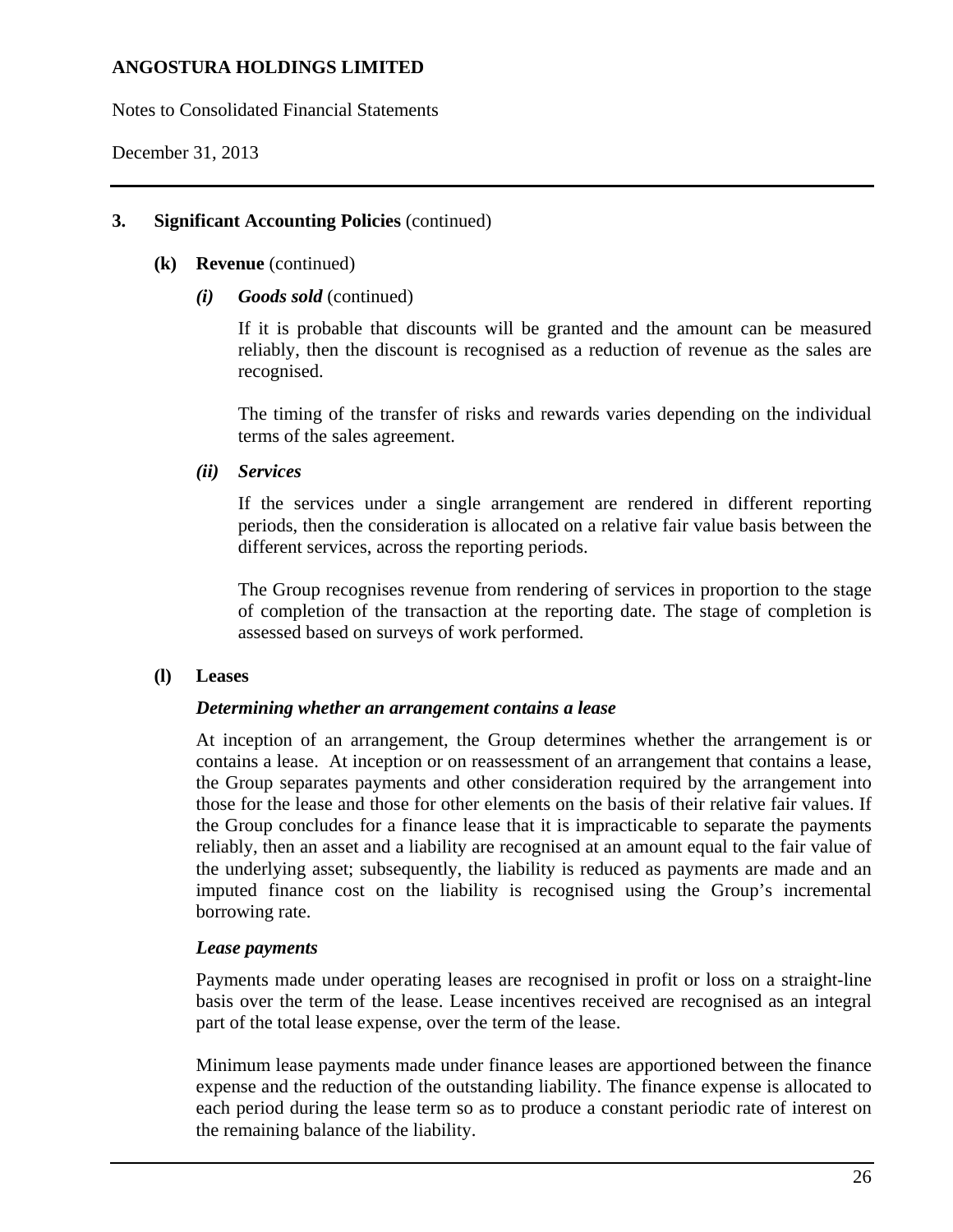Notes to Consolidated Financial Statements

December 31, 2013

### **3. Significant Accounting Policies** (continued)

#### **(m) Finance income, finance costs and dividend income**

The Group's finance income and finance costs include:

- interest income
- interest expense
- dividend income.

Interest income or expense is recognised using the effective interest method. Dividend income is recognised in profit or loss on the date that the Group's right to receive payment is established.

### **(n) Taxation**

Income tax expense comprises current and deferred tax. It is recognised in profit or loss except to the extent that it relates to a business combination, or items recognised directly in equity or in other comprehensive income.

Current tax comprises the expected tax payable or receivable on the taxable income or loss for the year and any adjustment to tax payable or receivable in respect of previous years. It is measured using tax rates enacted or substantively enacted at the reporting date. Current tax also includes any tax arising from dividends.

Deferred tax is recognised in respect of temporary differences between the carrying amounts of assets and liabilities for financial reporting purposes and the amounts used for taxation purposes. Deferred tax is not recognised for:

- temporary differences on the initial recognition of assets or liabilities in a transaction that is not a business combination and that affects neither accounting nor taxable profit or loss;
- temporary differences related to investments in subsidiaries and joint arrangement to the extent that the Group is able to control the timing of the reversal of the temporary differences and it is probable that they will not reverse in the foreseeable future; and
- taxable temporary differences arising on the initial recognition of goodwill.

A deferred tax asset is recognised for unused tax losses, unused tax credits and deductible temporary differences to the extent that it is probable that future taxable profits will be available against which they can be used. Deferred tax assets are reviewed at each reporting date and are reduced to the extent that it is no longer probable that the related tax benefit will be realised.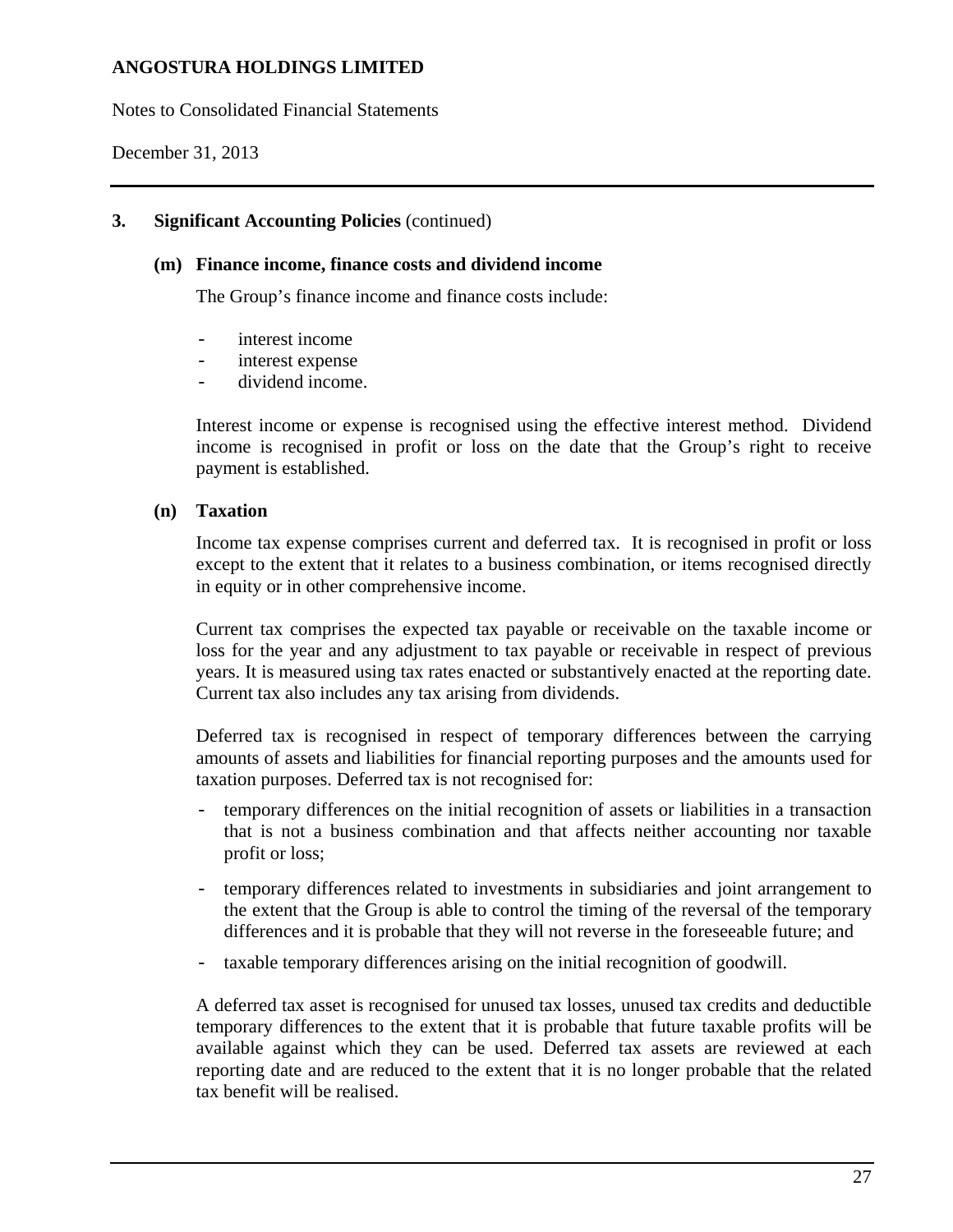Notes to Consolidated Financial Statements

December 31, 2013

### **3. Significant Accounting Policies** (continued)

### **(n) Taxation** (continued)

Deferred tax is measured at the tax rates that are expected to be applied to temporary differences when they reverse, using tax rates enacted or substantively enacted at the reporting date.

The measurement of deferred tax reflects the tax consequences that would follow from the manner in which the Group expects, at the reporting date, to recover or settle the carrying amount of its assets and liabilities. For this purpose, the carrying amount of investment property measured at fair value is presumed to be recovered through sale, and the Group has not rebutted this presumption.

Deferred tax assets and liabilities are offset only if certain criteria are met.

## **(o) Discontinued operations**

A discontinued operation is a component of the Group's business, the operations and cash flows of which can be clearly distinguished from the rest of the Group and which:

- represents a separate major line of business or geographical area of operations;
- is part of a single co-ordinated plan to dispose of a separate major line of business or geographical area of operations; or
- is a subsidiary acquired exclusively with a view to re-sale.

Classification as a discontinued operation occurs at the earlier of disposal or when the operation meets the criteria to be classified as held-for-sale. When an operation is classified as a discontinued operation, the comparative statement of profit or loss and other comprehensive income is re-presented as if the operation had been discontinued from the start of the comparative year.

## **(p) Segment reporting**

Segment results that are reported to the Chief Executive Officer include items directly attributable to a segment as well as those that can be allocated on a reasonable basis. Unallocated items comprise assets and liabilities, finance costs and income, other income and expenses, dividend income, impairment charges, foreign exchange gains and losses, fair value gains and losses, gain on financial liability, gain on disposal of investment, share of profits from equity-accounted investee, net of tax, and tax expenses and income.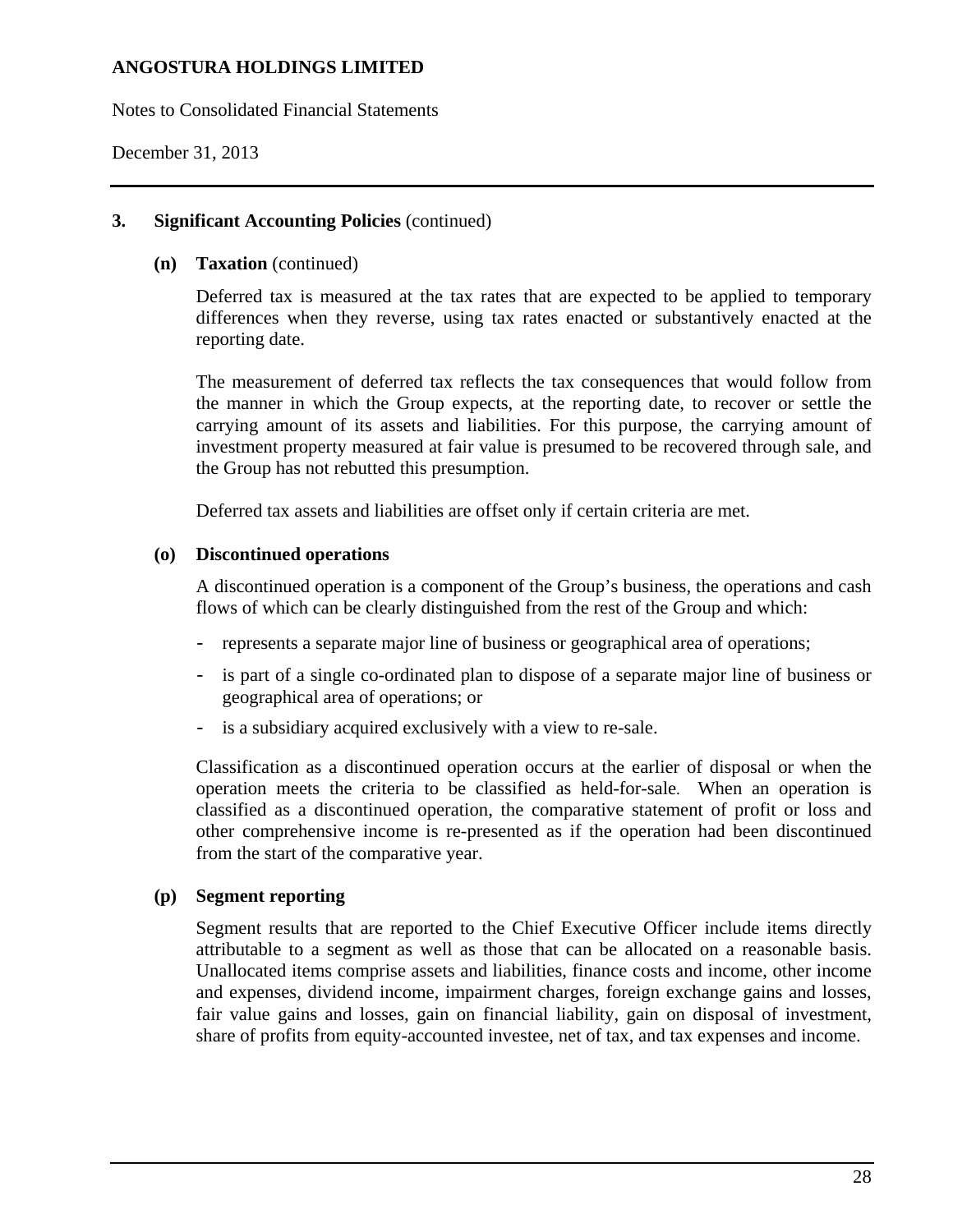Notes to Consolidated Financial Statements

December 31, 2013

## **3. Significant Accounting Policies** (continued)

## **(q) Share capital**

### *Ordinary shares*

Incremental costs directly attributable to the issue of ordinary shares net of any tax effects, are recognised as a deduction from equity.

## *Repurchase and reissue of share capital (treasury shares)*

When share capital recognised as equity is repurchased, the amount of the consideration paid, which includes directly attributable costs, net of any tax effects, is recognised as a deduction from equity. Repurchased shares are classified as treasury shares and are classified within share capital as a deduction. When treasury shares are sold or reissued subsequently, the amount received is recognised as an increase in equity, and the resulting surplus or deficit on the transaction is presented within share premium.

### *(r) New standards and interpretations not yet adopted*

A number of new standards, amendments to standards and interpretations are effective for annual periods beginning after January 1, 2013, and have not been applied in preparing these consolidated financial statements. Those that may be relevant to the Group are set out below. The Group does not plan to adopt these standards early.

 IFRS 9 *Financial Instruments* (2013), IFRS 9 *Financial Instruments* (2010) and IFRS 9 *Financial Instruments* (2009) (together, IFRS 9)

IFRS 9 (2009) introduces new requirements for the classification and measurement of financial assets. IFRS 9 (2010) introduces additions relating to financial liabilities. IFRS 9 (2013) introduces new requirements for hedge accounting. The IASB currently has an active project to make limited amendments to the classification and measurement requirements of IFRS 9 and add new requirements to address the impairment of financial assets.

The IFRS 9 (2009) requirements represent a significant change from the existing requirements in IAS 39 in respect of financial assets. The standard contains two primary measurement categories for financial assets: amortised cost and fair value. A financial asset would be measured at amortised cost if it is held within a business model whose objective is to hold assets in order to collect contractual cash flows, and the asset's contractual terms give rise on specified dates to cash flows that are solely payments of principal and interest on the principal outstanding. All other financial assets would be measured at fair value. The standard eliminates the existing IAS 39 categories of held-to-maturity, available-for-sale and loans and receivables.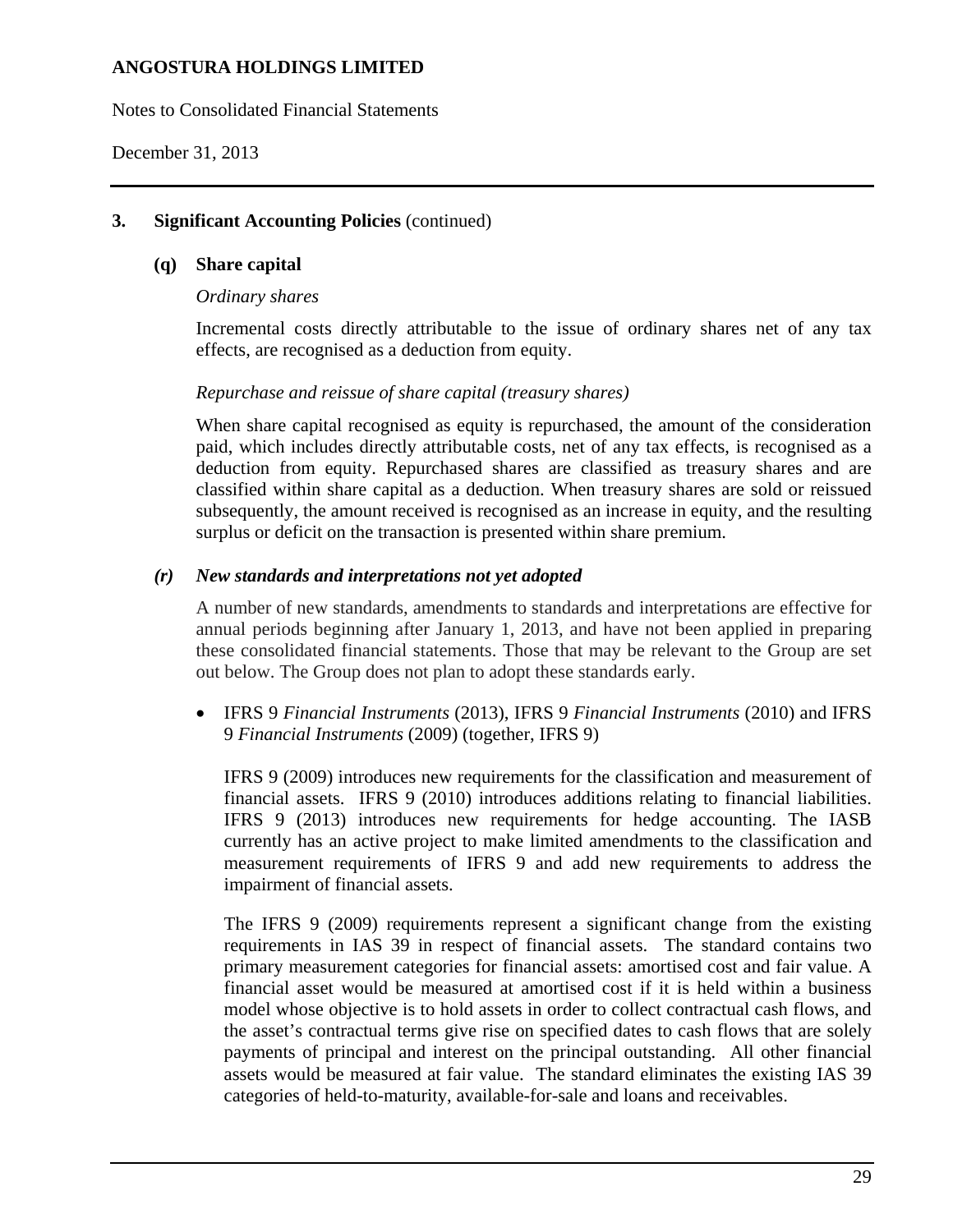Notes to Consolidated Financial Statements

December 31, 2013

## **3. Significant Accounting Policies** (continued)

- *(r) New standards and interpretations not yet adopted* (continued)
	- IFRS 9 *Financial Instruments* (2013), IFRS 9 *Financial Instruments* (2010) and IFRS 9 *Financial Instruments* (2009) (together, IFRS 9) (continued)

For an investment in an equity instrument that is not held for trading, the standard permits an irrevocable election, on initial recognition, on an individual share-by-share basis, to present all fair value changes from the investment in OCI. No amount recognised in OCI would ever be reclassified to profit or loss at a later date. However, dividends on such investments would be recognised in profit or loss, rather than OCI, unless they clearly represent a partial recovery of the cost of the investment. Investments in equity instruments in respect of which an entity does not elect to present fair value changes in OCI would be measured at fair value with changes in fair value recognised in profit or loss.

The standard requires derivatives embedded in contracts with a host that is a financial asset in the scope of the standard not to be separated; instead, the hybrid financial instrument is assessed in its entirety for whether it should be measured at amortised cost or fair value.

IFRS 9 (2010) introduces a new requirement in respect of financial liabilities designated under the fair value option to generally present fair value changes that are attributable to the liability's credit risk in OCI rather than in profit or loss. Apart from this change, IFRS 9 (2010) largely carries forward without substantive amendment the guidance on classification and measurement of financial liabilities from IAS 39.

IFRS 9 (2013) introduces new requirements for hedge accounting that align hedge accounting more closely with risk management. The requirements also establish a more principles-based approach to hedge accounting and address inconsistencies and weaknesses in the hedge accounting model in IAS 39.

The mandatory effective date of IFRS 9 is not until 2017, however, early adoption of IFRS 9 is permitted.

The Group has started the process of evaluating the potential effect of this standard but is awaiting finalisation of the limited amendments before the evaluation can be completed. Given the nature of the Group's operations, this standard is expected to have a pervasive impact on the Group's financial statements.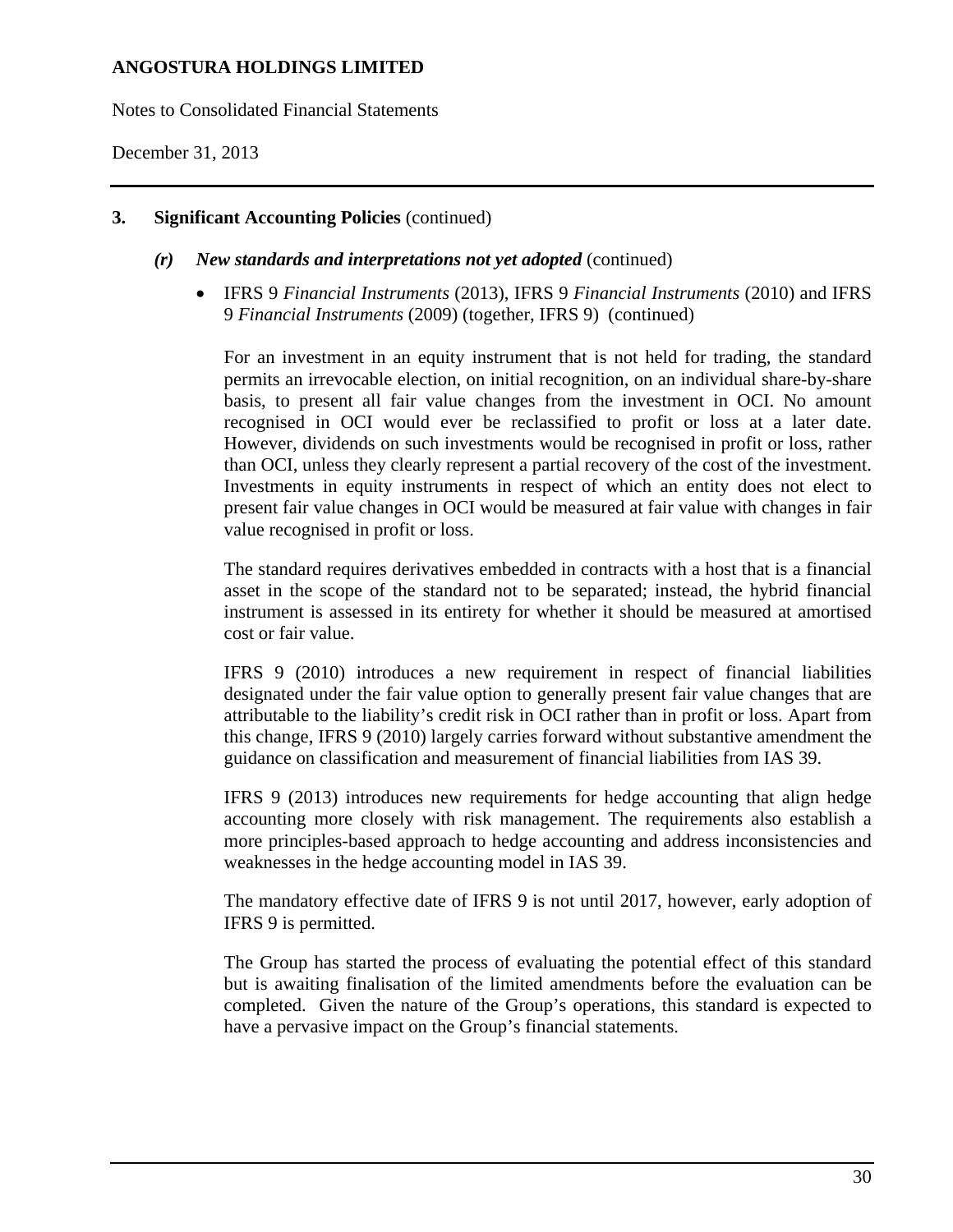Notes to Consolidated Financial Statements

December 31, 2013

### **4. Change in Accounting Policy**

Except for the changes below, the Group has consistently applied the accounting policies as set out in Note 3 to all periods presented in these consolidated financial statements.

The Group has adopted the following new standards and amendments to standards, including any consequential amendments to other standards, with a date of initial application of January 1, 2013:

- a. IFRS 10 Consolidated Financial Statements (2011).
- b. IFRS 12 Disclosure of Interests in Other Entities.
- c. IFRS 13 Fair Value Measurement.
- d. Disclosures-Offsetting Financial Assets and Financial Liabilities (Amendments to IFRS 7).
- e. Presentation of Items of Other Comprehensive Income (Amendments to IAS 1).
- f. IAS 19 Employee Benefits (2011).

The nature and the effects of the changes are explained below.

### **(a) Subsidiaries, including structured entities**

As a result of IFRS 10 (2011), the Group has changed its accounting policy for determining whether it has control over and consequently whether it consolidates other entities. IFRS 10 (2011) introduces a new control model that focuses on whether the Group has power over an investee, exposure or rights to variable returns from its involvement with the investee and the ability to use its power to affect those returns.

In accordance with the transitional provisions of IFRS 10 (2011), the Group reassessed its control conclusions as of January 1, 2013. The change did not have any impact on the Group's financial statements.

## **(b) Interests in other entities**

As a result of IFRS 12, the Group is required to expand its disclosures about its interests in subsidiaries and involvement with unconsolidated structured entities. The change did not have any impact on the Group's financial statements.

## **(c) Fair value measurement**

In accordance with the transitional provisions of IFRS 13, the Group has applied the new definition of fair value, as set out in Note  $3(c)(vi)$ , prospectively. The change had no significant impact on the measurements of the Group's assets and liabilities, but the Group has included new disclosures in the financial statements, which are required under IFRS 13. These new disclosure requirements are not included in the comparative information. However, to the extent that disclosures were required by other standards before the effective date of IFRS 13, the Group has provided the relevant comparative disclosures under those standards.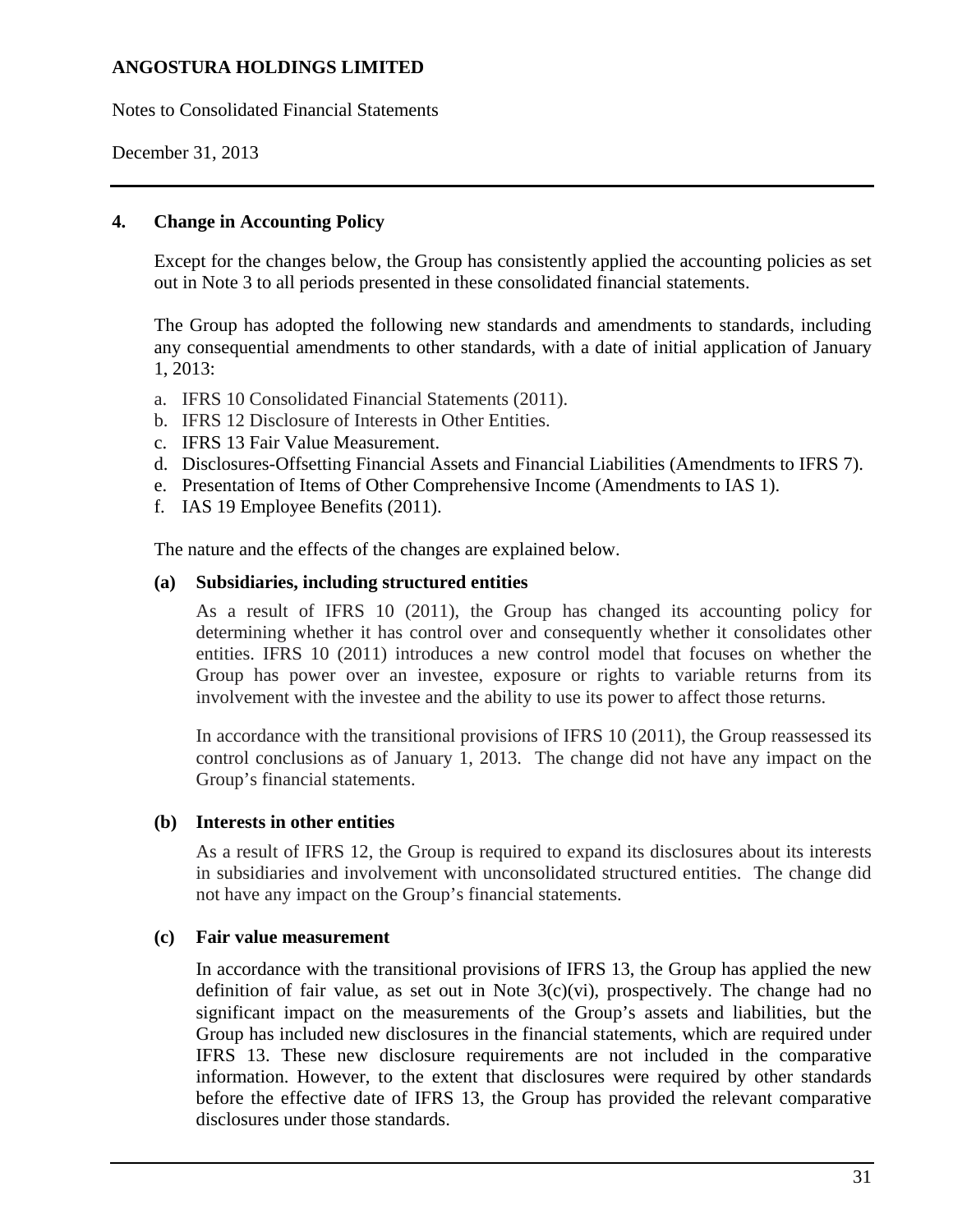Notes to Consolidated Financial Statements

December 31, 2013

### **4. Change in Accounting Policy** (continued)

#### **(d) Offsetting financial assets and financial liabilities**

 As a result of the amendments to IFRS 7, the Group has expanded disclosures about offsetting financial assets and financial liabilities (See Note 3 (c)(iv)).

### **(e) Presentation of items of OCI**

 As a result of the amendments to IAS 1, the Group has modified the presentation of items of OCI in its statement of profit or loss and OCI, to present items that would be reclassified to profit or loss in the future separately from those that would never be. The change did not have any impact on the Group's consolidated financial statements.

### **(f) Post-employment defined benefit plans**

 As a result of IAS 19 (2011), the Group has changed its accounting policy with respect to the basis for determining the income or expense related to its post-employment defined benefit plans.

 Under IAS 19 (2011), the Group determines the net interest expense (income) on the net defined benefit liability (asset) for the period by applying the discount rate used to measure the defined benefit obligation at the beginning of the annual period to the thennet defined benefit liability (asset), taking into account any changes in the net defined benefit liability (asset) during the period as a result of contributions and benefit payments. Consequently, the net interest on the net defined benefit liability (asset) now comprises:

- interest cost on the defined benefit obligation;
- interest income on plan assets; and
- interest on the effect on the asset ceiling.

Previously, the Group determined interest income on plan assets based on their long-term rate of expected return. The Group now determines interest income on the discount rate. See Note 34 for the quantitative impact.

Previously, the Group recognized actuarial gains and losses using the "corridor approach". The Group now recognizes any actuarial gains and losses in other comprehensive income. See Note 34 for the quantitative impact.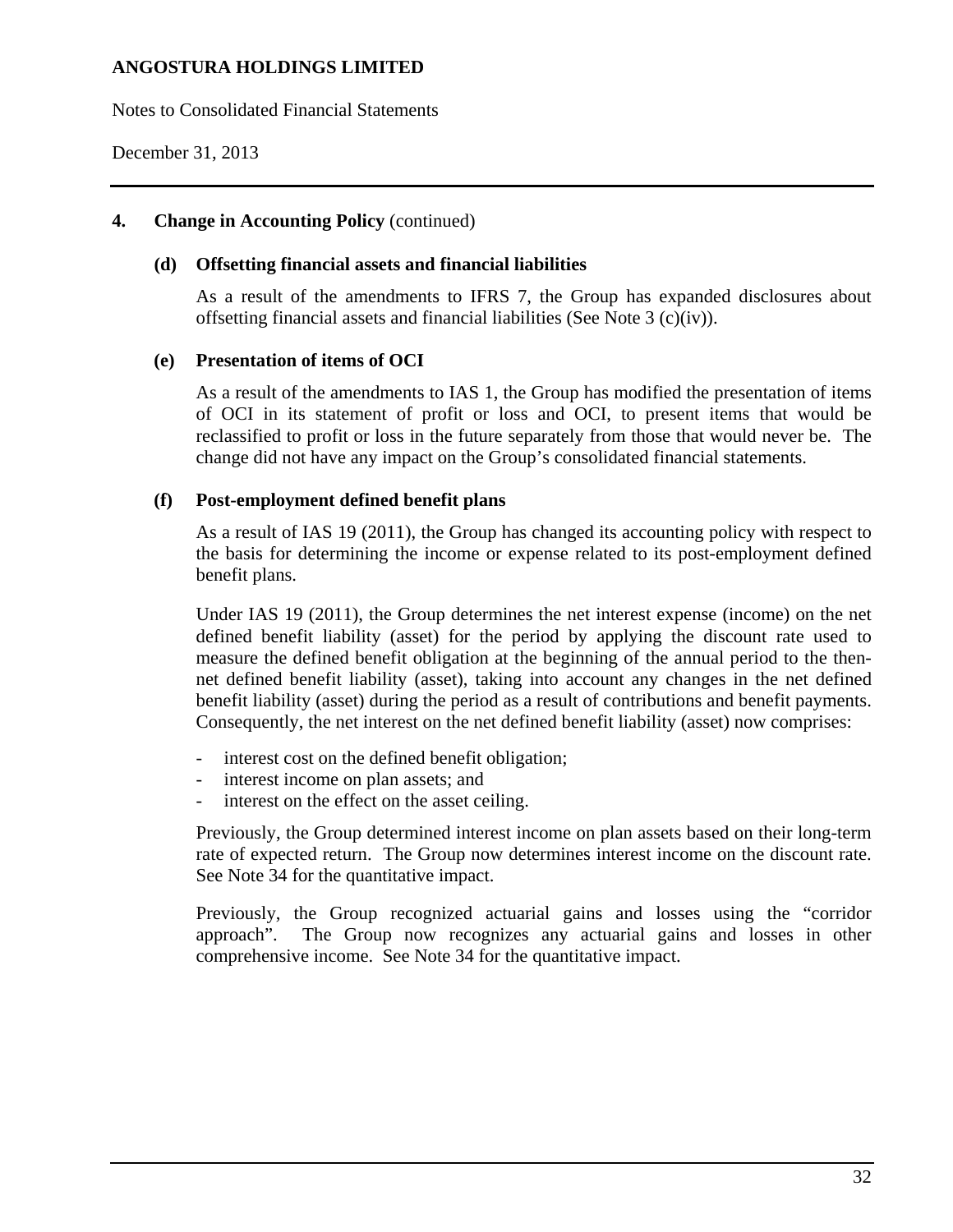Notes to Consolidated Financial Statements

December 31, 2013

#### **5. Determination of Fair Values**

A number of the Group's accounting policies and disclosures require the determination of fair value, for both financial and non-financial assets and liabilities. Fair values have been determined for measurement and/or disclosure purposes based on the methods described below. Where applicable, further information about the assumptions made in determining fair values is disclosed in the notes specific to that asset or liability.

#### **a) Fair value measurement**

#### *(i) Property, plant and equipment*

The fair value of property, plant and equipment recognised as a result of a business combination is the estimated amount for which property could be exchanged on the acquisition date between a willing buyer and a willing seller in an arm's length transaction after proper marketing wherein the parties had each acted knowledgeably. The fair value of items of plant, equipment, fixtures and fittings is based on the market approach and cost approaches using quoted market prices for similar items when available and depreciated replacement cost when appropriate. Depreciated replacement cost reflects adjustments for physical deterioration as well as functional and economic obsolescence.

### *(ii) Intangible assets*

 The fair value of patents and trademarks acquired in a business combination is based on the discounted estimated royalty payments that are expected to be avoided as a result of the patents or trademarks being owned. The fair value of customer relationships acquired in a business combination is determined using the multi-period excess earnings method, whereby the subject asset is valued after deducting a fair return on all other assets that are part of creating the related cash flows.

The fair value of other intangible assets is based on the discounted cash flows expected to be derived from the use and eventual sale of the assets.

### *(iii) Inventories*

 The fair value of inventories acquired in a business combination is determined based on the estimated selling price in the ordinary course of business less the estimated costs of completion and sale, and a reasonable profit margin based on the effort required to complete and sell the inventories.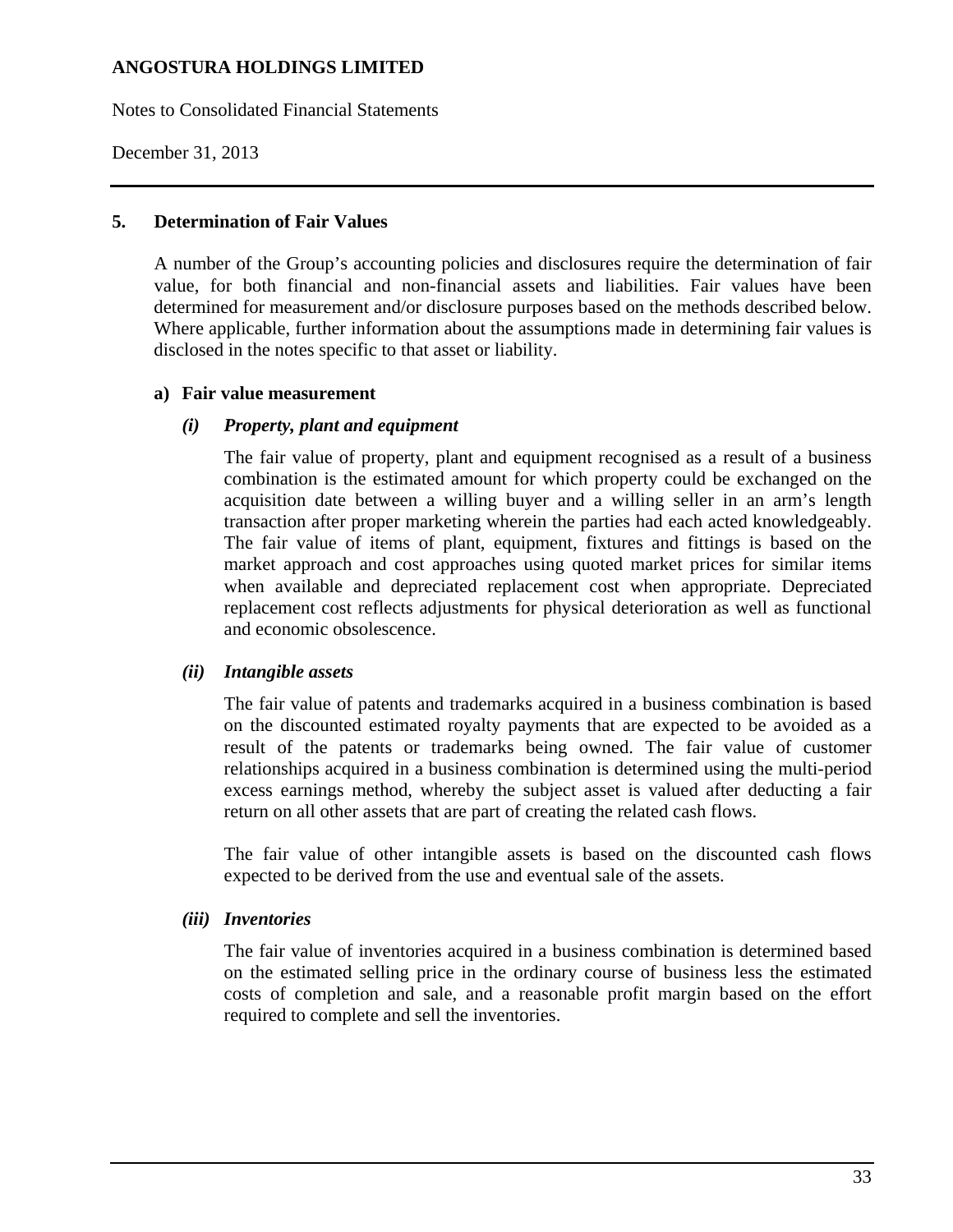Notes to Consolidated Financial Statements

December 31, 2013

### **5. Determination of Fair Values** (continued)

### **a) Fair value disclosure** (continued)

### *(iv) Equity and debt securities*

The fair values of investments in equity and debt securities are determined with reference to their quoted closing bid price at the measurement date, or if unquoted, determined using a valuation technique. Valuation techniques employed include market multiples and discounted cash flow analysis using expected future cash flows and a market-related discount rate. Subsequent to initial recognition, the fair values of held-to-maturity investments are determined for disclosure purposes only.

## *(v) Trade and other receivables*

 The fair values of trade and other receivables, excluding construction work in progress, are estimated at the present value of future cash flows, discounted at the market rate of interest at the measurement date. Short-term receivables with no stated interest rate are measured at the original invoice amount if the effect of discounting is immaterial. Fair value is determined at initial recognition and, for disclosure purposes, at each annual reporting date.

## *(vi) Other non-derivative financial liabilities*

 Other non-derivative financial liabilities are measured at fair value, at initial recognition and for disclosure purposes, at each annual reporting date. Fair value is calculated based on the present value of future principal and interest cash flows, discounted at the market rate of interest at the measurement date.

In respect of the liability component of convertible notes, the market rate of interest is determined with reference to similar liabilities that do not have a conversion option. For finance leases the market rate of interest is determined with reference to similar lease agreements.

## *(vii) Contingent consideration*

The fair value of contingent consideration arising in a business combination is calculated using the income approach based on the expected payment amounts and their associated probabilities. When appropriate, it is discounted to present value.

## **b) Valuation models**

The Group's accounting policy on fair value measurements is discussed in accounting policy 3(c)(viii).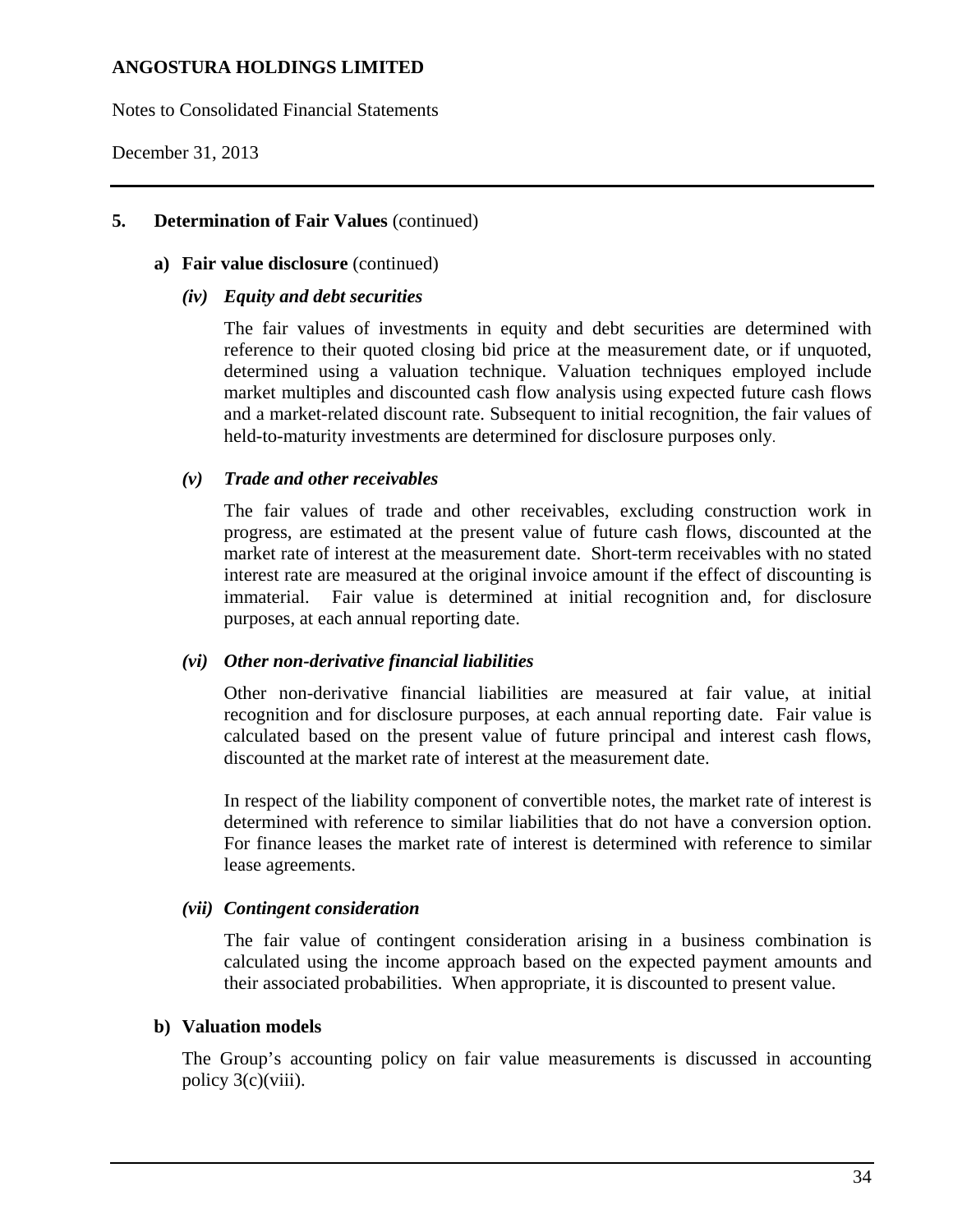Notes to Consolidated Financial Statements

December 31, 2013

### **5. Determination of Fair Values**

### **b) Valuation models** (continued)

The Group measures fair values using the following fair value hierarchy that reflects the significance of the inputs used in making the measurements.

Level 1: Quoted market price (unadjusted) in an active market for an identical instrument.

Level 2: Valuation techniques based on observable inputs, either directly (i.e. as prices) or indirectly (i.e. derived from prices). This category includes instruments valued using: quoted market prices in active markets for similar instruments; quoted prices for identical or similar instruments in markets that are considered less than active; or other valuation techniques where all significant inputs are directly or indirectly observable from market data.

Level 3: Valuation techniques using significant unobservable inputs. This category includes all instruments where the valuation technique includes inputs not based on observable data and the unobservable inputs have a significant effect on the instrument's valuation. This category includes instruments that are valued based on quoted prices for similar instruments where significant unobservable adjustments or assumptions are required to reflect differences between the instruments.

## *(c) Financial instruments measured at fair value – fair value hierarchy*

At year end, the following financial instrument was measured at fair value.

| 2013                     | Level 1        | <b>Level 2</b> | <b>Level 3</b> | Fair<br><b>Value</b> |
|--------------------------|----------------|----------------|----------------|----------------------|
|                          | \$'000         | \$'000         | \$'000         | \$'000               |
| <b>Equity securities</b> |                | 109            |                | 109                  |
| 2012                     | <b>Level 1</b> | <b>Level 2</b> | Level 3        | Fair<br><b>Value</b> |
|                          | \$'000         | \$'000         | \$'000         | \$'000               |
| <b>Equity securities</b> |                | 574            |                | 574                  |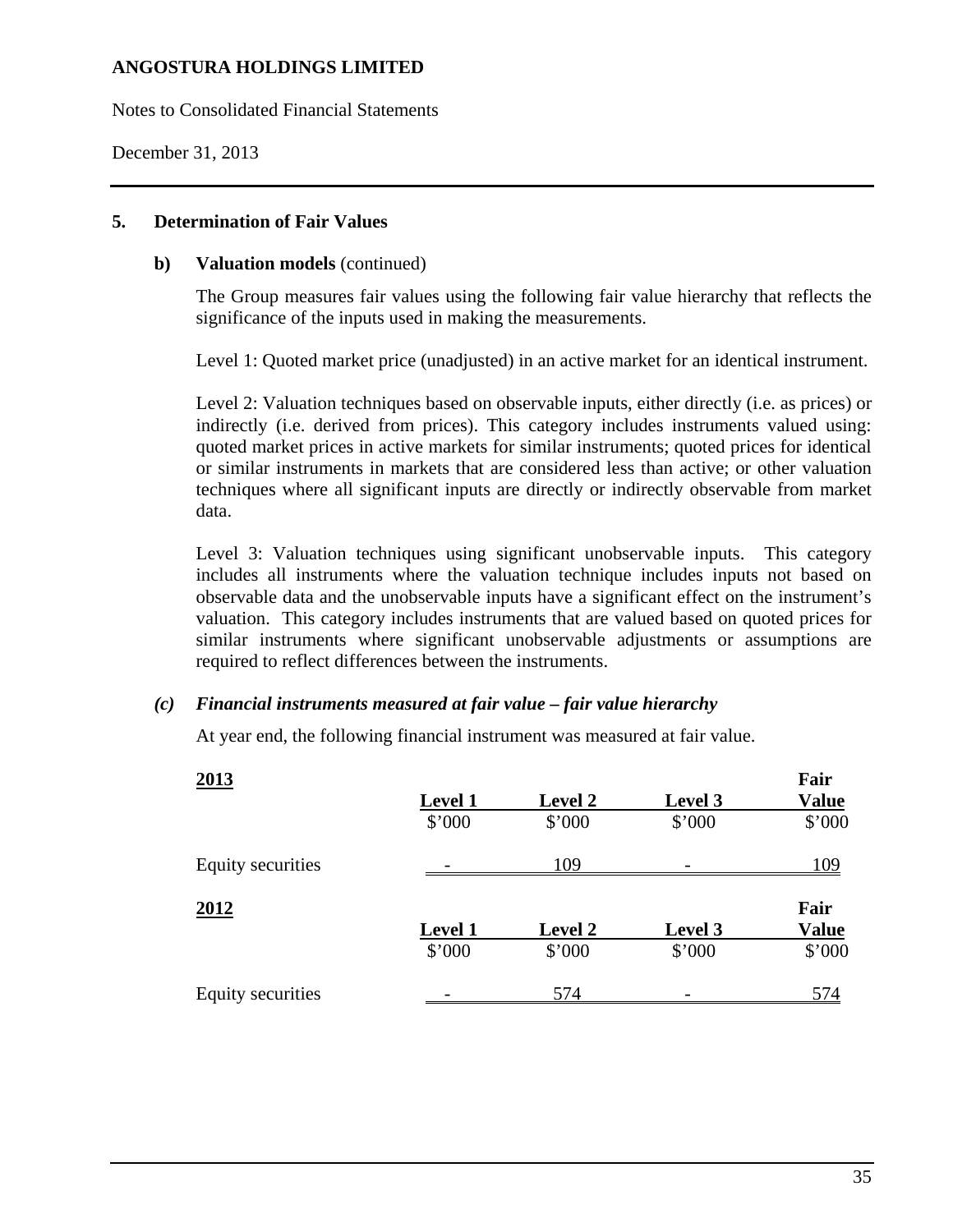Notes to Consolidated Financial Statements

December 31, 2013

## **5. Determination of Fair Values** (continued)

### *(d) Financial instruments not measured at fair value*

|                           | <b>Level 1</b> | Level 2 | Level 3                  | Fair<br>Value | <b>Total</b><br>Carrying<br>Amount |
|---------------------------|----------------|---------|--------------------------|---------------|------------------------------------|
|                           | \$'000         | \$'000  | \$'000                   | \$'000        | $$^{\circ}000$                     |
| As at December 31, 2013   |                |         |                          |               |                                    |
| Assets held-for-sale      |                | 3,598   | ٠                        | 3,598         | 3,598                              |
| Trade receivables         |                | 190,984 | $\overline{\phantom{a}}$ | 190,984       | 190,984                            |
| Cash and cash equivalents |                | 148,002 | $\overline{\phantom{a}}$ | 148,002       | 148,002                            |
| Trade and other payables  |                | 109,966 | $\overline{\phantom{0}}$ | 109,966       | 109,966                            |
| As at December 31, 2012   |                |         |                          |               |                                    |
| Assets held-for-sale      |                | 3,598   | $\overline{\phantom{a}}$ | 3,598         | 3,598                              |
| Trade receivables         |                | 160,906 |                          | 160,906       | 160,906                            |
| Cash and cash equivalents |                | 164,792 | $\blacksquare$           | 164,792       | 164,792                            |
| <b>Borrowings</b>         |                |         | 378,928                  | 378,928       | 469,499                            |
| Trade and other payables  |                | 109,966 | ۰                        | 109,966       | 109,966                            |
|                           |                |         |                          |               |                                    |

The fair value of debt securities is estimated using discounted cash flow techniques, applying the rates that are offered for debt securities of similar maturities and terms.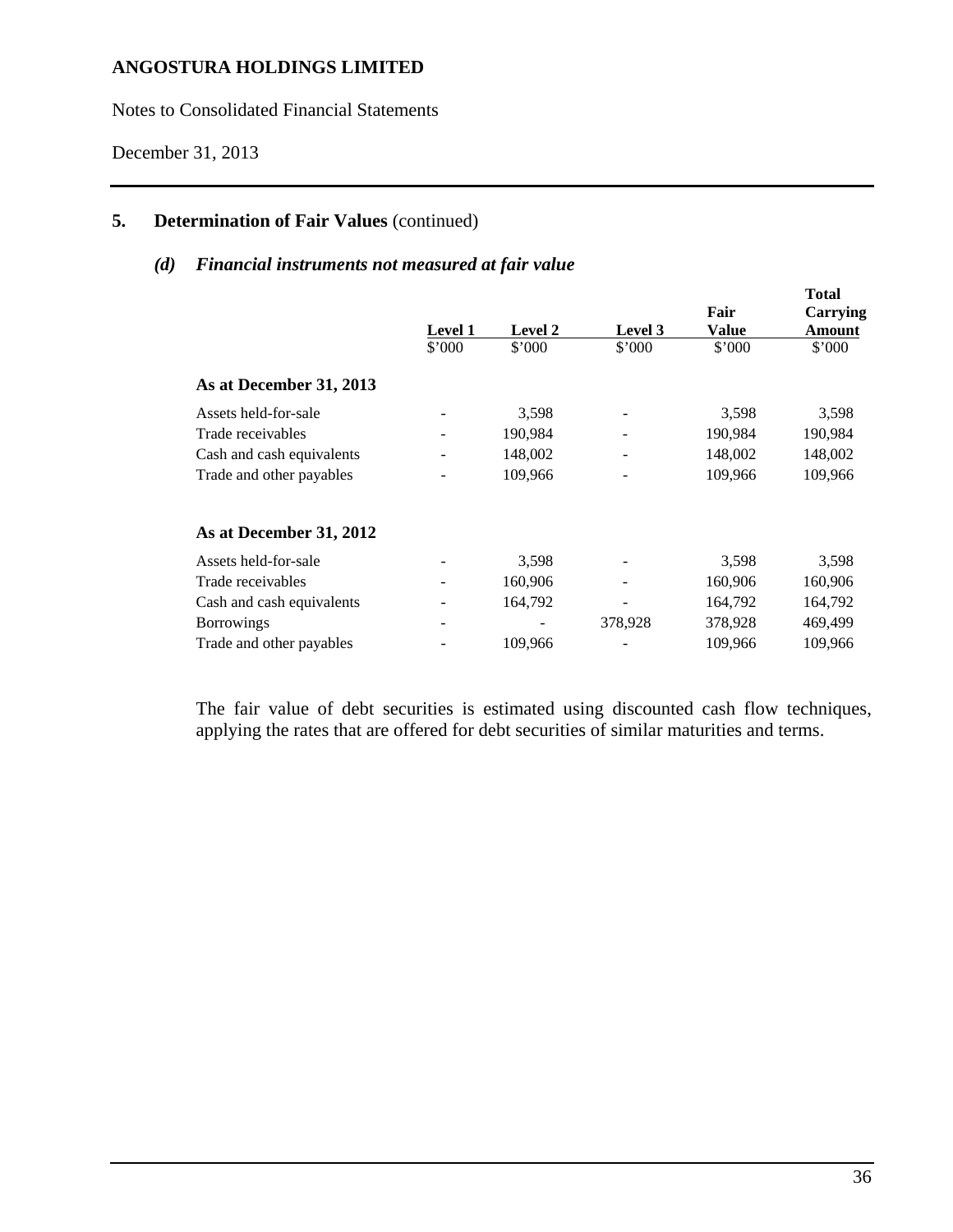Notes to Consolidated Financial Statements

December 31, 2013

### **6. Financial Risk Management**

### **Overview**

The Group has exposure to the following risks from its use of financial instruments:

- credit risk
- liquidity risk
- capital risk.

This note presents information about the Group's exposure to each of the above risks, the Group's objectives, policies and processes for measuring and managing risk, and the Group's management of capital. Further quantitative disclosures are included throughout these consolidated financial statements.

### **Risk management framework**

The Executive Management has set up a Risk Management Committee to institute a formal Risk Management program to ensure that key risks are actively and continuously identified, managed, monitored and reported. The aim is to establish a risk management culture and communicate the importance of risk management activities to all staff and specify the responsibilities and accountability for risk management throughout operations. Input is obtained from all key stakeholders including management, those charged with Governance, legal counsel, internal and external auditors. The Risk Management Committee also considers the emergence of new risks, and operational management is required to report on such risks and assist in the development of mitigating strategies to address them.

The Group's Audit Committee oversees how management monitors compliance with the Group's policies and procedures. The Group's Audit Committee is assisted in its oversight role by Internal Audit. Internal Audit undertakes both regular and *ad hoc* reviews of controls and procedures, the results of which are reported to the Audit Committee.

As part of the overall risk management process, the Risk Management Committee has reviewed the activities of the Company in consideration of its natural and commercial operating environments and has identified the major risks faced by the Company.

In order to better focus the risk management efforts, risks have been classified into the following major categories and assessed on the basis of residual exposure after consideration of the level of management and control activities designed and implemented to specifically mitigate against them:

- Financial and reporting
- Operational
- Compliance
- Strategic.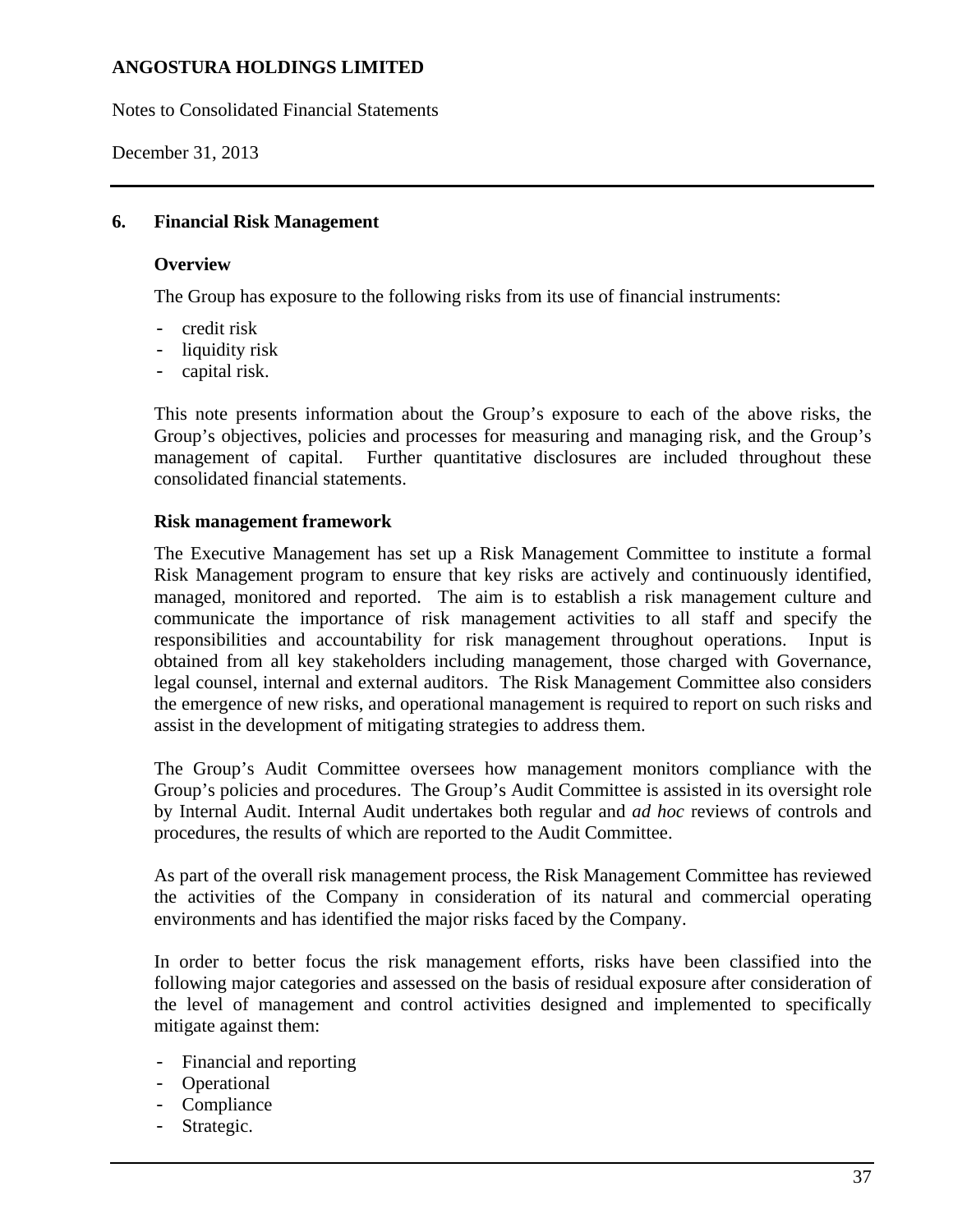Notes to Consolidated Financial Statements

December 31, 2013

### **6. Financial Risk Management** (continued)

### **Risk management framework** (continued)

 The inherent risk levels (defined by their potential impact, and likelihood of occurrence in the absence of controls) were compared to management control levels to determine the appropriate risk response specifically, whether risks should be monitored or accepted or conversely, whether controls should be monitored or improved.

 The result of this exercise has been the production of a Risk Register which details for each core functional area, the major risks identified, key drivers and metrics related to each risk, risk owner (with direct responsibility for managing the risk), the response adopted, type and frequency of monitoring, and action plan for implementation of the documented risk response.

 Management notes that the risk management process is dynamic and requires ongoing review and revision to enable the Group to maintain a position of strength in relation to inherent and residual risks. The process is continuously refined in response to environmental changes from both a natural and operating perspective.

## **(a) Credit risk**

Credit risk is the risk of financial loss to the Group if a customer or counterparty to a financial instrument fails to meet its contractual obligations, and arises principally from the Group's receivables from customers and investment securities.

The Group's exposure to credit risk is influenced mainly by the individual characteristics of each customer. However, management also considers the demographics of the Group's customer base, including the default risk of the industry and country in which customers operate, as these factors may have an influence on credit risk.

The Group has no significant concentrations of credit risk. It has policies in place to ensure that credit sales of products are made to customers with an appropriate credit history. The Group's Credit Committee has established a credit policy under which each new customer is analysed for creditworthiness before the Group's standard payment and delivery terms and conditions are offered. The Group's review includes external ratings when available, and in some cases bank references. Purchase limits are established for each customer and are reviewed on an ongoing basis. Customers that fail to meet the Group's benchmark creditworthiness may transact with the Group only on a cash basis.

For the purposes of credit risk assessment, customers are segregated into categories and reviews take account of the specific trading relationship of each category of debtor with the Company. Credit risk assessment presents significant implications for two major categories of debtors: trade receivables and related party receivables.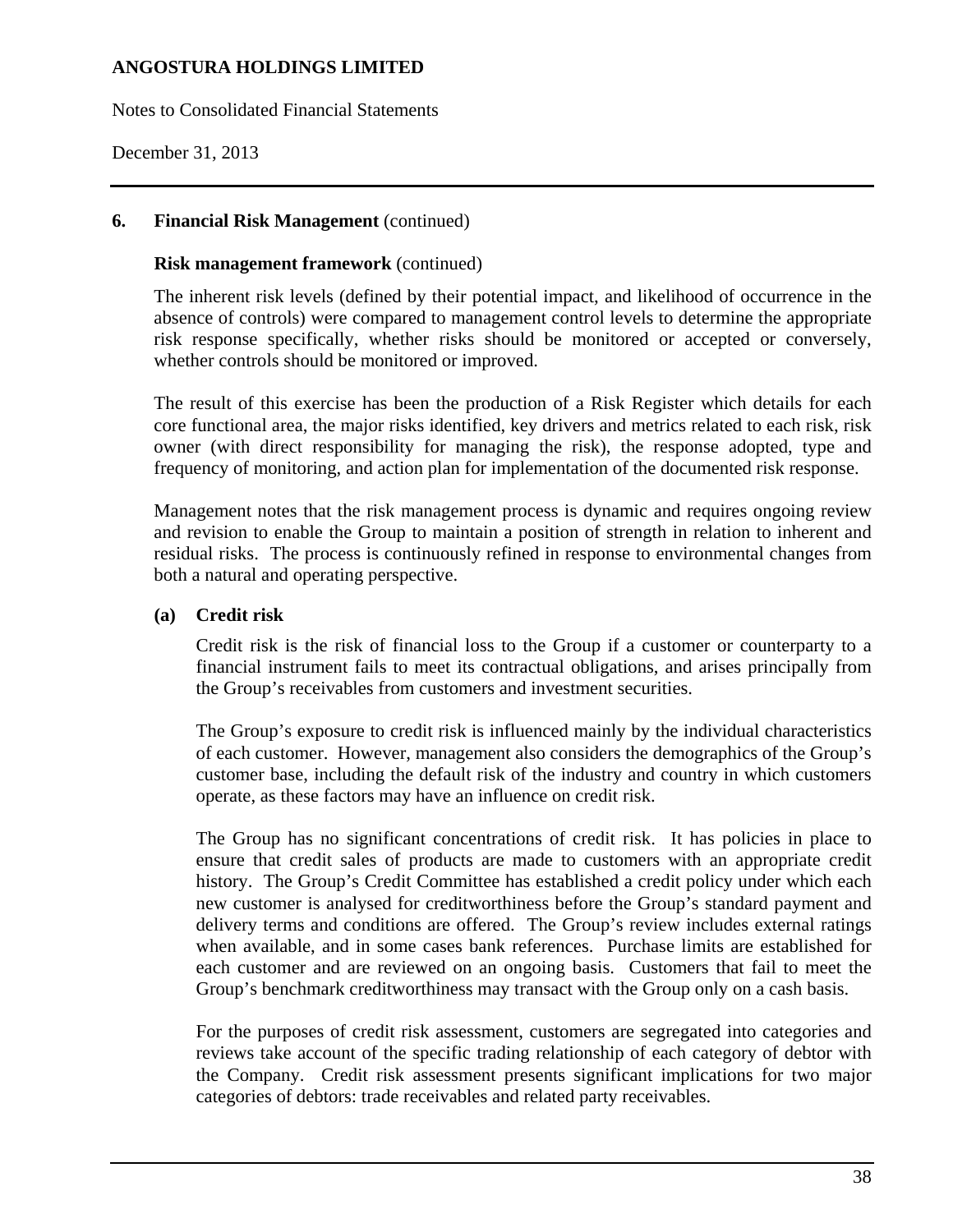Notes to Consolidated Financial Statements

December 31, 2013

### **6. Financial Risk Management** (continued)

### **(a) Credit risk** (continued)

*Trade receivables* – Management assesses the creditworthiness of major trade customers on an ongoing basis and revises credit limits based on the findings of analyses performed. Discretionary allowances are made for individual customers where temporary breaches in credit limits are deemed acceptable. Preferred customers who trade in high volumes typically benefit from adjustments to their credit terms at the year-end.

*Related party receivables* – Trade with related parties occurs on terms comparable with those offered to third parties. Significant transactions falling outside the scope of regular trade require approval by the Board of Directors. Transactions undertaken with related parties are monitored during the year to ensure agreement of balances by relevant parties.

Credit risk with banks and financial institutions is managed through the purchase and sale of foreign currency, transfer of balances between financial institutions to take advantage of interest rates and where beneficial to the Company, investment in short term, easily convertible, liquid assets. In addition, the Group maintains banking relationships with prominent local and foreign banks with a proven history of stability and corporate resilience. The financial results of banking institutions are monitored by Management and frequent liaison with representatives of banks ensures early warnings are received in the event that banks encounter the risk of financial or operational difficulties.

The table below shows the carrying values at the reporting date of major categories of debtors.

|                                     | 2013    | 2012    |
|-------------------------------------|---------|---------|
|                                     | \$3000  | \$2000  |
| Trade receivables:                  |         |         |
| Third party – net (Note 14)         | 188,181 | 136,042 |
| Related party – net (Note $33(v)$ ) | 2,803   | 24,864  |
|                                     | 190,984 | 160,906 |

Information on the exposures to credit risk is provided in Note 14.

The Group establishes an allowance for impairment that represents its estimate of incurred losses in respect of trade and other receivables.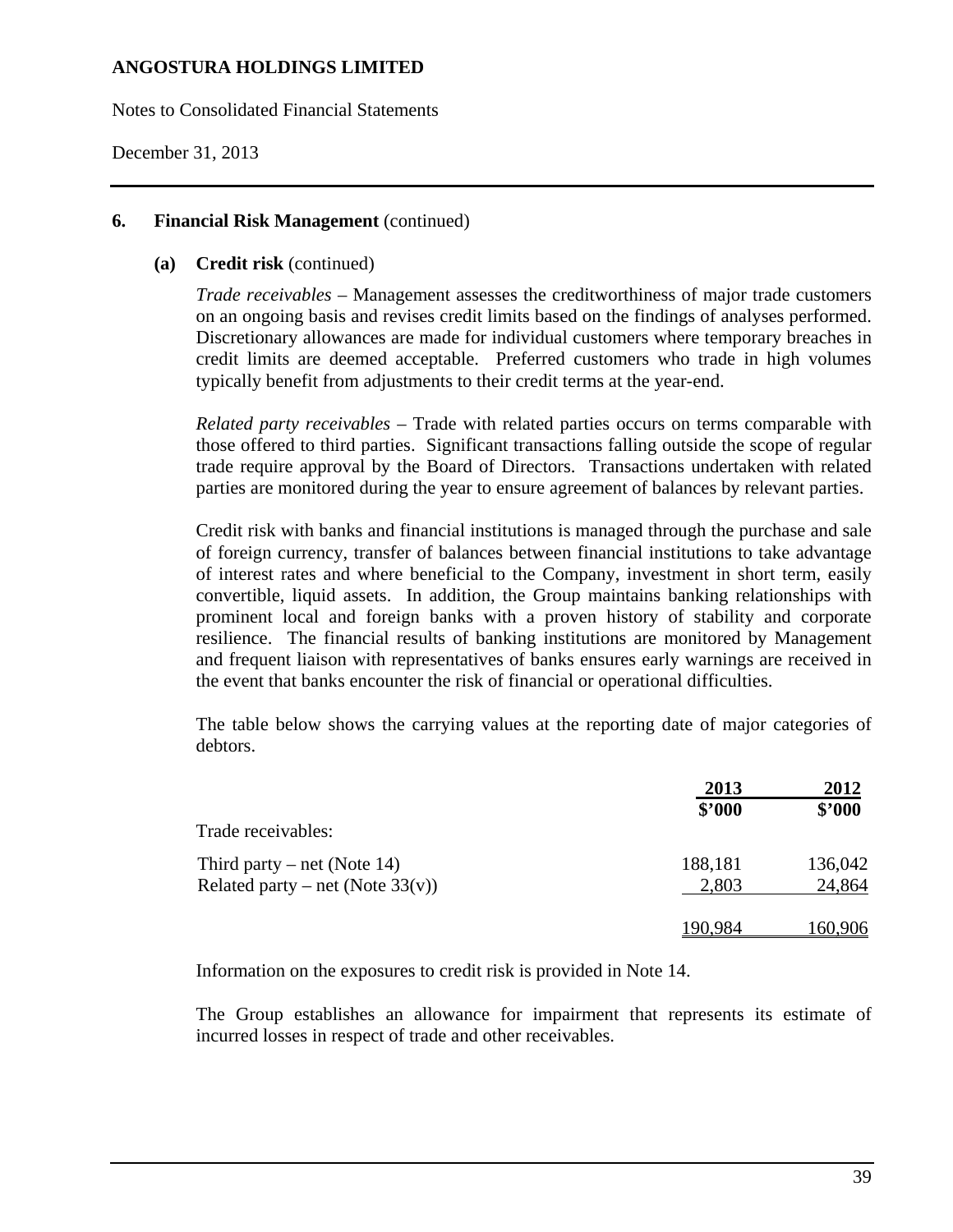Notes to Consolidated Financial Statements

December 31, 2013

### **6. Financial Risk Management** (continued)

### **(b) Liquidity risk**

Liquidity risk is the risk that the Group will encounter difficulty in meeting the obligations associated with its financial liabilities that are settled by delivering cash or another financial asset. The Group's approach to managing liquidity is to ensure, as far as possible, that it will always have sufficient liquidity to meet its liabilities when due, under both normal and stressed conditions, without incurring unacceptable losses or risking damage to the Group's reputation. Due to the dynamic nature of the underlying businesses, the Group aims to maintain flexibility in funding by keeping committed credit lines available.

The Group uses activity-based standard costing to cost its products and services, which assists it in monitoring cash flow requirements and optimising its cash return on investments. Typically the Group ensures that it has sufficient cash on hand to meet expected working capital requirements and operational expenses including the servicing of financial obligations; this excludes the potential impact of extreme circumstances that cannot reasonably be predicted, such as natural disasters. Information on the maturity profile of significant contractual obligations is provided in Notes 19 and 21.

## **(c) Market risk**

Market risk is the risk that changes in market prices, such as foreign exchange rates, interest rates and equity prices will affect the Group's income or the value of its holdings of financial instruments. The objective of market risk management is to manage and control market risk exposures within acceptable parameters, while optimising the return.

## *(i) Currency risk*

 The Group operates internationally and is exposed to foreign exchange currency risk arising from various currency exposures, primarily with respect to the US dollar, Euro and Pound Sterling. Foreign exchange risk arises from future commercial transactions, recognised assets and liabilities and net investments in foreign operations.

During the year, management negotiated the settlement of the Group's remaining Euro denominated loans and realised a gain of \$17,732 thousand. In 2012 a gain of \$10,736 thousand was realised on partial settlement of Euro denominated loans. As at the year end all debt carried by the Group was held in the functional currency of the group and as such, no currency exposure was noted.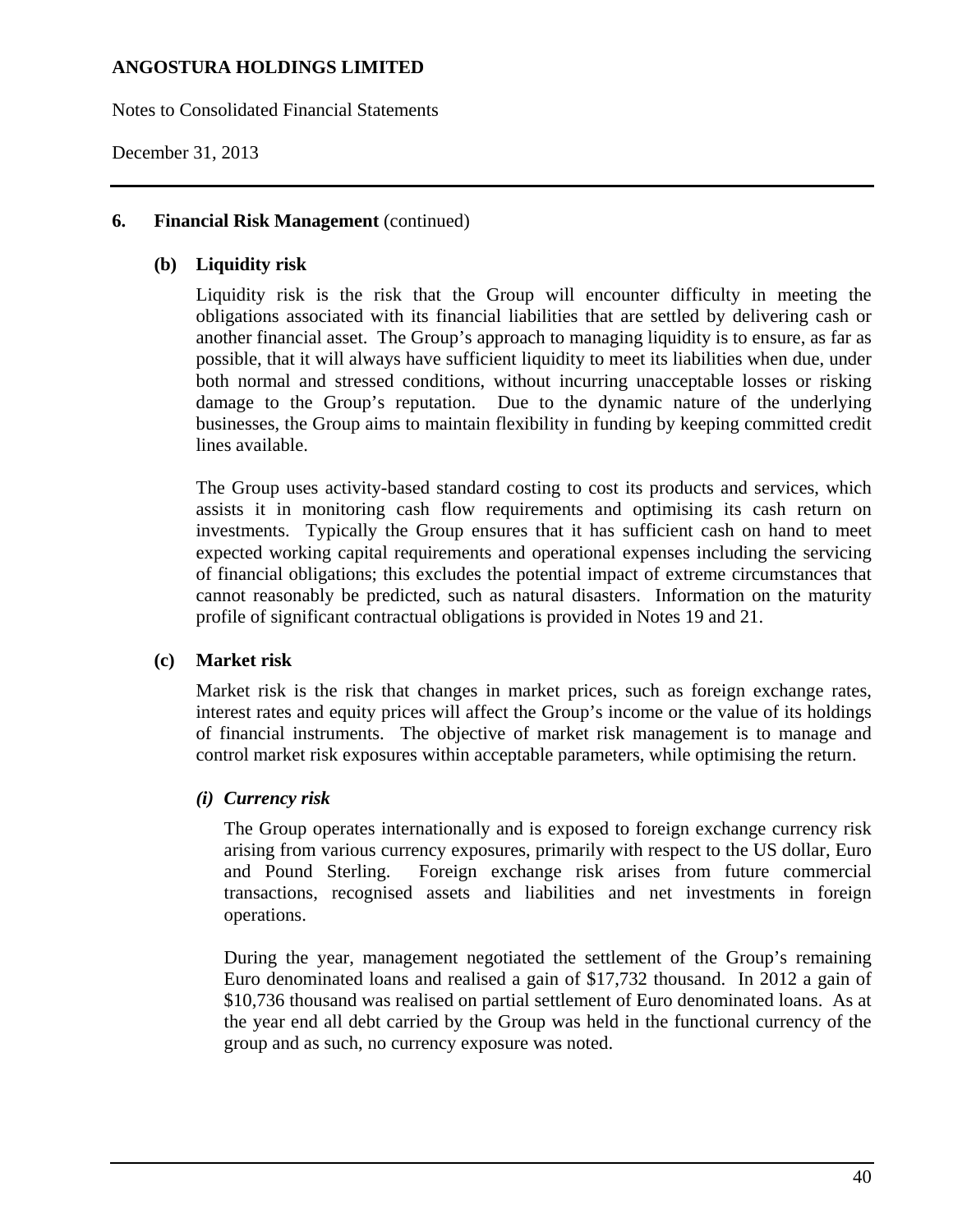Notes to Consolidated Financial Statements

December 31, 2013

#### **6. Financial Risk Management** (continued)

#### **(c) Market risk** (continued)

*(i) Currency risk* (continued)

During the year the group also disposed of its interest in its equity-accounted investee which presented exposure to fluctuations in the exchange rate of pound sterling through share of profits. As a result of this disposal the group has eliminated the related exposure from this arrangement. Residual exposure to this currency stems from trading activities and has been assessed as low.

As a result of these transactions the group has revised its assessment of major currency risk exposures and now deems revenue and receivables in US dollars to be the greatest source of risk. The primary mitigating factor against this exposure is the Group's US dollar denominated purchases and payables. The group is a marginal net earner of US dollars.

#### *(ii) Price risk*

The Group does not have a policy for managing price risk arising from the investments held in foreign currencies since such investments were not acquired with the intention of maintaining an investment portfolio for Group purposes but instead were acquired as part of Parent Company transactions and in settlement of related party debts.

During the year the group disposed of its major investment held in UK pounds sterling and at the year end the group had no material exposure to price risk.

#### *(iii) Interest rate risk*

The Group has significant interest-bearing liabilities in the form of long term borrowings. There are no significant interest-bearing assets. Long term borrowings at variable rates expose the Group to interest rate risk.

Differences in contractual re-pricing or maturity dates and changes in interest rates expose the Group to interest rate risk. The Group's exposure to interest rate risks on its financial assets and liabilities are disclosed in Notes 15 and 19 respectively.

The Group analyses its interest rate exposure on a dynamic basis. Various scenarios are simulated taking into consideration refinancing, renewal of existing positions, alternative financing and hedging. Based on these scenarios, the Group calculates the impact on profit and loss of a defined interest rate shift. For each simulation, the interest rate shift is determined based on expected market movements and anticipated changes arising from ongoing negotiations. The scenarios are run only for liabilities that represent the major interest-bearing positions.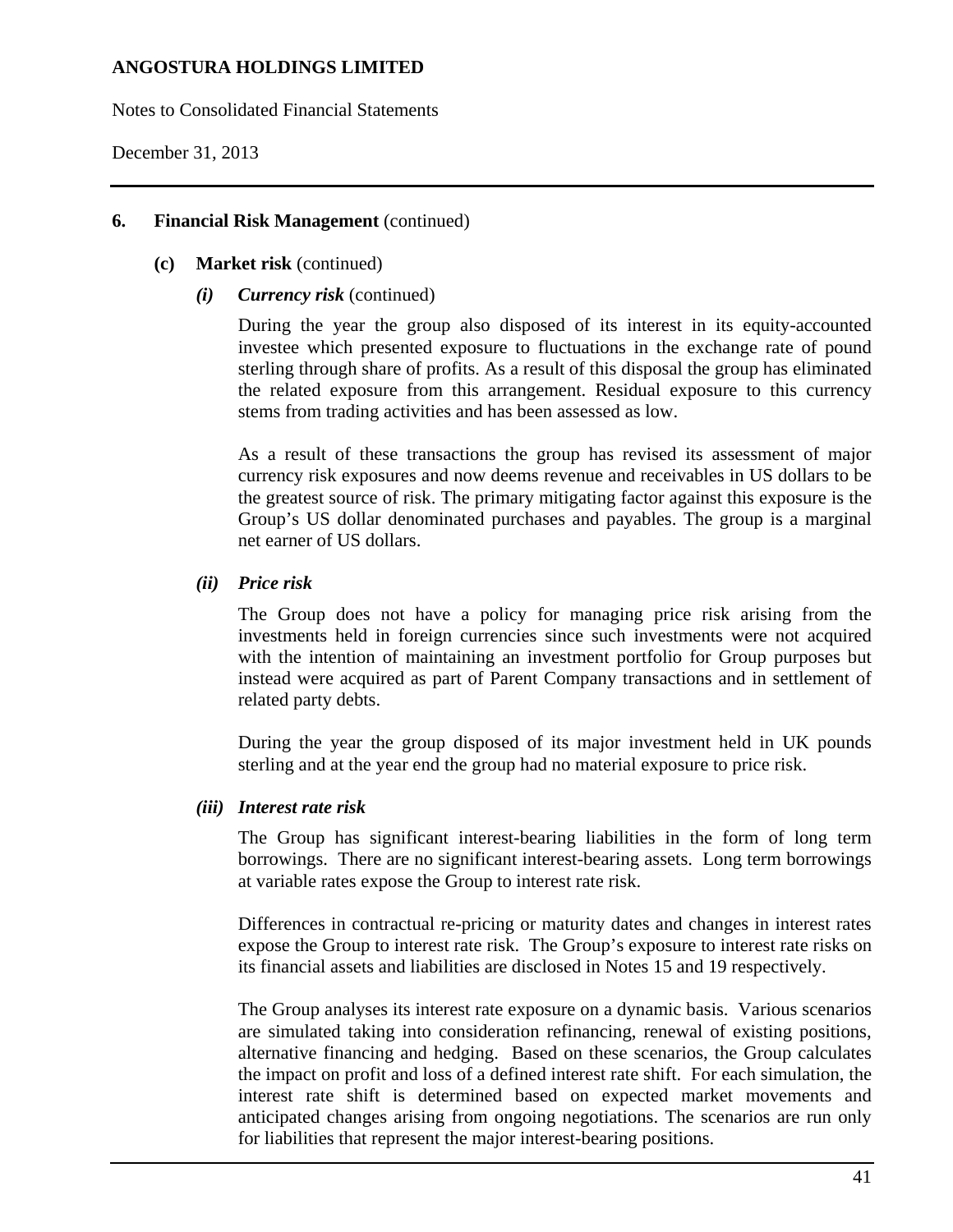Notes to Consolidated Financial Statements

December 31, 2013

### **6. Financial Risk Management** (continued)

- **(c) Market risk** (continued)
	- *(iii) Interest rate risk* (continued)

The Group assesses its interest burden and ranks its debt from high to low in relation to the demands placed on working capital for servicing. High interest facilities and facilities denominated in volatile currencies are considered first for refinancing followed by lower interest rate borrowings and borrowings denominated in stable currencies or the functional currency of the Group. Total interest savings for the year from loan repayments amounted to \$20,206 thousand representing a reduction of the overall effective interest rate on borrowings by 180 basis points.

## **(d) Capital risk**

The Group's objectives when managing capital are to safeguard the Group's ability to continue as a going concern in order to provide returns for shareholders and benefits for other stakeholders and to maintain an optimal capital structure to reduce the cost of capital.

In order to maintain or adjust the capital structure, the Group may adjust the amount of dividends paid to shareholders, return capital to shareholders, issue new shares or sell assets to reduce debt.

Consistent with others in the industry, the Group monitors capital on the basis of the gearing ratio. This ratio is calculated as net debt divided by total capital. Net debt is calculated as total borrowings (including 'current and non-current borrowings' as shown in the consolidated statement of financial position) less cash and cash equivalents.

The Group manages its gearing through the cash planning process where debt reduction is factored into the planned allocation of cash resources in the medium to long term.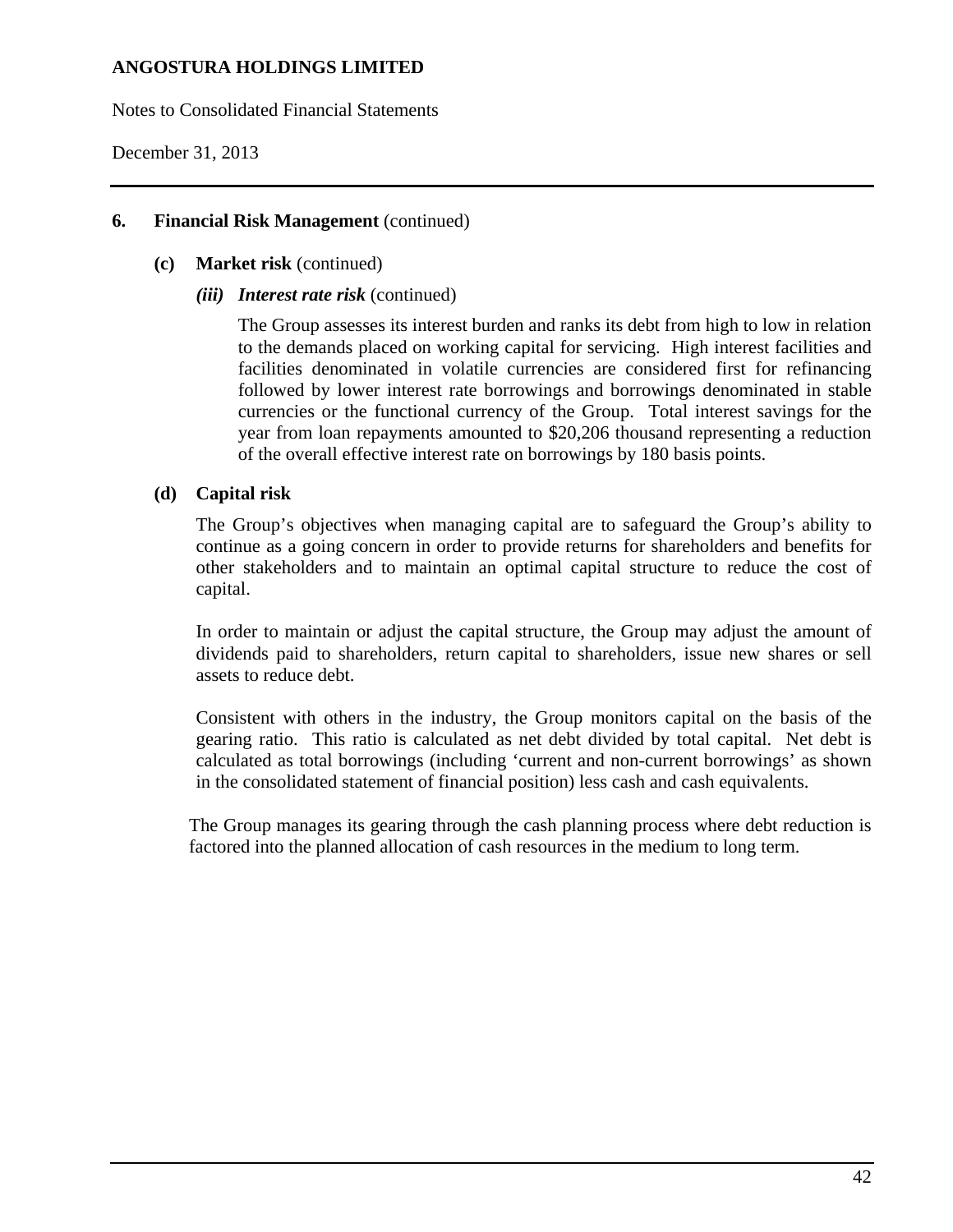Notes to Consolidated Financial Statements

December 31, 2013

### **7. Segment Information**

Management has determined the operating segments based on the reports reviewed by Executive Management to make strategic decisions.

The segment results for the year ended December 31, 2013 are as follows:

|                                           | <b>Alcohol</b><br>\$2000 | <b>Non-Alcohol</b><br>\$'000 | <b>Total</b><br>\$'000 |
|-------------------------------------------|--------------------------|------------------------------|------------------------|
| <b>Revenue</b>                            | 544,749                  | 118,478                      | 663,227                |
| <b>Results from operating activities</b>  | 150,692                  | 54,408                       | 205,100                |
| Finance cost                              |                          |                              | (9,068)                |
| Finance income                            |                          |                              | 23                     |
| <b>Results from continuing operations</b> |                          |                              | 196,055                |
| Other income                              |                          |                              | 3,174                  |
| Dividend income                           |                          |                              | 126                    |
| Impairment charges                        |                          |                              | (465)                  |
| Foreign exchange gains                    |                          |                              | 21,052                 |
| Gain on financial liability               |                          |                              | 44,445                 |
| Gains on disposal of investments          |                          |                              | 83,223                 |
| Share of profits from equity-accounted    |                          |                              |                        |
| investee, net of tax                      |                          |                              | 3,084                  |
| Profit before tax                         |                          |                              | 350,694                |
| Tax expense                               |                          |                              | (74, 977)              |
| <b>Profit from continuing operations</b>  |                          |                              | 275,717                |
| Profit for the year                       |                          |                              | 275,717                |
|                                           |                          |                              |                        |

The assets and liabilities of the Group are not allocated by segment.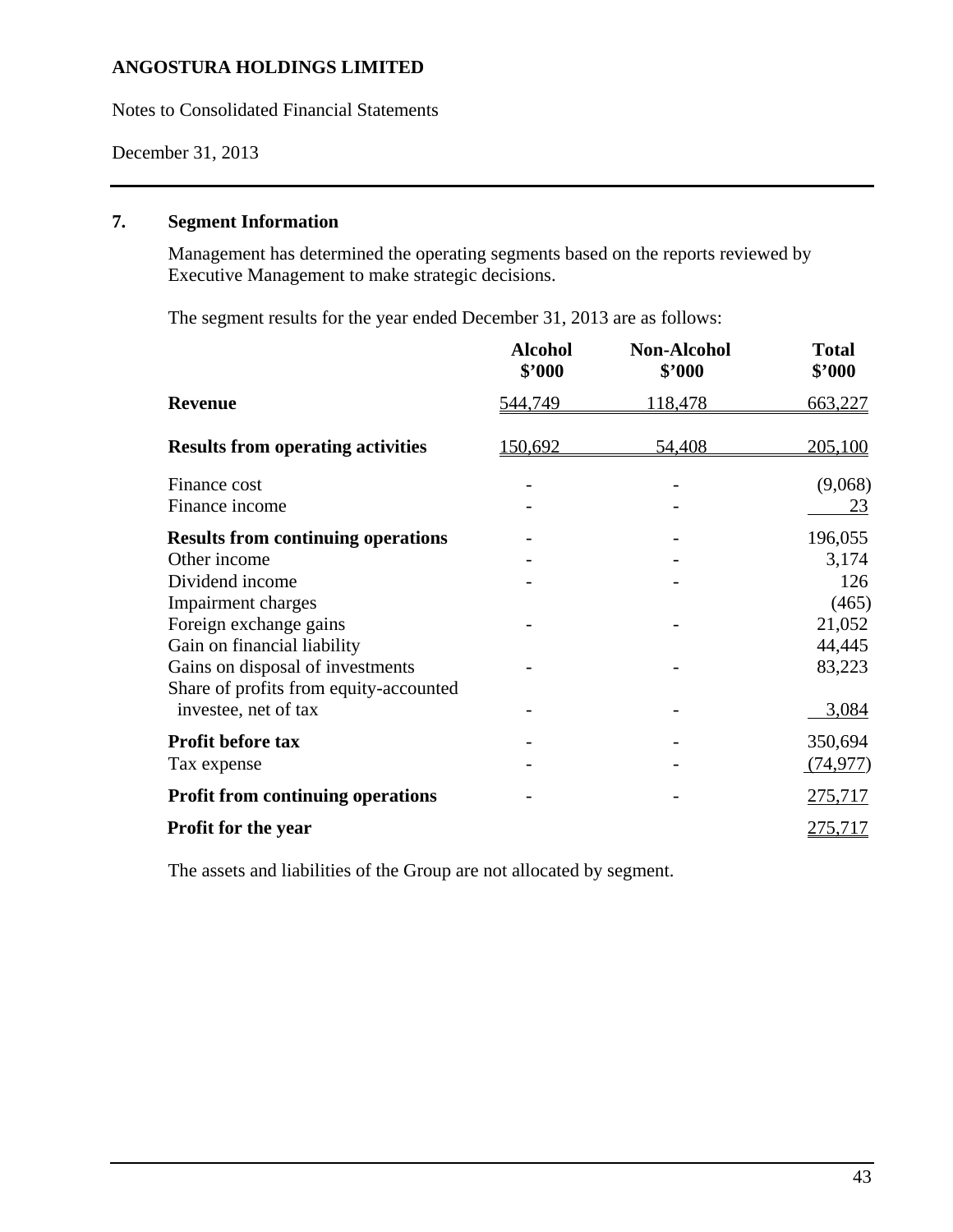Notes to Consolidated Financial Statements

December 31, 2013

# **7.** Segment Information (continued)

The segment results for the year ended December 31, 2012 were as follows:

|                                                                           | \$'000  | <b>Non-Alcohol</b><br>\$'000 | <b>Total</b><br>\$'000 |
|---------------------------------------------------------------------------|---------|------------------------------|------------------------|
| <b>Revenue</b>                                                            | 554,114 | 94,180                       | 648,294                |
| <b>Results from operating activities</b>                                  | 156,733 | 40,737                       | 197,472                |
| Finance cost                                                              |         |                              | (29, 274)              |
| Finance income                                                            |         |                              | 18                     |
| <b>Results from continuing operations</b>                                 |         |                              | 168,216                |
| Other income                                                              |         |                              | 2,779                  |
| Dividend income                                                           |         |                              | 3,818                  |
| Foreign exchange gains                                                    |         |                              | 4,548                  |
| Gain on disposal of investments<br>Share of profits from equity-accounted |         |                              | 42,776                 |
| investee, net of tax                                                      |         |                              | <u>23,564</u>          |
| <b>Profit before tax</b>                                                  |         |                              | 245,701                |
| Tax expense                                                               |         |                              | (46,618)               |
| <b>Profit from continuing operations</b>                                  |         |                              | 199,082                |
| <b>Discontinued operations</b>                                            |         |                              |                        |
| Profit for the year from discontinued                                     |         |                              |                        |
| operation, net of tax                                                     |         |                              | 2,423                  |
| Profit for the year                                                       |         |                              | 201.505                |

The assets and liabilities of the Group are not allocated by segment.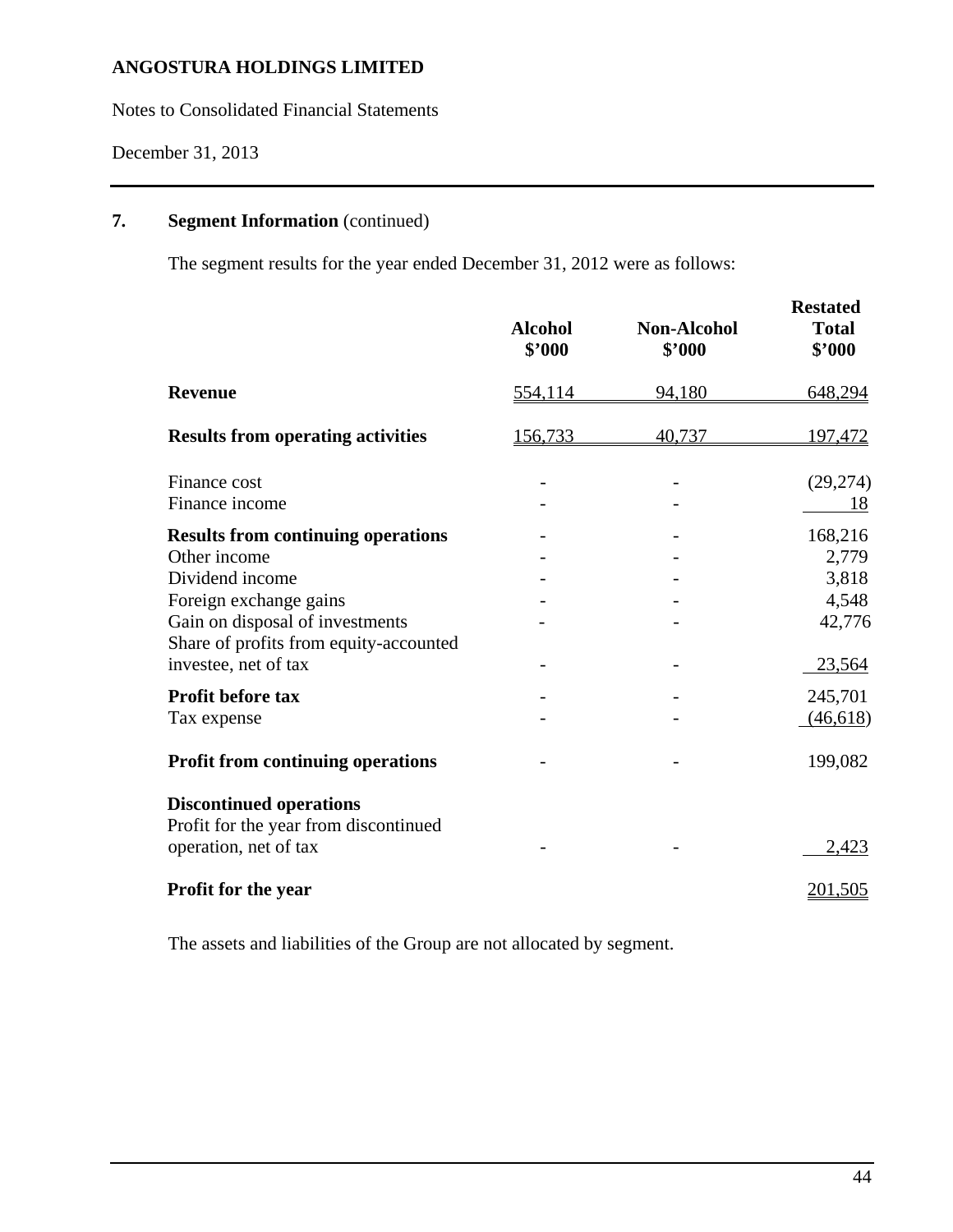Notes to Consolidated Financial Statements

December 31, 2013

# **8. Property, Plant and Equipment**

|                              | <b>Land</b> and<br><b>Buildings</b><br>\$'000 | Plant,<br>Machinery &<br>Equipment<br>\$'000 | <b>Casks</b><br>\$'000   | Assets in<br><b>Progress</b><br>\$'000 | <b>Total</b><br>\$'000   |
|------------------------------|-----------------------------------------------|----------------------------------------------|--------------------------|----------------------------------------|--------------------------|
| Year ended December 31, 2013 |                                               |                                              |                          |                                        |                          |
| Opening net book amount      | 152,245                                       | 72,906                                       | 9,467                    | 40,065                                 | 274,683                  |
| Additions                    | 13,632                                        | 2,584                                        | 7,199                    | 46,041                                 | 69,456                   |
| Transfers                    | 1,992                                         | 3,251                                        | $\overline{a}$           | (5,243)                                | $\overline{\phantom{a}}$ |
| Other adjustments            | $\overline{\phantom{m}}$                      | $\overline{\phantom{a}}$                     | (996)                    | $\overline{\phantom{a}}$               | (996)                    |
| Disposals                    |                                               | (1, 136)                                     | (898)                    | (271)                                  | (2,305)                  |
| Depreciation charge          | (2,873)                                       | (14, 313)                                    | (2,536)                  | $\overline{\phantom{a}}$               | (19, 722)                |
| Closing net book amount      | 164,996                                       | 63,292                                       | 12,236                   | 80,592                                 | 321,116                  |
| At December 31, 2013         |                                               |                                              |                          |                                        |                          |
| Cost or valuation            | 177,474                                       | 217,490                                      | 30,789                   | 80,592                                 | 506,345                  |
| Accumulated depreciation     | (12, 478)                                     | (154, 198)                                   | (18, 553)                |                                        | (185, 229)               |
|                              |                                               |                                              |                          |                                        |                          |
| Net book amount              | 164,996                                       | 63,292                                       | 12,236                   | 80,592                                 | 321,116                  |
| At January 1, 2012           |                                               |                                              |                          |                                        |                          |
| Cost or valuation            | 199,605                                       | 246,798                                      | 28,003                   | 14,261                                 | 488,667                  |
| Accumulated depreciation     | (17, 320)                                     | (165, 438)                                   | (16, 845)                |                                        | (199, 603)               |
| Net book amount              | 182,285                                       | 81,360                                       | 11,158                   | 14,261                                 | 289,064                  |
| Year ended December 31, 2012 |                                               |                                              |                          |                                        |                          |
| Opening net book amount      | 182,285                                       | 81,360                                       | 11,158                   | 14,261                                 | 289,064                  |
| Additions                    | 1,002                                         | 7,166                                        | 557                      | 30,747                                 | 39,472                   |
| <b>Transfers</b>             | $\overline{\phantom{0}}$                      | 3,070                                        | $\overline{\phantom{0}}$ | (3,070)                                | $\overline{\phantom{a}}$ |
| Adjustment for discontinued  |                                               |                                              |                          |                                        |                          |
| operation                    | (28, 594)                                     | (4,858)                                      | $\overline{\phantom{a}}$ | (1,873)                                | (35,325)                 |
| Other adjustments            |                                               | (1, 418)                                     | $\overline{a}$           |                                        | (1, 418)                 |
| Disposals                    |                                               | (117)                                        |                          |                                        | (117)                    |
| Depreciation charge          | (2, 448)                                      | (12, 297)                                    | (2,248)                  |                                        | (16,993)                 |
| Closing net book amount      | 152,245                                       | 72,906                                       | 9,467                    | 40,065                                 | 274,683                  |
| At December 31, 2012         |                                               |                                              |                          |                                        |                          |
| Cost or valuation            | 161,851                                       | 214,255                                      | 28,560                   | 40,065                                 | 444,731                  |
| Accumulated depreciation     | (9,606)                                       | (141, 349)                                   | (19,093)                 |                                        | (170,048)                |
| Net book amount              | 152,245                                       | 72,906                                       | 9,467                    | 40,065                                 | 274,683                  |
|                              |                                               |                                              |                          |                                        |                          |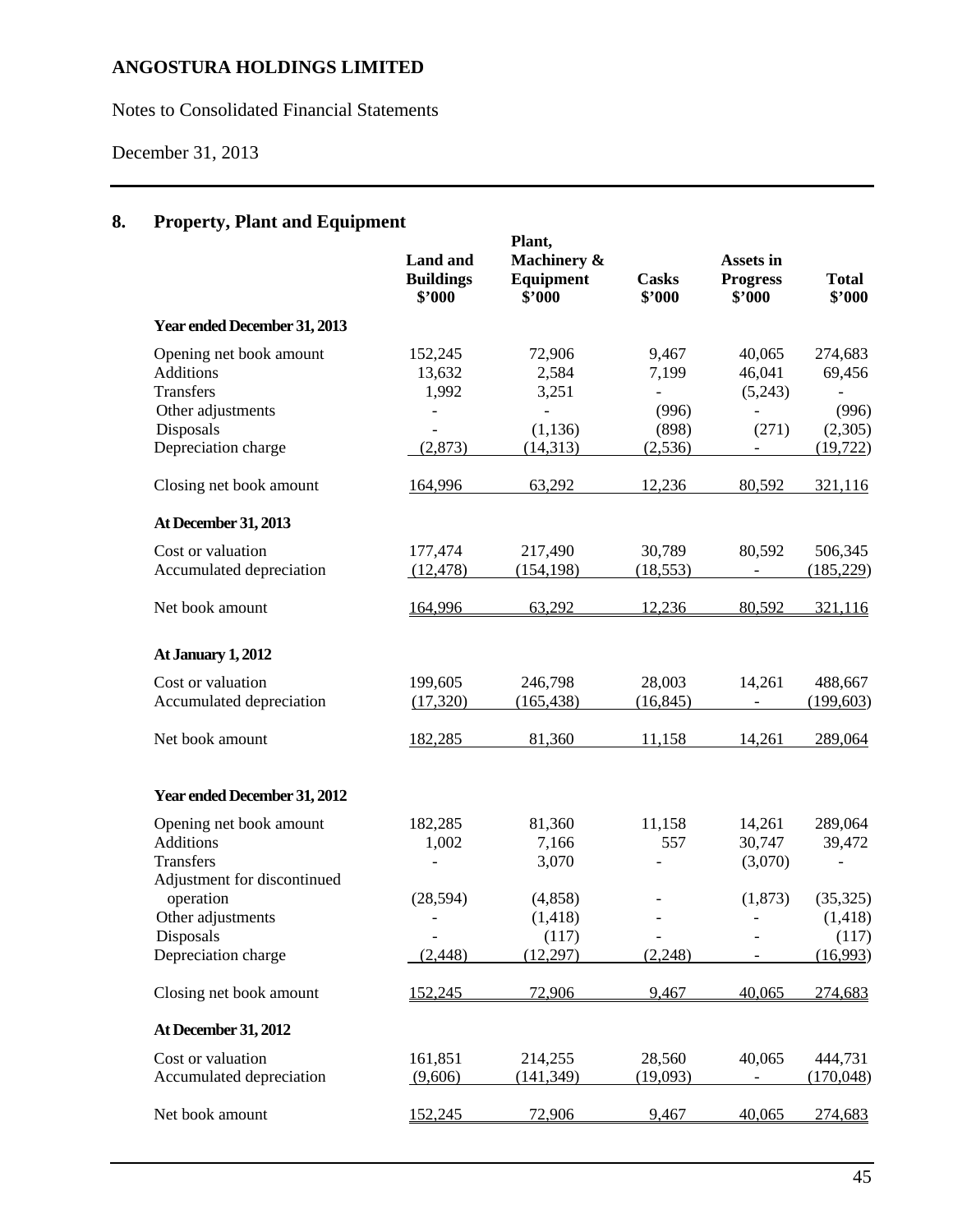Notes to Consolidated Financial Statements

December 31, 2013

### **8.** Property, Plant and Equipment (continued)

The Group's land and buildings are subject to revaluation every five years and were last revalued on December 31, 2009 by qualified independent experts. The next revaluation is due in 2014 in accordance with the accounting policy of the Group entities. Valuations were made on the basis of market value. Revaluation surpluses were credited to 'revaluation surpluses' in other reserves (Note 18).

None of the Group's property, plant and equipment is pledged as security for borrowings (2012: \$236,960 thousand was pledged as security against borrowings).

### **9. Available-for-Sale Assets**

|                                                       | 2013   | 2012     |
|-------------------------------------------------------|--------|----------|
|                                                       | \$2000 | \$'000   |
| Balance at January 1                                  | 574    | 54,136   |
| Disposals                                             |        | (93,042) |
| Impairment charge                                     | (465)  |          |
| Gain recognised on revaluation                        |        | 39,480   |
| Balance at December 31                                | 109    | 574      |
| Available-for-sale assets include the following:      |        |          |
| Listed equity securities – English speaking Caribbean |        |          |
| Unlisted securities                                   | 108    | 573      |
|                                                       | 109    | 574      |

There were no liens or encumbrances on any of the Group's available-for-sale financial assets at the current or prior year reporting dates.

### **10. Investment in Equity-Accounted Investee**

| Company                                | Country of incorporation | <b>Percentage Owned</b>  |        |
|----------------------------------------|--------------------------|--------------------------|--------|
|                                        |                          | 2013                     | 2012   |
| <b>Burn Stewart Distillers Limited</b> | Scotland                 | $\overline{\phantom{0}}$ | 28.91% |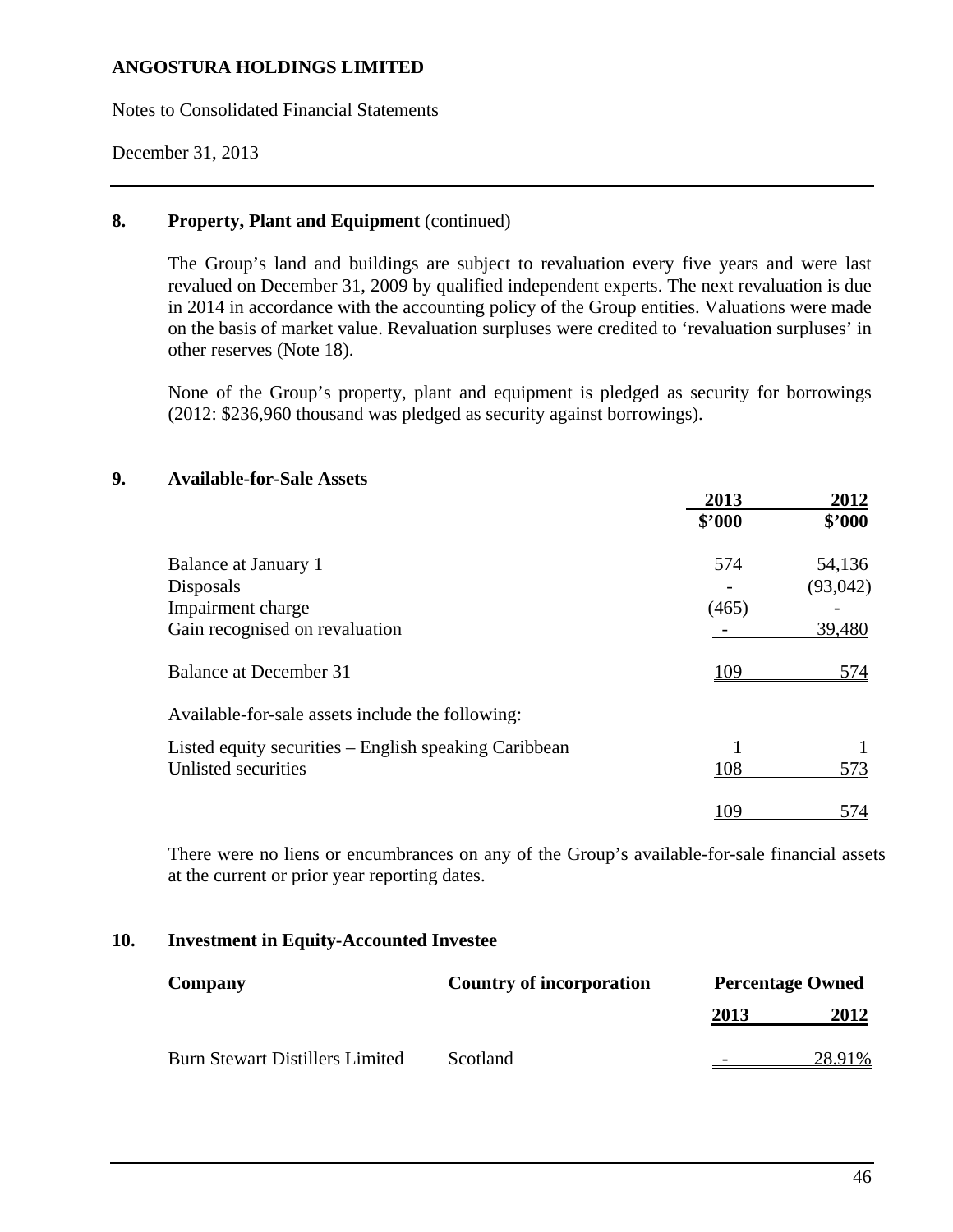Notes to Consolidated Financial Statements

December 31, 2013

#### **10. Investment in Equity-Accounted Investee** (continued)

The movement in the investment in equity accounted investee was as follows:

|                             | 2013       | 2012    |
|-----------------------------|------------|---------|
|                             | \$2000     | \$3000  |
| Balance at January 1        | 245,524    | 221,960 |
| Share of profit, net of tax | 3,084      | 23,564  |
| Disposal                    | (248, 608) | -       |
| Balance at December 31      |            | 245,524 |

The Group did not receive dividends from its equity-accounted investee in 2013 (2012: NIL). The Group's equity-accounted investee is not publicly listed and consequently does not have published price quotations

#### **11. Investment in Joint Venture**

| Company                           | Country of incorporation |      | <b>Percentage Owned</b> |  |
|-----------------------------------|--------------------------|------|-------------------------|--|
|                                   |                          | 2013 | 2012                    |  |
| <b>Tobago Plantations Limited</b> | Trinidad and Tobago      | 50%  | 50%                     |  |

 The carrying value of the joint venture operation was reduced to nil in 2007 when the Group's share of the operating losses incurred by the joint venture surpassed the carrying value of the investment. It is the Group's policy to recognise a share of losses only to the extent of its investment in the joint venture operation (Note  $3(a)(iv)$ ).

### **12. Retirement Benefit (Asset) Obligation**

i. The amounts recognised in the consolidated statement of financial position are determined as follows:

|                             |            | <b>Restated</b> |  |
|-----------------------------|------------|-----------------|--|
|                             | 2013       | 2012            |  |
|                             | \$2000     | \$2000          |  |
| Fair value of plan assets   | (319, 831) | (253,679)       |  |
| Deferred benefit obligation | 266,280    | 251,676         |  |
|                             | (53, 551)  | (2,003)         |  |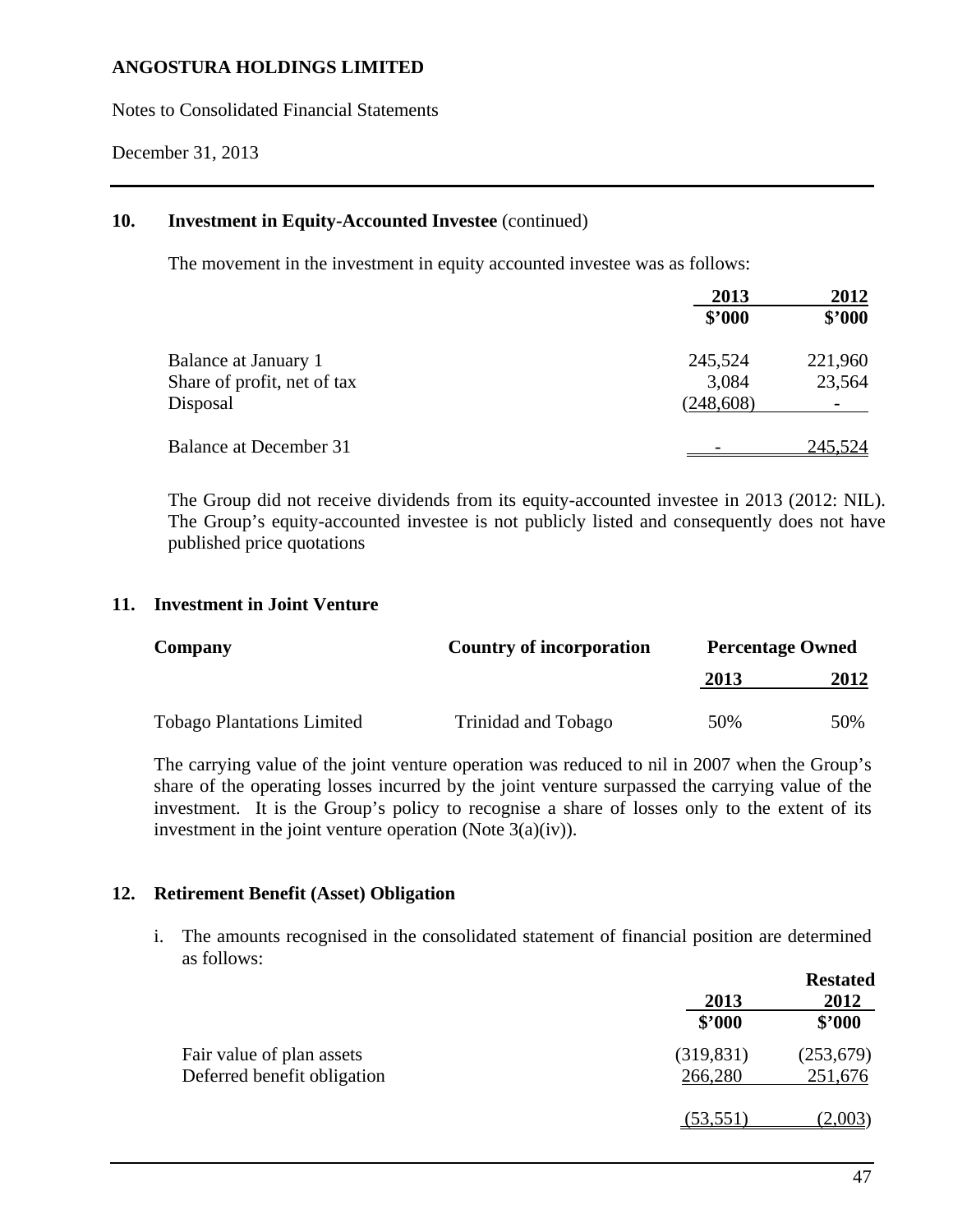Notes to Consolidated Financial Statements

December 31, 2013

## **12. Retirement Benefit (Asset) Obligation** (continued)

i. (continued)

|                                                   | 2013     | 2012      |
|---------------------------------------------------|----------|-----------|
|                                                   | \$'000   | \$'000    |
| <b>Represented by:</b>                            |          |           |
| Net defined benefit asset                         | (65,809) | (14, 971) |
| Net defined benefit liability:                    |          |           |
| - Asset-backed post-retirement benefit obligation | 2,297    | 2,648     |
| - Cash funded post-retirement benefit obligation  | 9,925    | 10,282    |
|                                                   |          | (2.041    |

## ii. Movement in net defined benefit (asset) liability

|                                                                                                                     | <b>Defined</b><br><b>Benefit Obligation</b> |                          | <b>Fair Value of</b><br><b>Plan Assets</b> |                | <b>Net Defined Benefit</b><br>(Asset) Liability |                |
|---------------------------------------------------------------------------------------------------------------------|---------------------------------------------|--------------------------|--------------------------------------------|----------------|-------------------------------------------------|----------------|
|                                                                                                                     | 2013<br>\$'000                              | 2012<br>\$'000           | 2013<br>\$'000                             | 2012<br>\$'000 | 2013<br>\$'000                                  | 2012<br>\$'000 |
| <b>Balance at January 1</b>                                                                                         | 251,676                                     | 220,808                  | (253,679)                                  | (210, 635)     | (2,003)                                         | 10,135         |
| Included in profit and loss                                                                                         |                                             |                          |                                            |                |                                                 |                |
| Current service cost                                                                                                | 10,414                                      | 8,746                    |                                            |                | 10,414                                          | 8,746          |
| Interest cost (income)                                                                                              | 12,286                                      | 11,891                   | (12,680)                                   | (11, 642)      | (394)                                           | 249            |
| Administration expenses                                                                                             |                                             | $\overline{\phantom{0}}$ | 269                                        | 293            | 269                                             | 293            |
|                                                                                                                     | 22,700                                      | 20,637                   | (12, 411)                                  | (11, 349)      | 10,289                                          | 9,288          |
| Included in other<br>comprehensive income<br>Remeasurements loss (gain):<br>- Actuarial loss (gain)<br>arising from |                                             |                          |                                            |                |                                                 |                |
| - Financial assumptions                                                                                             |                                             | 17,821                   |                                            |                |                                                 | 17,821         |
| - Experience adjustments                                                                                            | 921                                         | (1,227)                  |                                            |                | 921                                             | (1,227)        |
| Return on plan assets<br>Ξ.<br>excluding interest income                                                            |                                             |                          | (53,704)                                   | (29, 349)      | (53,704)                                        | (29, 349)      |
|                                                                                                                     |                                             |                          |                                            |                |                                                 |                |
|                                                                                                                     | 921                                         | 16,594                   | (53,704)                                   | (29, 349)      | (52, 783)                                       | (12,755)       |
| <b>Other</b><br>Contributions paid by                                                                               |                                             |                          |                                            |                |                                                 |                |
| employer and members                                                                                                | 3,121                                       | 2,988                    | (10, 403)                                  | (9,960)        | (7,282)                                         | (6,972)        |
| Benefits paid                                                                                                       | (12, 138)                                   | (9,351)                  | 10,366                                     | 7,614          | (1,772)                                         | (1,737)        |
|                                                                                                                     | (9,017)                                     | (6,363)                  | (37)                                       | (2,346)        | (9,054)                                         | (8,709)        |
| <b>Balance as at December 31</b>                                                                                    | 266,280                                     | 251,676                  | (319, 831)                                 | (253, 679)     | (53, 551)                                       | (2,041)        |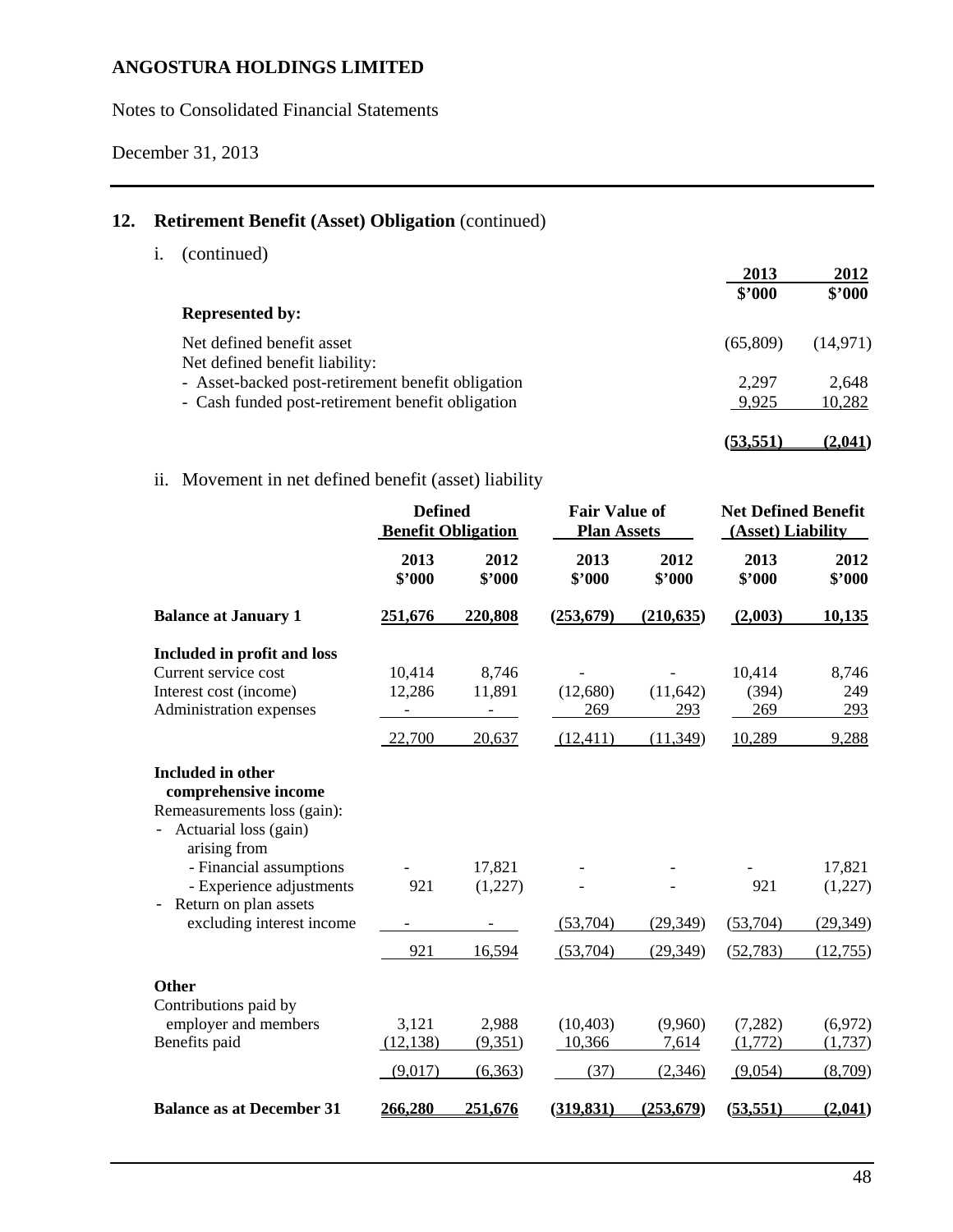Notes to Consolidated Financial Statements

December 31, 2013

### **12. Retirement Benefit (Asset) Obligation** (continued)

#### iii. **Summary of Principal actuarial assumptions as at 31 December**

|                                    | 2013    | 2012    |
|------------------------------------|---------|---------|
| Discount rate                      | 5.0%    | 5.0%    |
| Average individual salary increase | 4.5%    | 4.5%    |
| Future pension increases           | $0.0\%$ | $0.0\%$ |

Assumptions regarding future mortality rates are based on the published mortality tables.

 The life expectancies underlying the value of the defined benefit obligation as at December 31, 2013 are as follows:

|     |                                                                | 2013    | 2012        |
|-----|----------------------------------------------------------------|---------|-------------|
|     | Life expectancy at age 60 for current pensioner in years:      |         |             |
|     | - Male                                                         | 21.8    | 21.8        |
|     | - Female                                                       | 25.6    | 25.6        |
|     | Life expectancy at age 60 for current members age 40 in years: |         |             |
|     | - Male                                                         | 21.8    | 21.8        |
|     | - Female                                                       | 25.6    | 25.6        |
|     |                                                                | 2013    | <u>2012</u> |
|     |                                                                | \$'000  | \$2000      |
| iv. | <b>Asset allocation</b>                                        |         |             |
|     | Insured managed fund contract                                  | 315,045 | 248,801     |
|     | <b>Endowment policies</b>                                      | 1,348   | 1,284       |
|     | Immediate annuity policies                                     | 3,438   | 3,594       |
|     |                                                                | 319,831 | 253,679     |

The value of the Plan's investment in the managed fund contract at December 31, 2013 was provided by the insurer (CLICO).

The Plan's assets are mostly invested in an insured managed fund contract with CLICO. The value of this policy is reliant on the financial strength of CLICO. Other than for the purchase of immediate annuity polices for some of the Plan's pensioners, there are no asset-liability matching strategies used by the Plan.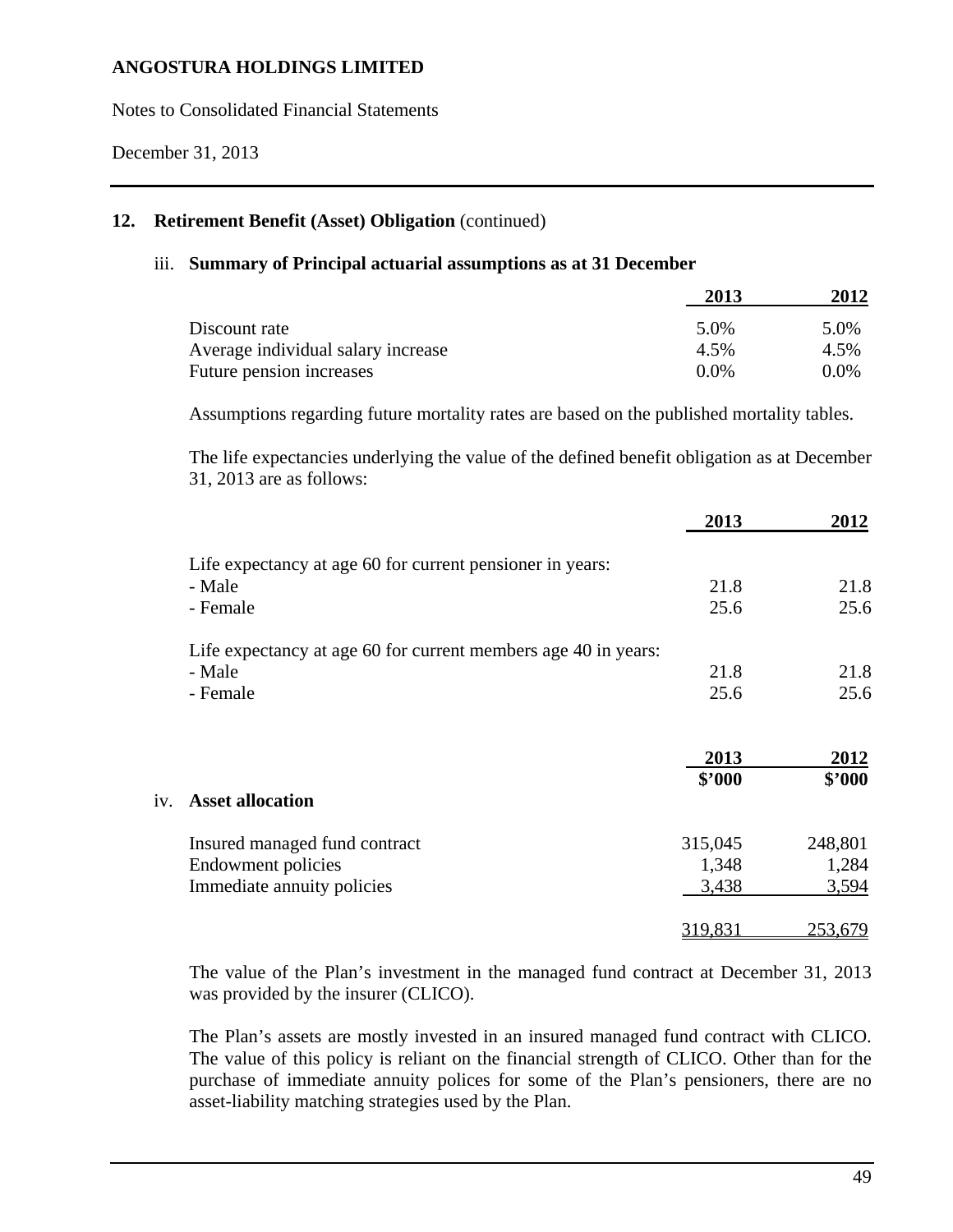Notes to Consolidated Financial Statements

December 31, 2013

### **12. Retirement Benefit (Asset) – Obligation** (continued)

#### iv. **Asset allocation** (continued)

|                                       | 2013          | 2012<br>$\frac{6}{9}$ |
|---------------------------------------|---------------|-----------------------|
|                                       | $\frac{6}{6}$ |                       |
| Plan assets are comprised as follows: |               |                       |
| Equity                                | 65.2          | 78.0                  |
| Debt securities                       | 20.9          | 7.0                   |
| Other (short-term securities)         | 13.9          | 5.0                   |

12.0% (2011:11.7%) of the managed fund asset are invested in the Company's ordinary shares.

### v. **Sensitivity Analysis**

The calculation of the defined benefit obligation is sensitive to the assumptions used. The following table summarises how the defined benefit obligation as at December 31, 2013 would have changed as a result of a change in the assumptions used.

|                          | 2013                 | 2012                 |
|--------------------------|----------------------|----------------------|
|                          | \$2000               | \$'000               |
|                          | $1\%$ pa<br>decrease | $1\%$ pa<br>increase |
| - Discount rate          | 45,808               | (35, 723)            |
| - Future salary increase | (11, 828)            | 13,706               |

An increase of 1 year in the assumed life expectancies shown above would increase the defined benefit obligation at December 31 by \$3,823 thousand.

### vi. **Funding**

The Group meets the balance of the cost of funding the defined pension plan and must pay contributions as least equal to those paid by the members, which are fixed. The funding requirements are based on the regular (at least every 3 years) actuarial valuations of the Plan and the assumptions used to determine the funding required may differ from those set out above. The Group expects to pay \$9,802 thousand to the pension plan during 2014.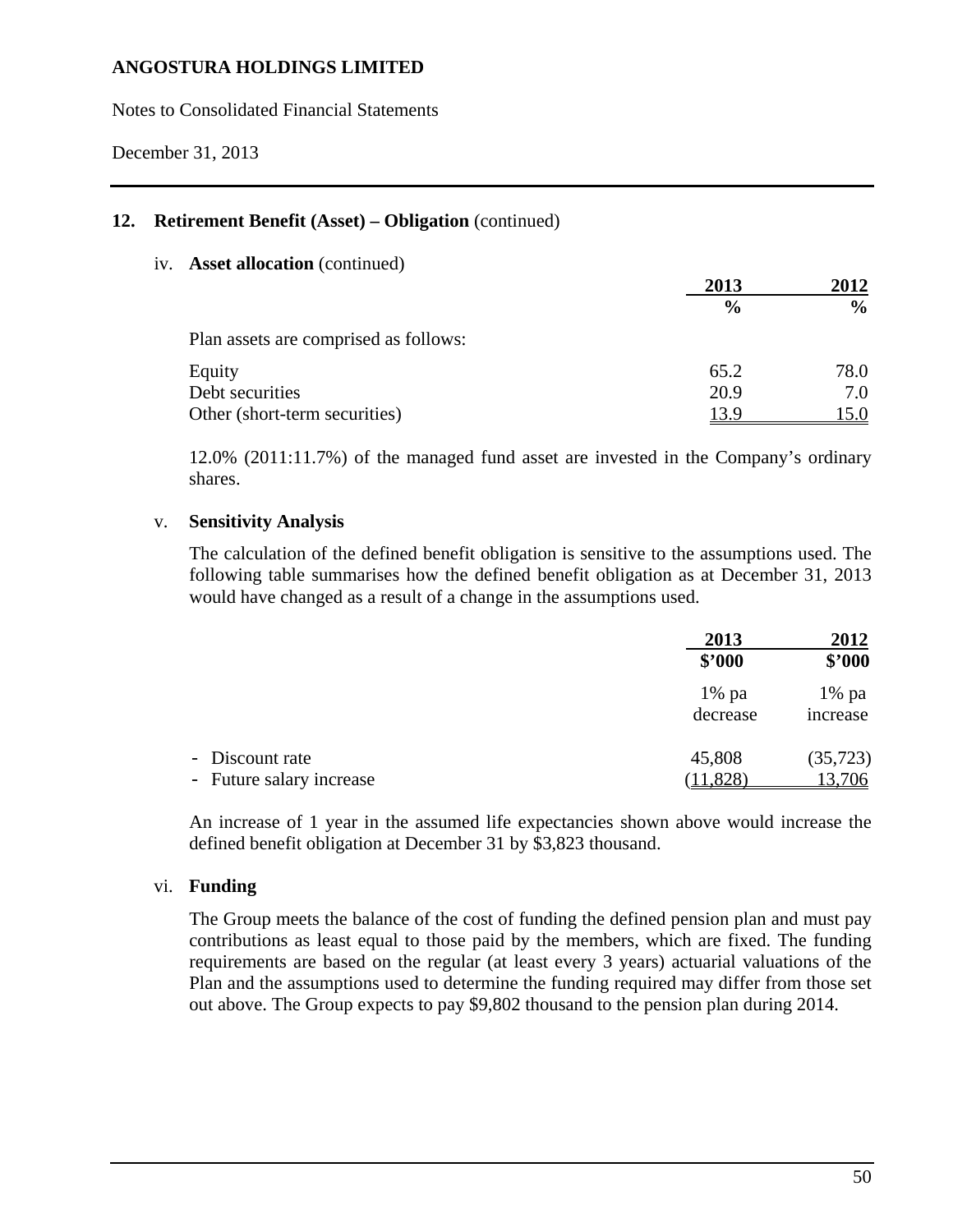Notes to Consolidated Financial Statements

December 31, 2013

|     |                             | 2013    | 2012    |
|-----|-----------------------------|---------|---------|
|     |                             | \$2000  | \$2000  |
| 13. | <b>Inventories</b>          |         |         |
|     | Raw and packaging materials | 68,332  | 72,043  |
|     | Work in progress            | 84,162  | 90,124  |
|     | Finished goods              | 36,105  | 33,095  |
|     |                             | 188,599 | 195,262 |
|     | Provision for obsolescence  | (2,461) | (3,256) |
|     |                             | 186,138 | 192,006 |

As at December 31, 2013 none of the Group's inventories was pledged as security for borrowings (2012: inventory valued at \$191,210 thousand was pledged against borrowings).

|     |                                          | 2013   | 2012        |
|-----|------------------------------------------|--------|-------------|
| 14. | <b>Assets Held-for-Sale</b>              | \$2000 | \$3000      |
|     | Balance at January 1<br><b>Additions</b> | 3,598  | 3,558<br>40 |
|     | Balance at December 31                   | 3.598  | 3,598       |

There were no impairment provisions on assets held-for-sale at the year-end (2012: \$NIL).

|     |                                                       | 2013      | 2012      |
|-----|-------------------------------------------------------|-----------|-----------|
|     |                                                       | \$2000    | \$2000    |
| 15. | <b>Trade and Other Receivables</b>                    |           |           |
|     | Trade receivables                                     | 201,334   | 149,539   |
|     | Provision for impairment of trade receivables         | (13, 153) | (13, 497) |
|     |                                                       | 188,181   | 136,042   |
|     | Receivables from related party – net (Note 33 $(v)$ ) | 2,803     | 24,864    |
|     | Trade receivables – net                               | 190,984   | 160,906   |
|     | Prepayments and other receivables                     | 754       | 582       |
|     | <b>Taxation recoverable</b>                           | 5,565     | 674       |
|     |                                                       | 197.303   | 162,162   |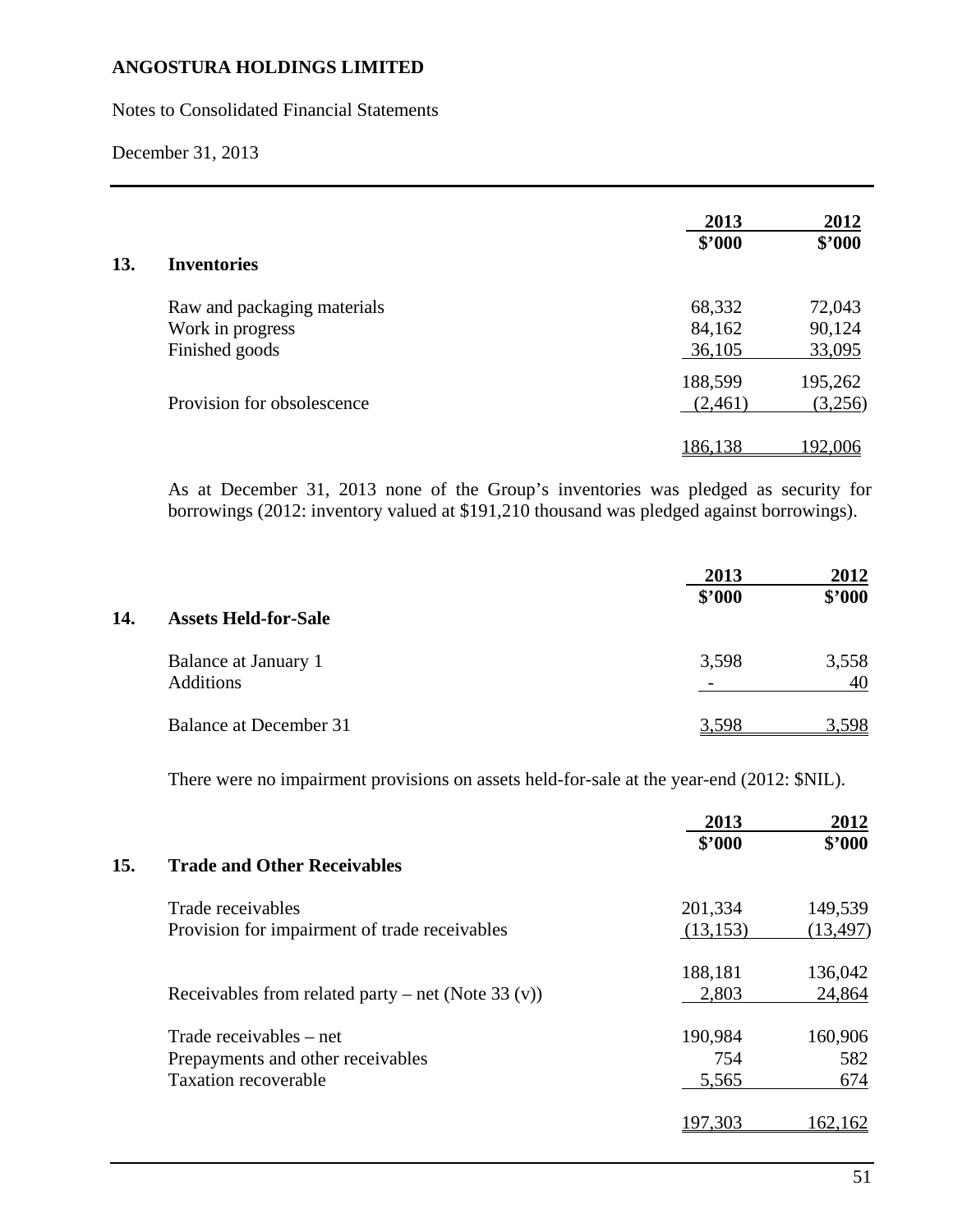Notes to Consolidated Financial Statements

December 31, 2013

### **15. Trade and Other Receivables** (continued)

There is no concentration of credit risk with respect to trade receivables as the Group has a large number of customers that are internationally dispersed.

The aging of trade and other receivables at the year-end was:

|                             | Gross<br>2013 | <b>Impairment</b><br>2013 | Gross<br>2012 | <b>Impairment</b><br>2012 |
|-----------------------------|---------------|---------------------------|---------------|---------------------------|
|                             | \$2000        | \$2000                    | \$'000        | \$'000                    |
| Not past due                | 135,899       |                           | 147,477       |                           |
| Past due $0 - 30$ days      | 44,611        |                           | 9,620         |                           |
| Past due $31 - 60$ days     | 5,007         |                           | 3,375         |                           |
| Past due $61 - 90$ days     | 1,620         |                           | 3,195         | 1,505                     |
| Past due $90 - 120$ days    | 865           |                           | 345           | 345                       |
| Past due more than 120 days | 29,498        | (20, 197)                 | 18,678        | (18, 678)                 |
|                             | 217,500       | (20.197                   | 182,690       | 16,828                    |

As of December 31, 2013, trade receivables of \$9,301 thousand (2012: \$NIL) were more than 120 days past due but not impaired. This balance related to a number of third party customers for whom there was no history of default and management held the opinion that these amounts were collectible. Impaired receivables relate primarily to wholesalers and retailers that have defaulted on payments. The ageing of these receivables is as disclosed above.

 The carrying amounts of the Group's trade and other receivables are denominated in the following currencies:

|                            | 2013    | 2012    |
|----------------------------|---------|---------|
|                            | \$2000  | \$2000  |
| United States dollar       | 75,773  | 73,374  |
| Trinidad and Tobago dollar | 120,136 | 85,937  |
| Canadian dollar            | 43      | 777     |
| Euro                       | 1,351   | 2,074   |
|                            | 197,303 | 162,162 |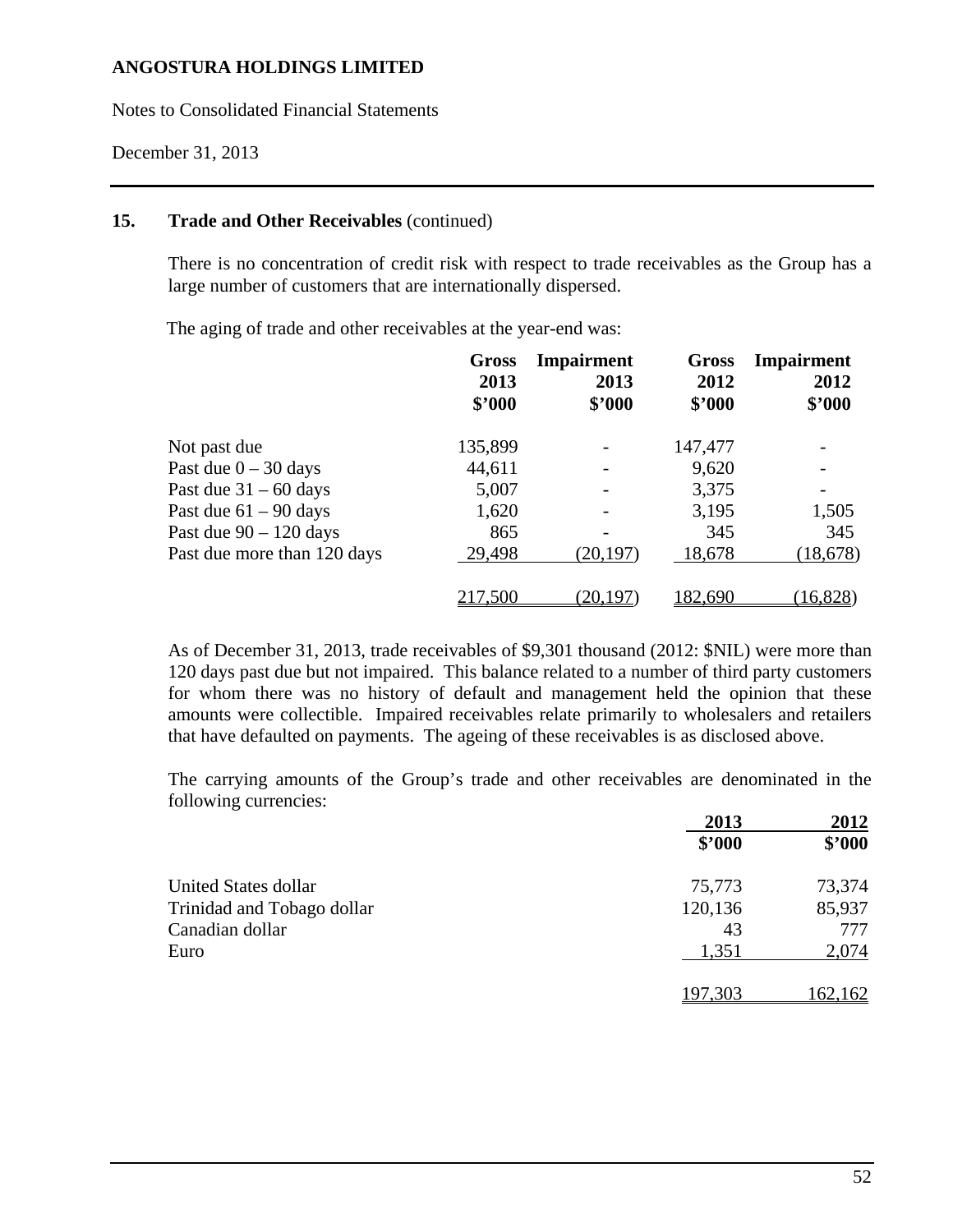Notes to Consolidated Financial Statements

December 31, 2013

### **15. Trade and Other Receivables** (continued)

Movements during the year in the provision for impaired trade receivables were as follows:

|                                                          | 2013   | 2012     |
|----------------------------------------------------------|--------|----------|
|                                                          | \$2000 | \$2000   |
| At January 1                                             | 13,497 | 9,511    |
| Reversal of provisions                                   | (344)  | (5, 431) |
| Increase in provision                                    |        | 9,417    |
| At December 31                                           | 13,153 | 13,497   |
| Related party provisions (Note $33(v)$ )                 | 7,044  | 7,031    |
| Total provision for impaired trade and other receivables | 20,197 | 20,528   |

The creation and release of provision for impaired receivables have been included in 'selling and marketing expenses in the consolidated statement of comprehensive income. Amounts charged to the allowance account are generally written off when there is no expectation of recovering additional cash. None of the classes within trade and other receivables contain impaired assets other than as disclosed above.

Amounts reversed during the prior year represented trade receivables settled through the Group's disposal of its interest in the discontinued operation. Receivables of this subsidiary were provided for prior to the conclusion of negotiations for the disposal of the subsidiary.

The maximum exposure to credit risk at the reporting date is the fair value of each class of receivable mentioned above. None of the trade and other receivables of the Group are pledged as collateral for borrowings (2012: \$ NIL).

|     |                                  | 2013<br>\$2000 | 2012<br>\$2000 |
|-----|----------------------------------|----------------|----------------|
| 16. | <b>Cash and Cash Equivalents</b> |                |                |
|     | Cash at bank and in hand         | 148,002        | 164,792        |

The Group had no material exposure to interest rate risk arising from cash and cash equivalents held at the year-end.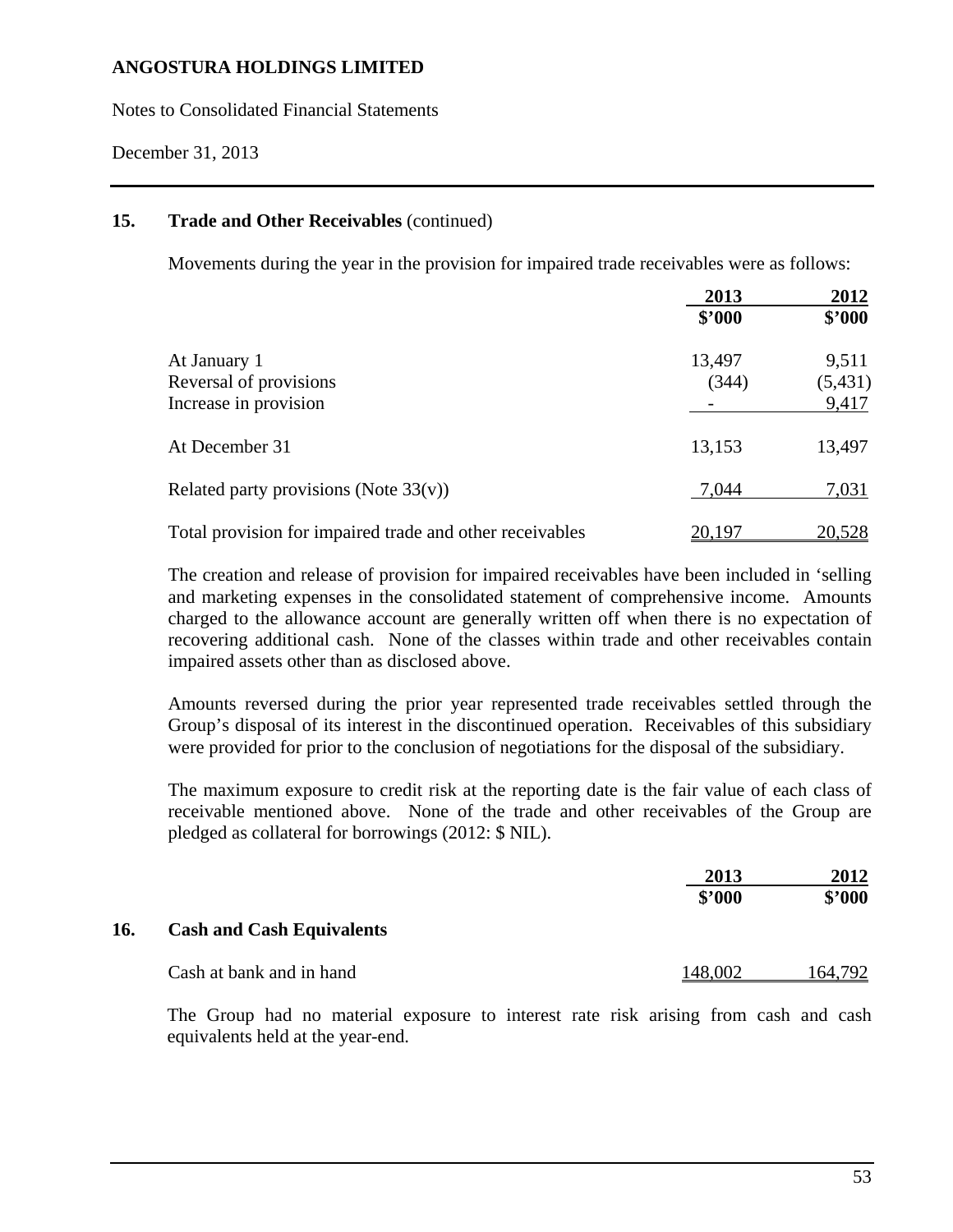Notes to Consolidated Financial Statements

December 31, 2013

## **17. Share Capital**

|                                 | 2013    | 2012    |
|---------------------------------|---------|---------|
| Number of shares in issue (000) | 206,277 | 206,277 |
| Treasury shares (000)           | (457)   | (457)   |
|                                 | 205,820 | 205,820 |
| Ordinary shares (\$'000)        | 119,369 | 119,369 |
| Treasury shares (\$'000)        | (811)   | (811)   |
|                                 | 118.558 | 18.558  |

## **18. Other Reserves**

|                                                                                                           | <b>Revaluation</b><br><b>Surplus</b><br>\$3000 | <b>Investment</b><br><b>Revaluation</b><br><b>Reserve</b><br>\$'000 | Capital<br><b>Reserves</b><br>\$'000 | <b>Total</b><br>\$'000 |
|-----------------------------------------------------------------------------------------------------------|------------------------------------------------|---------------------------------------------------------------------|--------------------------------------|------------------------|
| <b>Balance at January 1, 2013</b>                                                                         | 77,877                                         |                                                                     | 9,656                                | 87,533                 |
| Depreciation on revalued property                                                                         |                                                |                                                                     | (405)                                | (405)                  |
| <b>Balance at December 31, 2013</b>                                                                       | 77,877                                         |                                                                     | 9,251                                | 87,128                 |
| <b>Balance at January 1, 2012</b>                                                                         | 77,877                                         | 4,410                                                               | 26,547                               | 108,834                |
| Investment revaluation gain on<br>available-for-sale assets                                               |                                                | 38,364                                                              |                                      | 38,365                 |
| Investment revaluation gain on<br>available-for-sale assets transferred<br>to profit and loss on disposal |                                                | (42, 774)                                                           |                                      | (42, 775)              |
| Depreciation on revalued property                                                                         |                                                |                                                                     | (405)                                | (405)                  |
| Adjustment to remove reserves<br>related to discontinued operation                                        |                                                |                                                                     | (16, 486)                            | (16, 486)              |
| <b>Balance at December 31, 2012</b>                                                                       | 77,877                                         |                                                                     | 9,656                                | 87,533                 |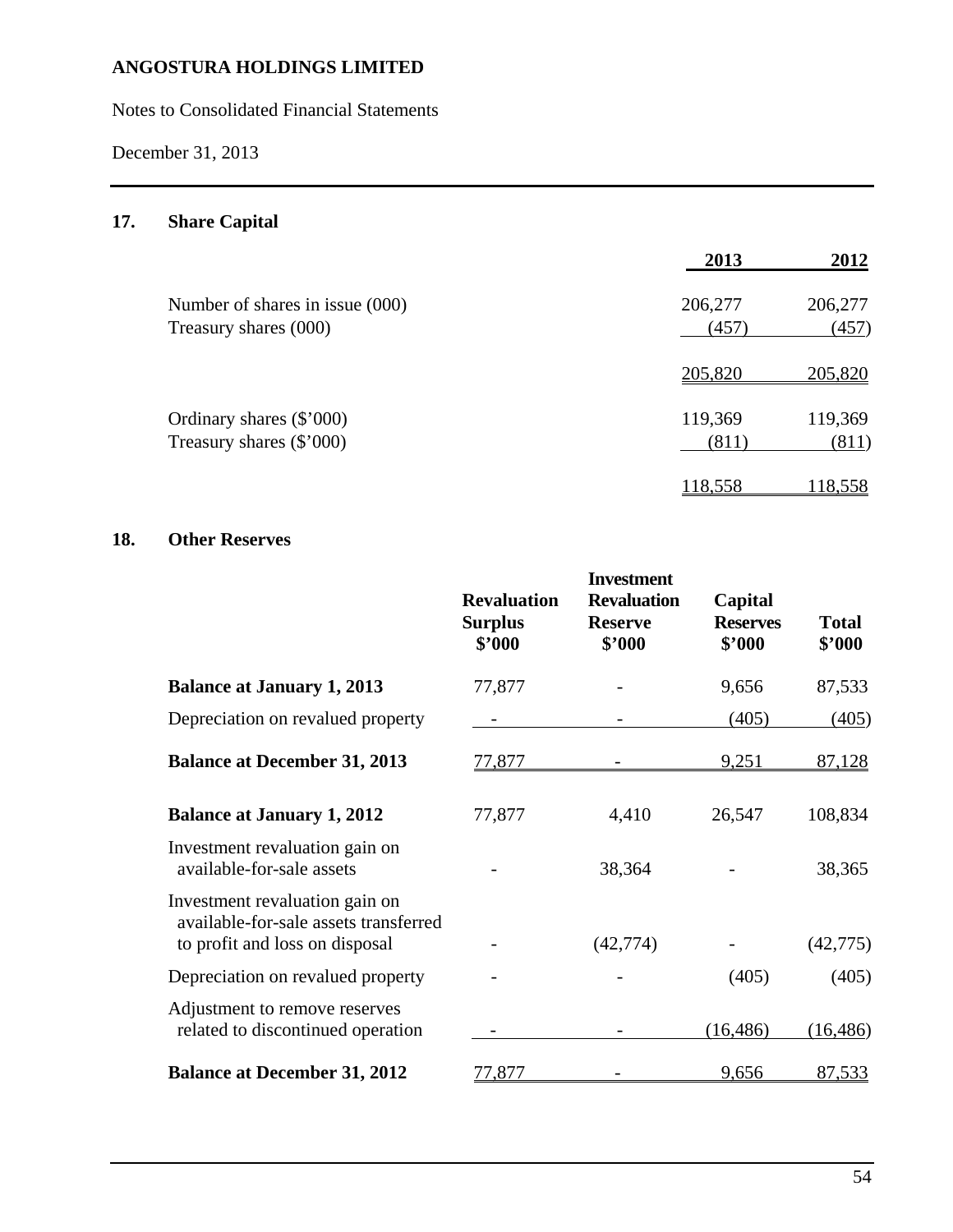Notes to Consolidated Financial Statements

December 31, 2013

### **18. Other Reserves** (continued)

Revaluation surplus represents the gain on revaluation of land and buildings of certain of the Group companies. Land and buildings were last revalued on December 31, 2009 by qualified independent experts and will be due for revaluation again in 2014 in accordance with the accounting policy of the Group companies.

Investment revaluation reserve represents changes recognised in equity upon revaluation of available-for-sale assets or upon transfer to profit and loss.

Capital reserves represent general reserves as well as accumulated foreign exchange gains (losses) recognised in equity upon revaluation of the Group's interest in foreign operations.

|     |                      | 2013    | 2012    |
|-----|----------------------|---------|---------|
|     |                      | \$2000  | \$'000  |
| 19. | <b>Borrowings</b>    |         |         |
|     | <b>Non-current</b>   |         |         |
|     | Secured borrowings   |         | 71,610  |
|     | Unsecured borrowings |         | 397,889 |
|     |                      |         | 469,499 |
|     | <b>Current</b>       |         |         |
|     | Secured borrowings   |         | 26,006  |
|     | Unsecured borrowings | 110,136 | 24,294  |
|     |                      | 110,136 | 50,300  |
|     | Total borrowings     | 110,136 | 519,799 |

The effective interest rates on debt servicing for the year were as follows:

### **2013**

| <b>Type of borrowing</b>                   | TT\$ | US\$ | €    |
|--------------------------------------------|------|------|------|
| Unsecured borrowings<br>Secured borrowings | 3.4% | 4.8% | 1.5% |
| 2012                                       |      |      |      |
| <b>Type of borrowing</b>                   | TT\$ | US\$ | €    |
| Unsecured borrowings<br>Secured borrowings | 3.4% | 6.1% | 3.1% |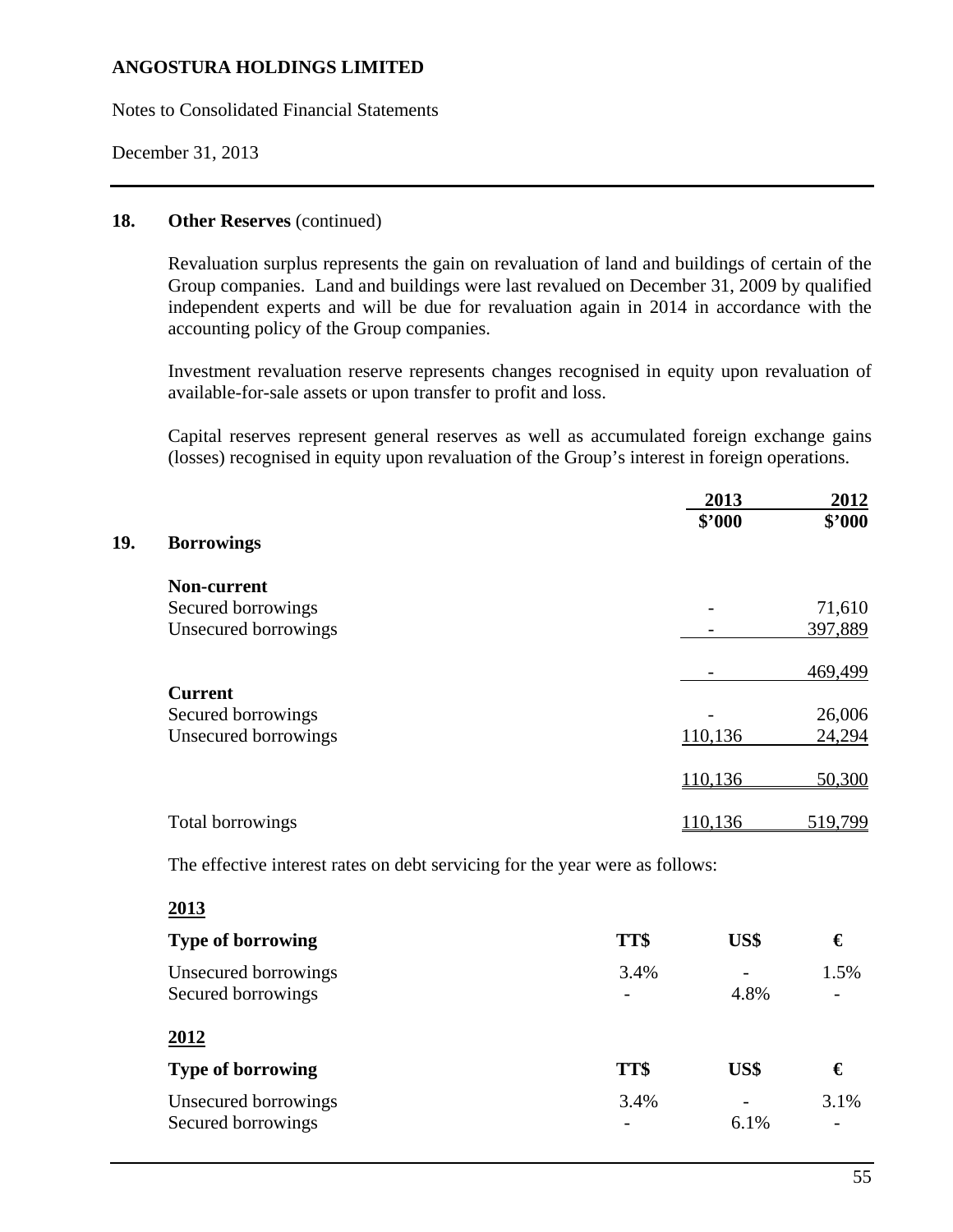Notes to Consolidated Financial Statements

December 31, 2013

### **19. Borrowings** (continued)

The carrying amounts of short-term borrowings approximate their fair value.

The maturity of non-current borrowings is as follows:

|                       | 2013   | 2012    |
|-----------------------|--------|---------|
|                       | \$3000 | \$'000  |
| Between 2 and 3 years | -      | 196,006 |
| Over 4 years          |        | 273,493 |
|                       |        | 469,499 |

The carrying amounts of the Group's borrowings are denominated in the following currencies:

|                             | 2013    | 2012    |
|-----------------------------|---------|---------|
|                             | \$2000  | \$2000  |
| Euro                        |         | 227,889 |
| Trinidad and Tobago dollar  | 110,000 | 194,293 |
| <b>United States dollar</b> |         | 97,479  |
| Pound sterling              | 136     | 138     |
|                             | 0.136   | 519,799 |

The exposure of the Group's borrowings to interest rate changes and the contractual repricing dates at the reporting date are as follows:

|                       | 2013    | 2012    |
|-----------------------|---------|---------|
|                       | \$2000  | \$'000  |
| 6 months or less      | 110,000 | 267,524 |
| Between 1 and 5 years | 136     | 228,028 |
|                       | 110,136 | 495,552 |
| Fixed rate borrowings |         | 24,247  |
|                       | 110,136 | 519,799 |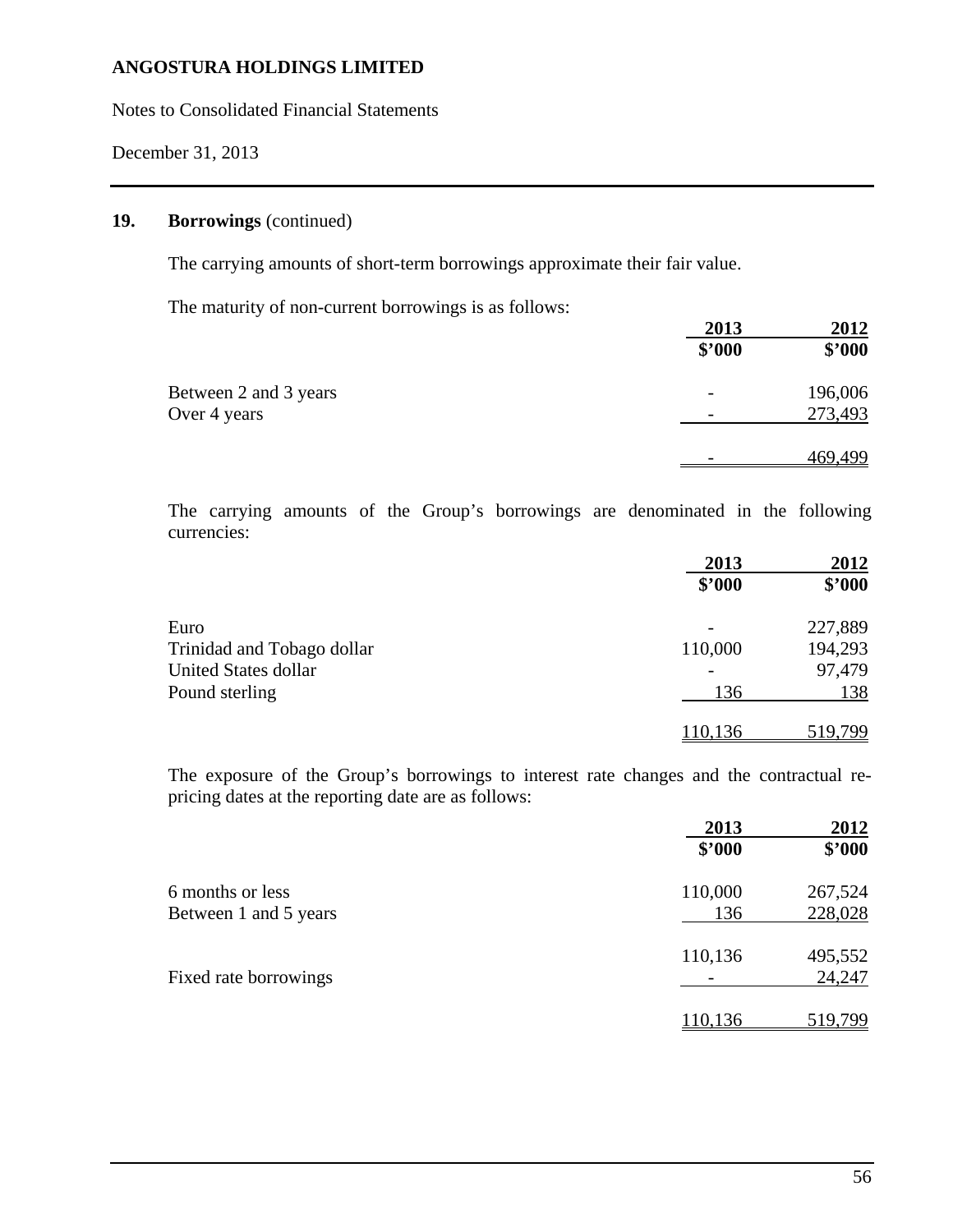Notes to Consolidated Financial Statements

December 31, 2013

#### **19. Borrowings** (continued)

The contractual cash flows are as follows:

|                       | 2013    | 2012    |
|-----------------------|---------|---------|
|                       | \$2000  | \$'000  |
| Due in 1 year         | 110,000 | 60,288  |
| Between 2 and 3 years |         | 214,859 |
| Over 4 years          | 136     | 295,428 |
|                       | 110,136 | 570,575 |

There were no loans from related parties at the end of the year (2012: \$24,293 thousand) (Note 33(viii)).

### **20. Deferred Taxation**

Deferred tax assets and liabilities are offset when there is a legally enforceable right to offset current tax assets against current tax liabilities and when the deferred income assets and liabilities relate to income taxes levied by the same taxation authority on either the taxable entity or different taxable entities where there is an intention to settle the balances on a net basis. The Group does not offset deferred tax assets and deferred tax liabilities within the statement of financial position.

i. The movement in deferred tax assets and liabilities during the year is as follows:

|                                 | 2012      | (Charged) credited to<br><b>Consolidated Statement</b><br>of Comprehensive Income | 2013      |
|---------------------------------|-----------|-----------------------------------------------------------------------------------|-----------|
|                                 | \$2000    | \$2000                                                                            | \$2000    |
| <b>Deferred tax assets</b>      |           |                                                                                   |           |
| Tax losses carried forward      | 6,301     | (1,264)                                                                           | 5,037     |
| <b>Deferred tax liabilities</b> |           |                                                                                   |           |
| Accelerated tax depreciation    | (28, 956) | (3,907)                                                                           | (32, 863) |
| Pension asset                   | (501)     | (12, 887)                                                                         | (13, 388) |
|                                 | (29, 957) | (16, 794)                                                                         | (46,251)  |
| Net deferred tax liability      | 23.156    | (18,058)                                                                          | (41,214)  |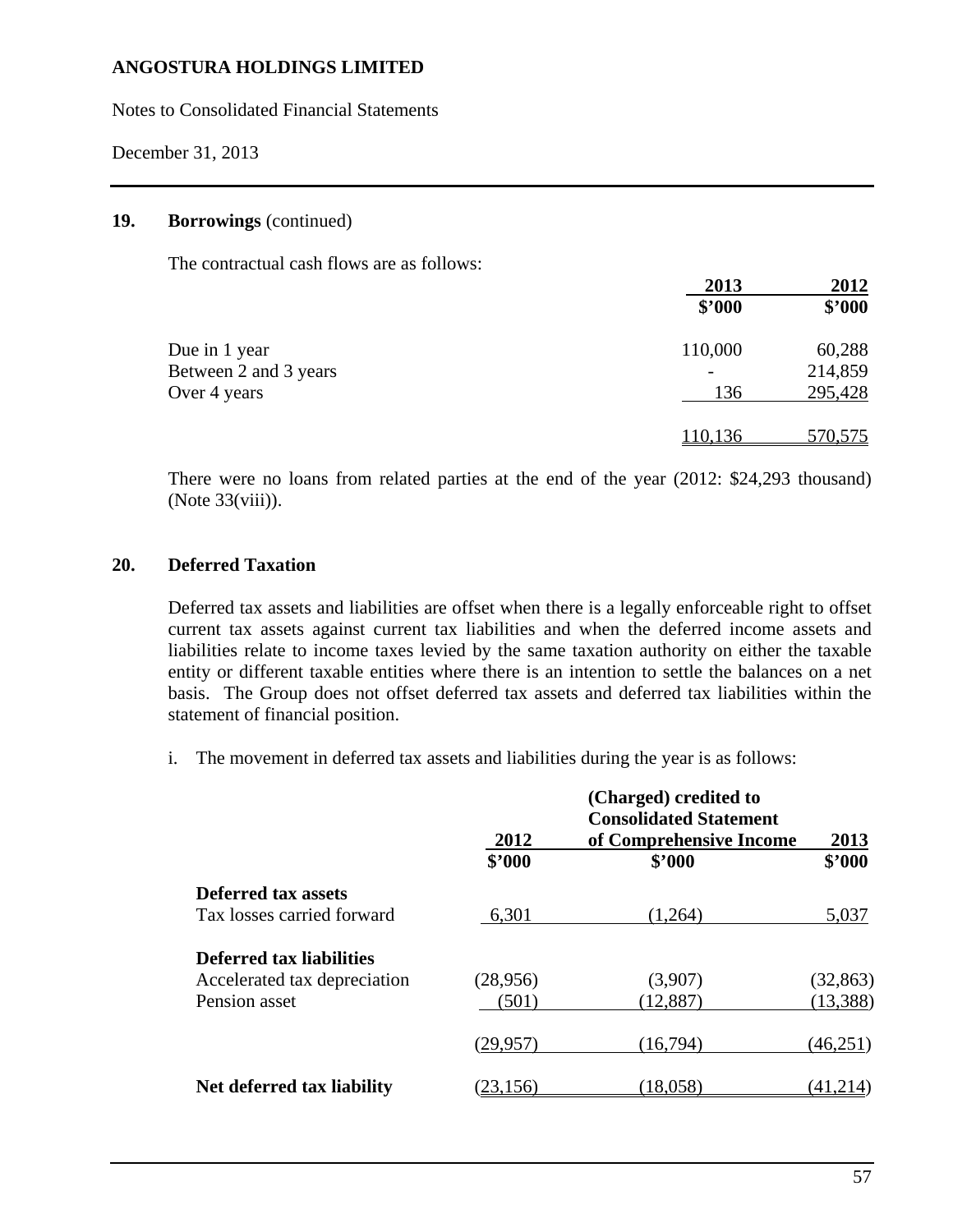Notes to Consolidated Financial Statements

December 31, 2013

## 20. **Deferred Taxation** (continued)

i. The movement in deferred tax assets and liabilities during the prior year was as follows:

|                                 | 2011      | (Charged) credited to<br><b>Consolidated Statement</b><br>of Comprehensive Income | 2012      |
|---------------------------------|-----------|-----------------------------------------------------------------------------------|-----------|
|                                 | \$'000    | \$2000                                                                            | \$2000    |
| <b>Deferred tax assets</b>      |           |                                                                                   |           |
| <b>Retirement Benefit Asset</b> | 2,543     | (3,044)                                                                           | (501)     |
| Tax losses carried forward      | 24,258    | (17, 957)                                                                         | 6,301     |
|                                 | 26,801    | (21,001)                                                                          | 5,800     |
| <b>Deferred tax liabilities</b> |           |                                                                                   |           |
| Accelerated tax depreciation    | (32, 945) | 3,989                                                                             | (28,956)  |
| Other                           | (1,261)   | 1,261                                                                             |           |
|                                 | (34,206)  | 5,250                                                                             | (28, 956) |
| Net deferred tax liability      | (7, 405)  | (15,751)                                                                          | (23, 156) |

ii. The gross movement on the deferred tax account is as follows:

|                                                                               | 2013     | <b>2012</b> |
|-------------------------------------------------------------------------------|----------|-------------|
|                                                                               | \$2000   | \$2000      |
| Balance at January 1<br>Deferred tax charged to the consolidated statement of | (23,156) | (7,405)     |
| comprehensive income (Note 29)                                                | (18,058) | (15,751)    |
| Balance at December 31                                                        | 41.214.  | 23,156      |

Deferred tax assets are recognised for tax losses carried forward and the retirement benefit asset.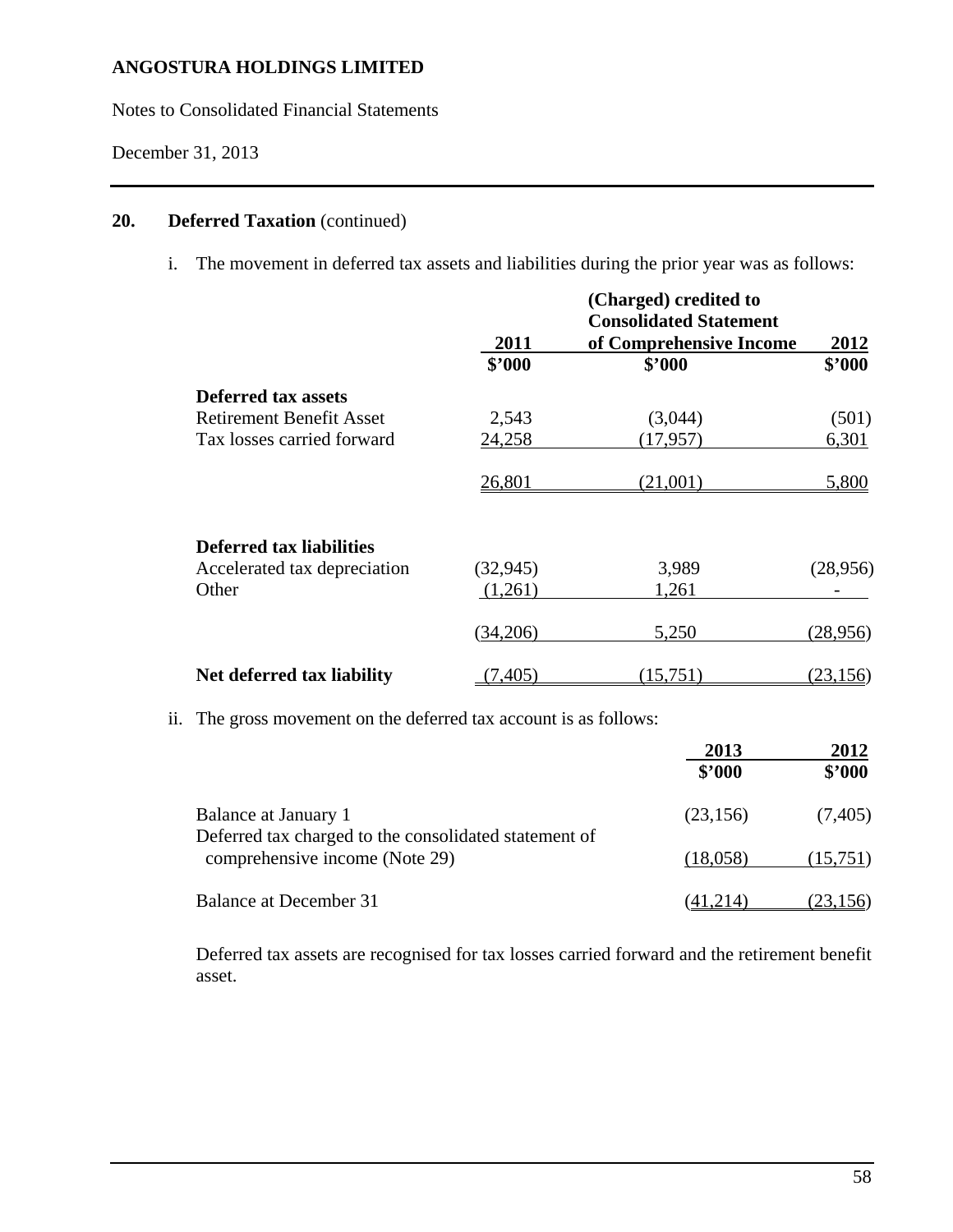Notes to Consolidated Financial Statements

December 31, 2013

|     |                                               | 2013    | 2012           |
|-----|-----------------------------------------------|---------|----------------|
|     |                                               | \$2000  | \$2000         |
| 21. | <b>Trade and Other Payables</b>               |         |                |
|     | Trade payables                                | 36,610  | 50,094         |
|     | Amounts due to related parties (Note 33 (vi)) | 2,410   | 15,293         |
|     | Provisions                                    | 29,300  | 31,241         |
|     | Accruals                                      | 32,159  | 30,431         |
|     | Other payables                                | 9,487   | 7,591          |
|     |                                               | 109,966 | <u>134,650</u> |

Provisions comprise mainly the estimated costs related to legal matters and other amounts for which expenses are expected to be incurred in the future.

Accruals comprise amounts due in respect of known obligations of the Group at the year-end.

Trade and other payables are expected to be settled in the short term.

|     |                                                                                     | 2013       | 2012          |
|-----|-------------------------------------------------------------------------------------|------------|---------------|
|     |                                                                                     | \$3000     | \$'000        |
| 22. | <b>Operating Profit</b>                                                             |            |               |
|     | Included in operating profit are the following operating<br>income (expense) items: |            |               |
|     | Depreciation (Note 8)                                                               | (19,722)   | (16,993)      |
|     | Employee benefits (Note 31)                                                         | (100, 474) | (96, 921)     |
|     | Gain on settlement of financial liability (Note 27)                                 | 44,445     |               |
|     | Gain on disposal of investments (Note 28)                                           | 83,223     | 42,775        |
|     | Operating lease payments (Note 31)                                                  | (3,426)    | (5,251)       |
|     | Research and development                                                            | (1,338)    | (1,405)       |
|     | Repairs and maintenance                                                             | (15,058)   | (12, 722)     |
| 23. | <b>Finance Costs</b>                                                                |            |               |
|     | Secured borrowings                                                                  | 2,338      | 6,780         |
|     | Unsecured borrowings                                                                | 6,730      | 22,494        |
|     |                                                                                     | 9,068      | <u>29,274</u> |
|     |                                                                                     |            |               |

The effective rates on debt servicing for the year are included in Note 19.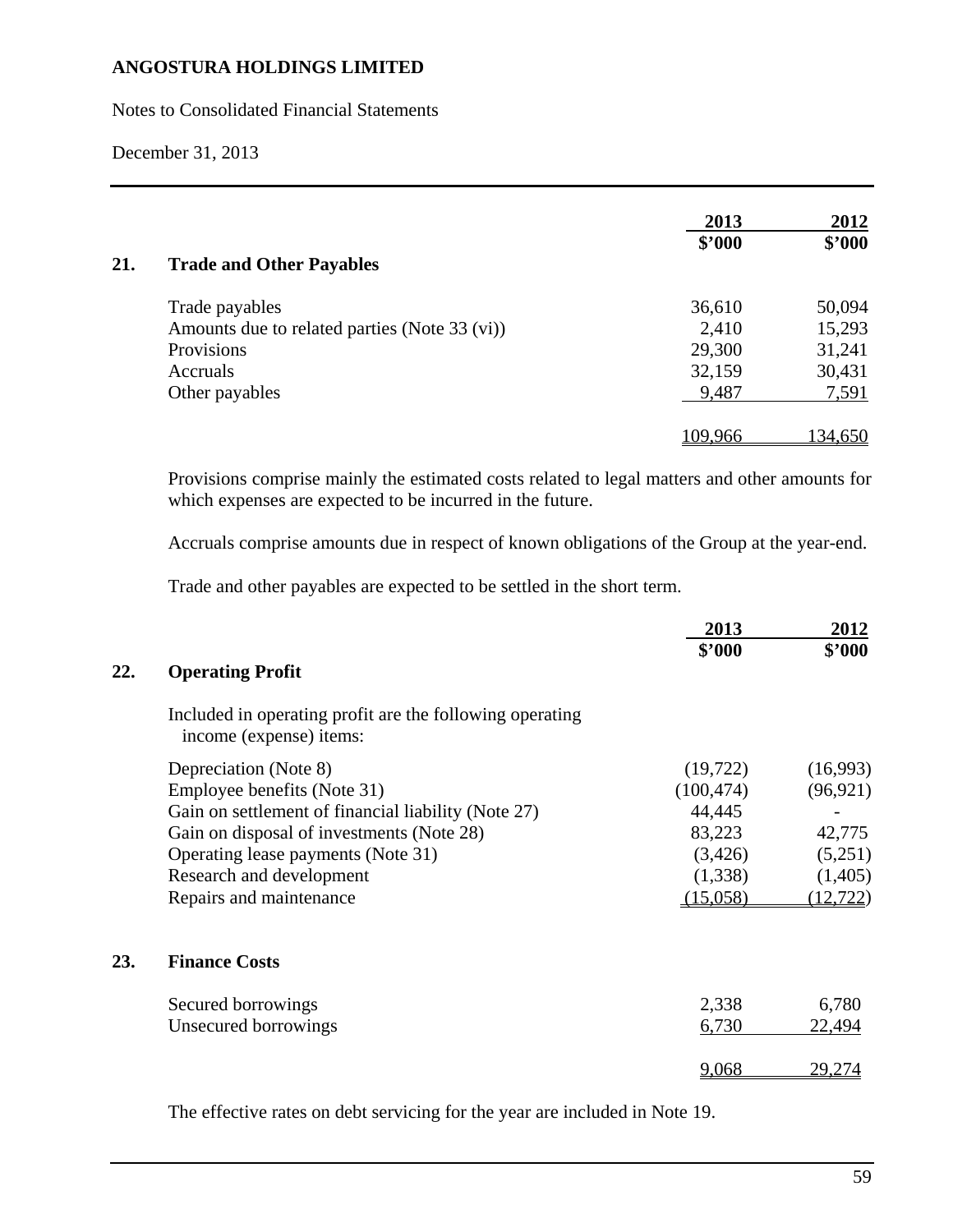Notes to Consolidated Financial Statements

December 31, 2013

|     |                                                          | 2013   | 2012         |
|-----|----------------------------------------------------------|--------|--------------|
|     |                                                          | \$'000 | \$2000       |
| 24. | <b>Other Income</b>                                      |        |              |
|     | (Loss) gain on disposal of property, plant and equipment | 1,509  | 43           |
|     | Other income                                             | 1,044  | 2,736        |
|     |                                                          | 2,553  | 2,779        |
| 25. | <b>Dividend Income</b>                                   |        |              |
|     |                                                          |        |              |
|     | Dividend income                                          | 126    | 3,818        |
| 26. | <b>Foreign Exchange Gains</b>                            |        |              |
|     | Gain on settlement of Euro debt                          | 17,732 | 10,736       |
|     | Loss on revaluation of Euro debt                         |        | (4,726)      |
|     | Other foreign exchange gains (losses)                    | 3,320  | (1, 462)     |
|     |                                                          | 21,052 | <u>4.548</u> |

## **27. Gain on Settlement of Financial Liability**

The gain on settlement of financial liability of \$44,445 thousand (2012: NIL) represents a gain on the settlement of the Group's Euro denominated borrowings in 2013.

## **28. Gain on Disposal of Investments**

 The gain on disposal of investments of \$83,844 thousand relates to the gain on disposal of its interest in an equity-accounted investee.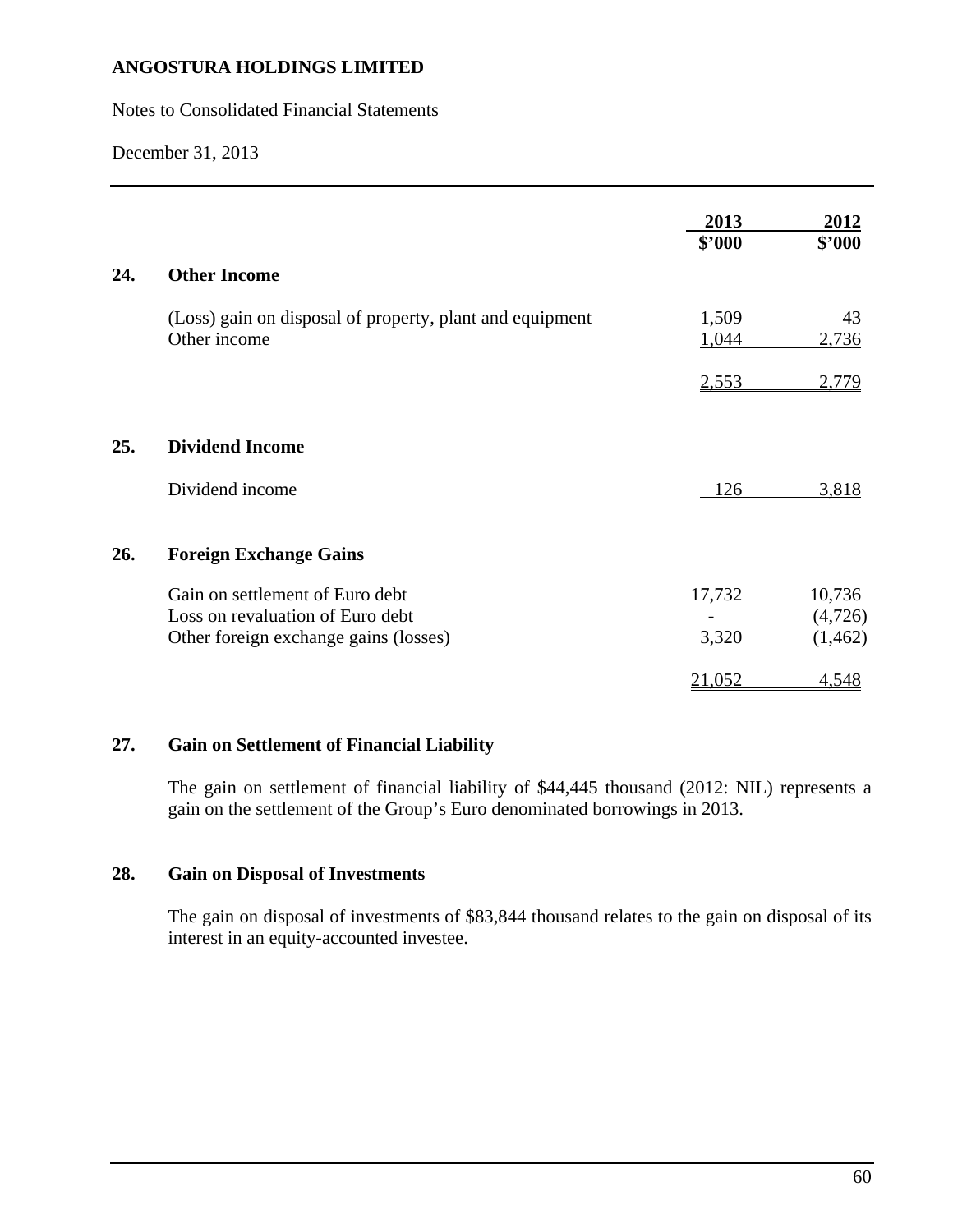Notes to Consolidated Financial Statements

December 31, 2013

|     |                                     | 2013      | 2012      |
|-----|-------------------------------------|-----------|-----------|
| 29. | <b>Taxation Expense</b>             | \$3000    | \$2000    |
|     |                                     |           |           |
|     | Current charge                      | (56, 919) | (30, 867) |
|     | Deferred tax expense (Note 20 (ii)) | (18,058)  | (15,751)  |
|     | Net expense                         | 74.97 .   | (46, 618) |

The tax on the Group's profit before tax differs from that calculated at the statutory tax rate applicable to profits of the Group companies as follows:

|                                     | 2013<br>\$'000 | 2012<br>\$2000 |
|-------------------------------------|----------------|----------------|
| Profit before taxation              | 350,694        | 245,700        |
| Tax charge at statutory rate of 25% | 87,674         | 61,425         |
| Non-deductible expenses             | 6,463          | (5,603)        |
| Income not subject to tax           | (20, 323)      | (11, 653)      |
| Revenue based taxes                 | 1,163          | 2,449          |
|                                     |                | 46,618         |

## **30. Earnings per Share**

Basic earnings per share is calculated by dividing the net profit attributable to equity holders of the Group by the number of ordinary shares in issue during the year, excluding ordinary shares purchased by the Group and held as treasury shares.

|                                                                                                                    | 2013    | 2012    |
|--------------------------------------------------------------------------------------------------------------------|---------|---------|
| Profit attributable to equity holders of the Company (\$'000)                                                      | 275.717 | 201.101 |
| Profit attributable to equity holders of the Company (\$'000)<br>continuing operations<br>$\overline{\phantom{a}}$ | 275,717 | 199,082 |
| Number of ordinary shares in issue (000) (Note 17)                                                                 | 205,820 | 205,820 |
| Basic and diluted earnings per share (\$)                                                                          | 1.34    | 0.98    |
| Basic and diluted earnings per share $(\$)$ – continuing operations                                                | 1.34    | 0.97    |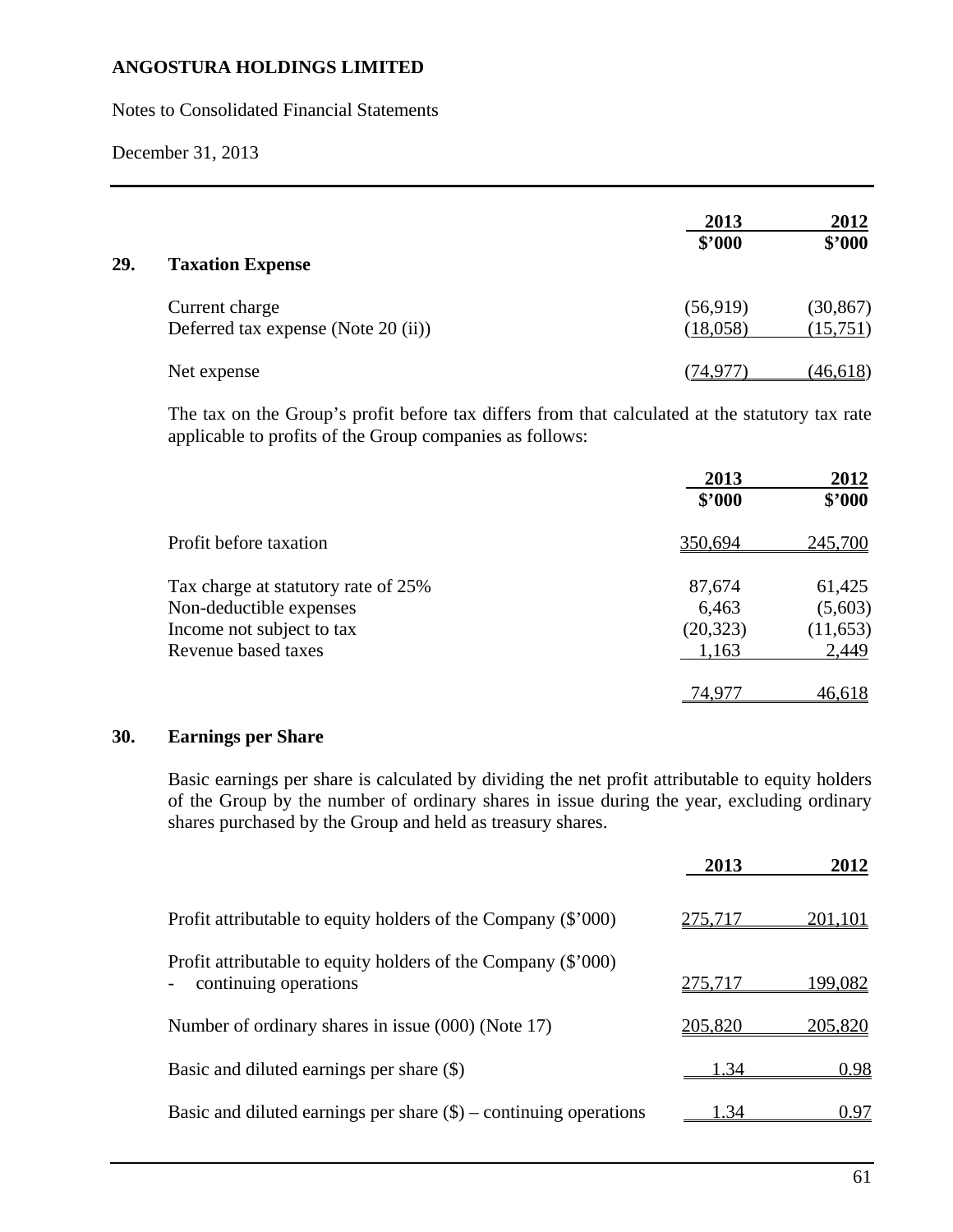Notes to Consolidated Financial Statements

December 31, 2013

|     |                                       | 2013    | 2012   |
|-----|---------------------------------------|---------|--------|
| 31. | <b>Employee Benefits</b>              | \$2000  | \$2000 |
|     | Wages, salaries and other benefits    | 98,801  | 91,022 |
|     | Pension costs – defined benefit plans | 1,673   | 5,899  |
|     |                                       | 100,474 | 96,921 |

# **32. Leases**

The Group has non-cancellable operating leases for vehicles and office space.

|                                                                                    | 2013   | 2012   |
|------------------------------------------------------------------------------------|--------|--------|
|                                                                                    | \$'000 | \$2000 |
| Expense for the year                                                               | 3,426  | 5,251  |
| Future minimum lease payments under these leases at<br>December 31 are as follows: |        |        |
| Within 1 year                                                                      | 3,235  | 3,158  |
| Between 2 and 5 years                                                              | 3,399  | 2,890  |
| Over 5 years                                                                       |        |        |
|                                                                                    | 6,634  | 6,048  |

# **33. Related Party Transactions**

The following transactions were carried out with related parties during the year:

|             |                                                                      | 2013   | 2012   |
|-------------|----------------------------------------------------------------------|--------|--------|
|             |                                                                      | \$'000 | \$2000 |
| $\dot{i}$ ) | Sales of goods and services                                          |        |        |
|             | Sales of goods:                                                      |        |        |
|             | Equity accounted investees<br>$\qquad \qquad \blacksquare$           | 13,526 | 17,183 |
|             | Entities controlled by Parent<br>$\qquad \qquad \blacksquare$        | 8,835  | 13,372 |
|             |                                                                      | 22,361 | 30,555 |
|             | Interest, dividends and other income:                                |        |        |
|             | <b>Entities controlled by Parent</b><br>$\qquad \qquad \blacksquare$ | 119    | 16,547 |
|             | Key management<br>$\overline{\phantom{0}}$                           | 56     | 115    |
|             |                                                                      | 175    | 16,662 |
|             |                                                                      | 22,536 | 47,217 |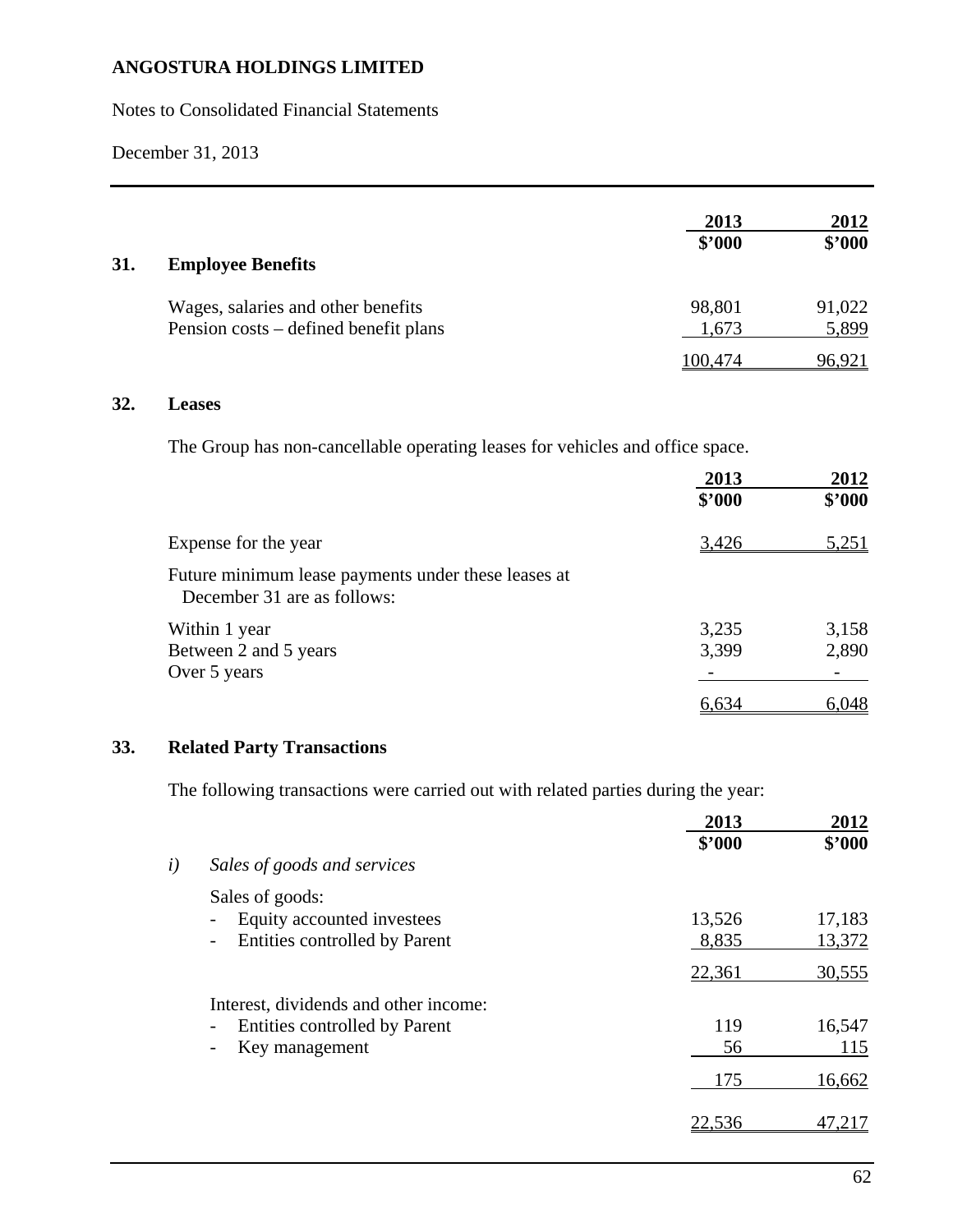Notes to Consolidated Financial Statements

December 31, 2013

|              |                                                                                                               | 2013                  | 2012                    |
|--------------|---------------------------------------------------------------------------------------------------------------|-----------------------|-------------------------|
| 33.          | <b>Related Party Transactions (continued)</b>                                                                 | \$'000                | \$3000                  |
| ii)          | Purchases of goods and services                                                                               |                       |                         |
|              | Purchases of goods:<br>Entities controlled by Parent                                                          | 348                   | 296                     |
|              | Purchases of services and interest charges:<br>Associates and joint ventures<br>Entities controlled by Parent | 10,564<br>10,047      | 17,508<br>25,733        |
|              |                                                                                                               | 20,611                | 43,241                  |
|              |                                                                                                               | 20,959                | 43,537                  |
| <i>iii</i> ) | Key management compensation                                                                                   |                       |                         |
|              | Salaries and other short-term employee benefits<br>Pension contributions                                      | 12,769<br>711         | 11,867<br>670           |
|              |                                                                                                               | 13,480                | 12,537                  |
| iv)          | Year-end balances arising from sales/purchases of<br>goods/services                                           |                       |                         |
|              | Current receivables from related parties:<br>Parent<br>Provision for impairment of receivable                 | 984,611<br>(984, 611) | 1,001,140<br>(984, 611) |
|              |                                                                                                               |                       | 16,529                  |

There are no movements in the provision related to the Group's parent company receivable during the year.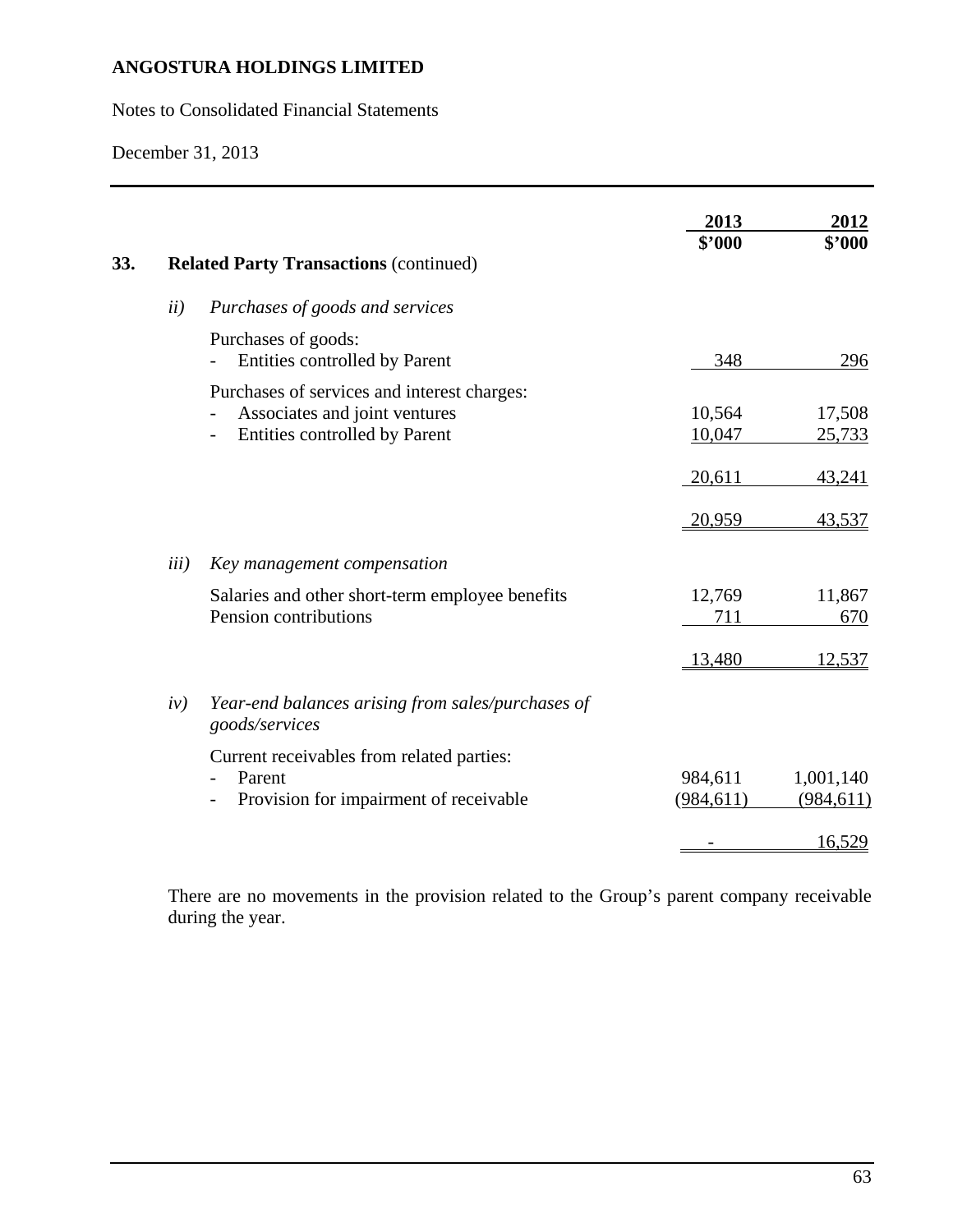Notes to Consolidated Financial Statements

December 31, 2013

# **33. Related Party Transactions** (continued)

## *v) Year-end balances arising from sales/purchases of goods/services* (continued)

|      |                                                                 | 2013    | 2012          |
|------|-----------------------------------------------------------------|---------|---------------|
|      |                                                                 | \$'000  | \$'000        |
|      | Parent<br>$\overline{\phantom{a}}$                              |         | 16,529        |
|      | Equity - accounted investees                                    |         | 6,579         |
|      | Entities controlled by Parent                                   | 9,532   | 8,201         |
|      | Provision for impairment of receivables                         | (7,044) | (7,031)       |
|      |                                                                 | 2,488   | 24,278        |
|      | Key management                                                  | 315     | 586           |
|      |                                                                 | 2,803   | 24,864        |
|      | Analysis of movements in related party impairment provisions:   |         |               |
|      | Opening balance                                                 | 7,031   | 6,939         |
|      | Amounts written off against provision                           |         | (3,235)       |
|      | Increase in provision                                           | 13      | 3,327         |
|      | Closing provision                                               | 7,044   | 7,031         |
| vi)  | Payables and provisions in respect of related parties (Note 21) |         |               |
|      | Parent                                                          | 2,410   | 2,410         |
|      | Associates and joint ventures                                   |         | <u>13,513</u> |
|      |                                                                 | 2,410   | 15,923        |
| vii) | Interest and other charges due to related parties (Note 23)     |         |               |
|      | Entities controlled by Parent                                   | 2,922   | 4,405         |
|      | Key management                                                  | 6,025   | 4,791         |
|      |                                                                 | 8,947   | 9,196         |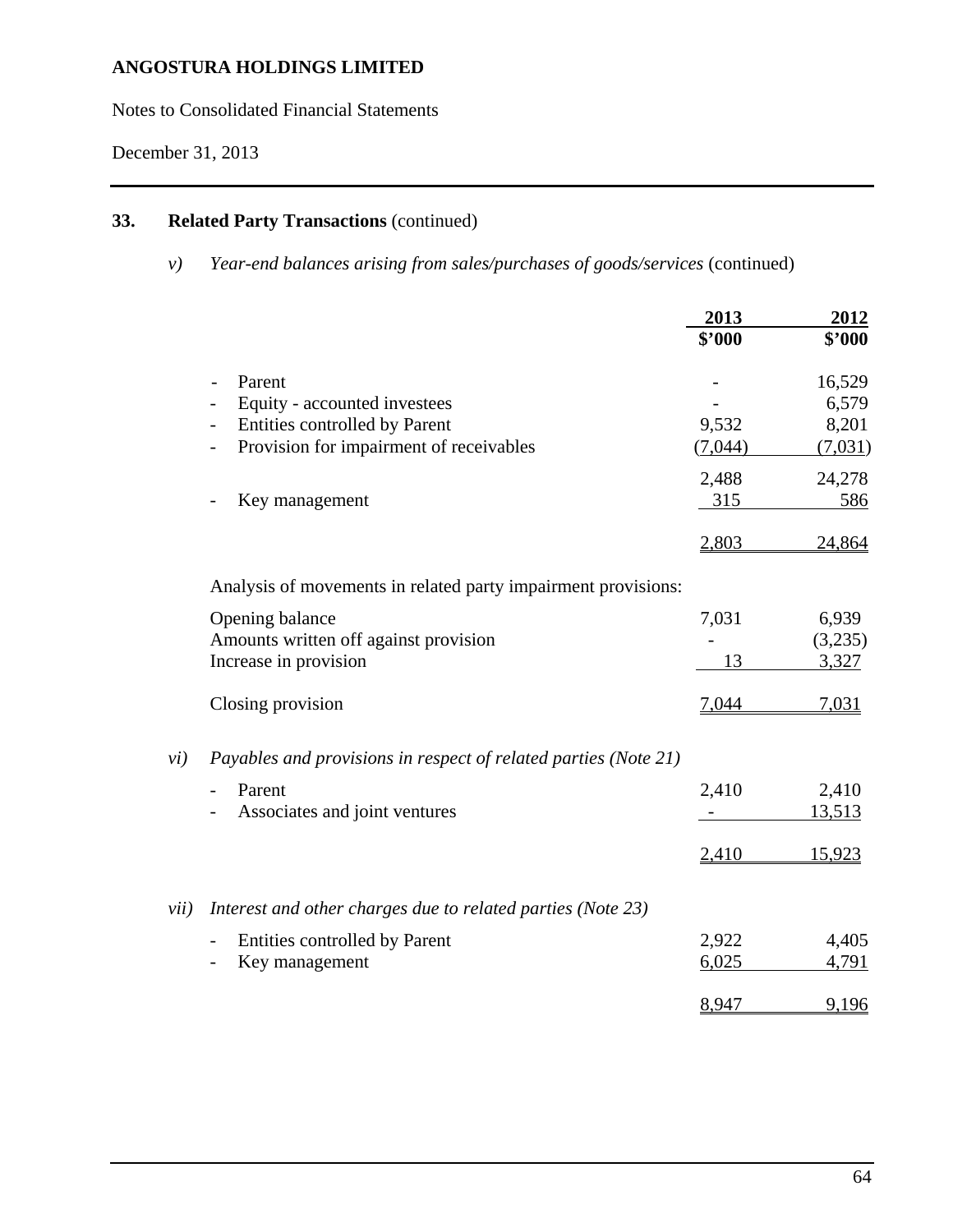Notes to Consolidated Financial Statements

December 31, 2013

### **33. Related Party Transactions** (continued)

|                                                                     | 2013    | 2012    |
|---------------------------------------------------------------------|---------|---------|
|                                                                     | \$2000  | \$2000  |
| viii) Loan from related parties                                     |         |         |
| Entities controlled by Parent<br>$\blacksquare$                     |         | 24.29   |
| Loans to related parties<br>ix)                                     |         |         |
| Equity-accounted investees<br>$\overline{\phantom{a}}$              | 4,989   | 4,989   |
| Provision for impairment of receivables<br>$\overline{\phantom{a}}$ | (4,989) | (4,989) |
|                                                                     |         |         |

### **34. Restatement – Prior Period Adjustment**

The Group has adopted revisions to IAS 19 *Employee Benefits* with an effective date of January 1, 2013. The revised standard prescribes changes to the treatment of certain elements of post-retirement benefit plans with resulting impact to the consolidated statement of comprehensive income, consolidated statement of financial position and consolidated statement of changes in equity.

A prior period adjustment has been recognized in these consolidated financial statements to take account of the change in accounting policy arising from the revision to the standard and accordingly, actuarial gains and losses have been recognized against retained earnings and reported within other comprehensive income. Other movements in the defined benefit obligation have been recognized within Administrative expenses in the consolidated statement of comprehensive income.

In addition, the Group has taken account of a cash-funded post-retirement benefit plan for which no plan assets or investments are held. This fund has been accounted for retrospectively in the consolidated financial statements.

The change in accounting policy and recognition of the cash-funded post-retirement benefit plan have resulted in the following changes to the consolidated financial statements: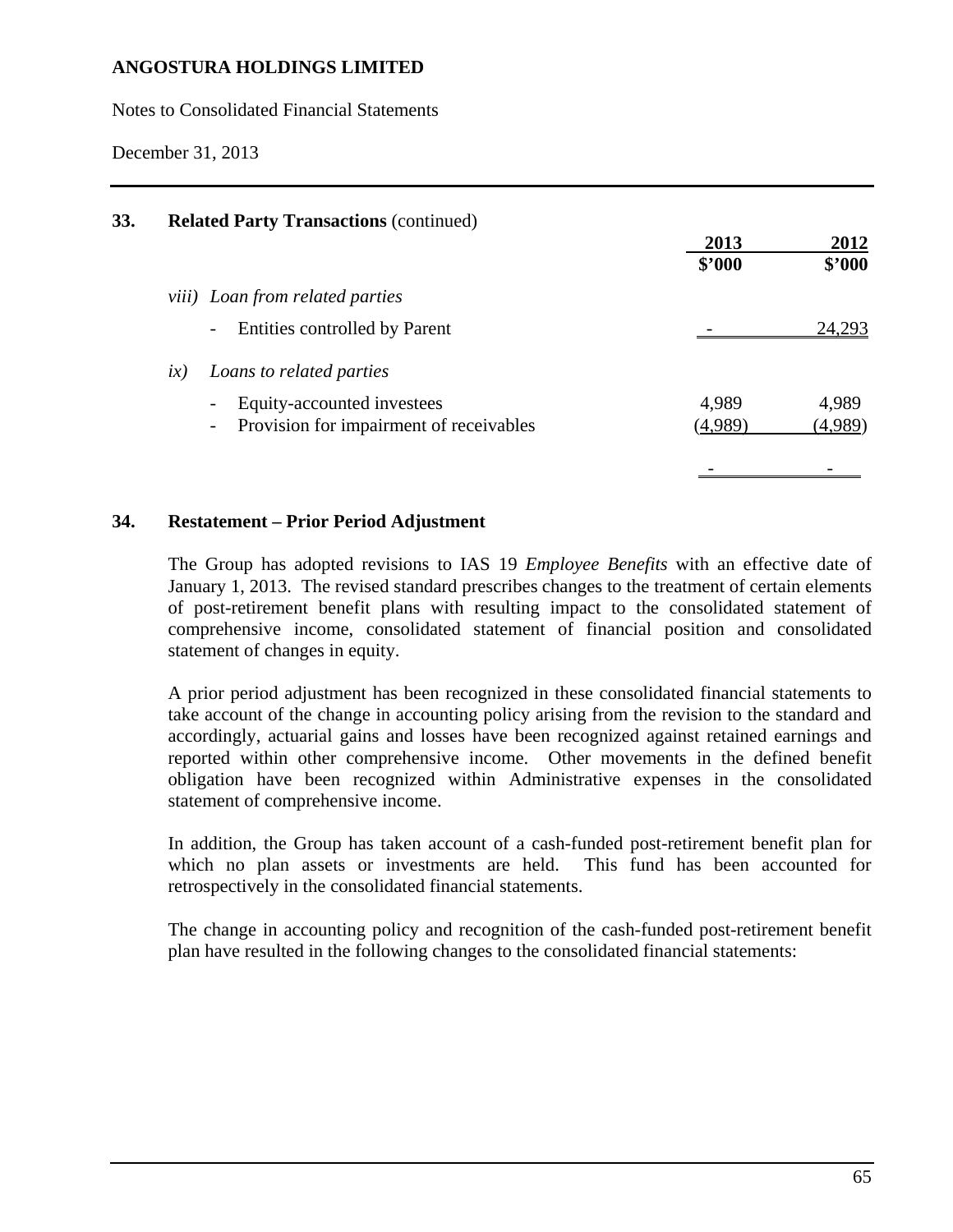Notes to Consolidated Financial Statements

December 31, 2013

### **34. Restatement – Prior Period Adjustment** (continued)

The quantitative impact of the change is set out below:

|                               | <b>Impact of Re-statement</b> |                         |                         |            |
|-------------------------------|-------------------------------|-------------------------|-------------------------|------------|
|                               | As<br>Previously              | Change in<br>Accounting | Recognition<br>of Cash- | As         |
|                               | Reported                      | Policy                  | <b>Funded Plan</b>      | Restated   |
|                               | \$                            | \$                      | \$                      | \$         |
| <b>January 1, 2012</b>        |                               |                         |                         |            |
| Retirement benefit asset      | 27,565                        | (27, 565)               |                         |            |
| Retirement benefit obligation |                               |                         | (10, 173)               | (10, 173)  |
| Deferred tax asset            | 22,886                        | 2,860                   | 1,055                   | 26,801     |
| Deferred tax liability        | (39, 725)                     | 4,031                   | 1,488                   | (34,206)   |
| Accumulated deficit           | 5,382                         | 20,674                  | 7,627                   | 33,683     |
|                               |                               |                         |                         |            |
| <b>December 31, 2012</b>      |                               |                         |                         |            |
| Retirement benefit asset      | 26,983                        | (24,980)                |                         | 2,003      |
| Deferred tax asset            | 5,037                         | 763                     |                         | 5,800      |
| Deferred tax liability        | (34, 437)                     | 5,481                   |                         | (28,956)   |
| Retained earnings             | (179, 493)                    | 18,735                  |                         | (160, 758) |

### **35. Contingencies**

The Group was party to certain legal issues at the reporting date for which provisions have been made in the consolidated financial statements. Management is satisfied that provisions held at the year-end in respect of legal matters were reasonable, and such amounts are reported within 'Provisions' in 'Trade and Other Payables' (Note 21) on the consolidated statement of financial position.

## **36. Capital Commitments**

At year-end, capital commitments amounted to \$70,761 thousand (2012: \$83,631 thousand).